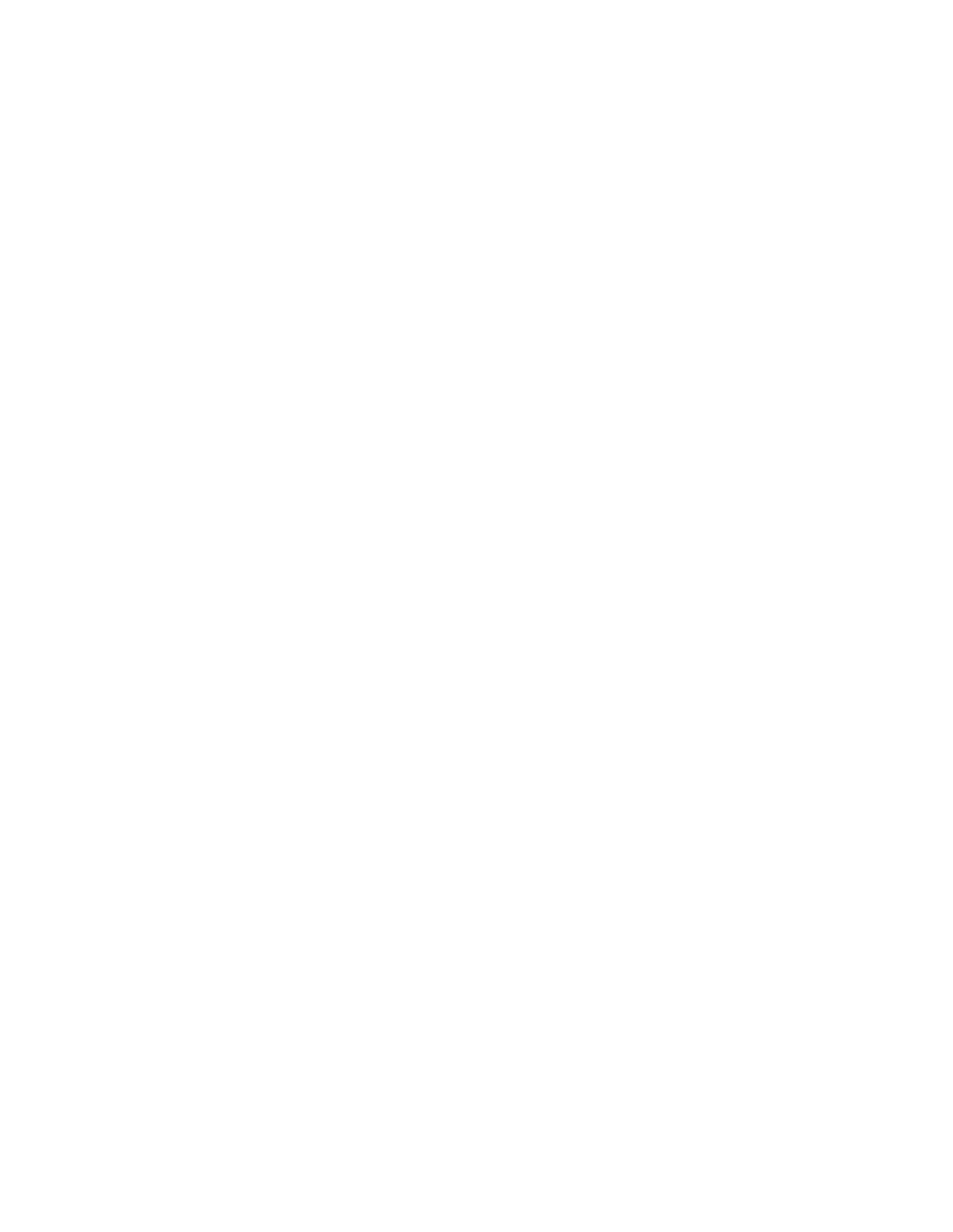### **Table of Contents**

| <b>Table of Contents</b><br>Acknowledgements<br><b>About This Report</b><br><b>Background Information</b>                                                                                | Vİ<br>vi<br>$\mathbf{1}$ |
|------------------------------------------------------------------------------------------------------------------------------------------------------------------------------------------|--------------------------|
| Demographics: Young People in Care in Ontario                                                                                                                                            | 1                        |
| Table 1-1: Biological sex and age of young people in living in care who completed a 2020 AAR.1                                                                                           |                          |
| Table 1-2: Legal status of young people living in care.                                                                                                                                  | 1                        |
| Table 1-3: Primary reason(s) for current admission to service.                                                                                                                           | 2                        |
| Table 1-4 : Current placement.                                                                                                                                                           | 2                        |
| Demographics: Child Welfare Workers and Caregivers                                                                                                                                       | 3                        |
| <b>Child Welfare Workers</b>                                                                                                                                                             | 3                        |
| Table 1-5: Basic demographic information about the child welfare worker.                                                                                                                 | 3                        |
| Table 1-6: Child welfare worker's highest level of education in any field (degree, certificate, or<br>diploma).                                                                          | 3                        |
| Table 1-7: Child welfare worker's training in Looking After Children and use of the AAR in<br>supervision.                                                                               | 4                        |
| Caregivers                                                                                                                                                                               | $\overline{4}$           |
| Table 1-8: Basic demographic information about the caregiver (for young people aged 0-17<br>years).                                                                                      | 4                        |
| Table 1-9: Caregiver's highest level of education in any field (degree, certificate, or diploma) (for<br>young people aged 0-17 years).                                                  | 5                        |
| Table 1-10: Caregiver's training in Looking After Children and other caregiver training<br>programs (for young people aged 0-17 years).                                                  | 5                        |
| <b>Placement Stability</b>                                                                                                                                                               | 6                        |
| Table 2-1: Mean and median number of years the young person has been living in the current<br>placement, by selected placement type and overall (for young people aged 0-17 years).      | 6                        |
| Table 2-2: Worker-reported continuity of care (for young people aged 0-17 years).                                                                                                        | 6                        |
| Table 2-3: Mean and median number of changes in caregiver the young person has<br>experienced since birth, by selected placement type and overall (for young people aged 0-17<br>years). | 7                        |
| Table 2-4: General permanency plan (for young people aged 0-17 years).                                                                                                                   | 7                        |
| Table 2-5: Young person's stable relationship with at least one adult over a number of years (for<br>young people aged 6-16+ years).                                                     | 8                        |
| Table 2-6: Frequency of contact between young person and birth/adoptive family.                                                                                                          | 8                        |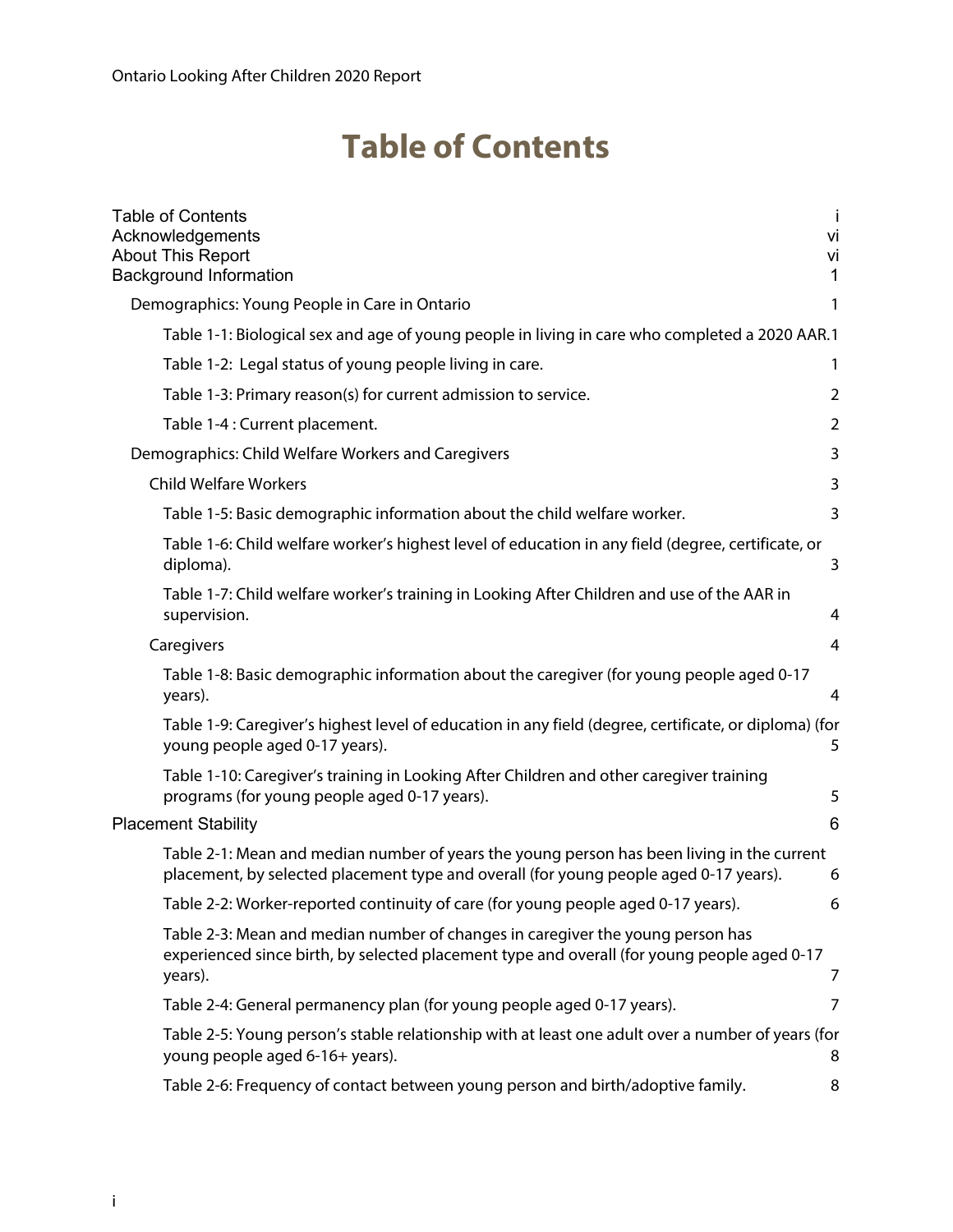|           | Table 2-7: Frequency of contact between young person and significant caring adults.                                                                                                                          | 8  |
|-----------|--------------------------------------------------------------------------------------------------------------------------------------------------------------------------------------------------------------|----|
|           | <b>Quality of Care</b>                                                                                                                                                                                       | 9  |
|           | Table 3-1: Youth-reported placement satisfaction score by selected placement type and overall<br>(for young people aged 10-17 years).                                                                        | 9  |
|           | Table 3-2: Young person's understanding of his/her current situation (for young people aged 3-<br>$16+ years$ ).                                                                                             | 9  |
|           | Parenting                                                                                                                                                                                                    | 10 |
|           | Table 3-3: SERVICE PERFORMANCE INDICATOR 15: Youth-reported perceived quality of<br>relationship with primary caregiver score by selected placement type and overall (for young<br>people aged 10-17 years). | 10 |
|           | Table 3-4: Youth-reported positive parenting scores by selected placement type and overall<br>(for young people aged 10-17 years).                                                                           | 10 |
|           | Table 3-5: Youth-reported inconsistent discipline scores by selected placement type and<br>overall (for young people aged 10-17 years).                                                                      | 11 |
|           | Table 3-6: Youth-reported poor supervision scores by selected placement type and overall (for<br>young people aged 10-17 years).                                                                             | 11 |
|           | Table 3-7: Caregiver-reported positive parenting score by seleted placement type and overall<br>(for children aged 0-9 years).                                                                               | 12 |
|           | First Nations, Métis, and Inuit Young People                                                                                                                                                                 | 12 |
|           | Table 3-8: Percentage of FNMI young people in the 2020 OnLAC sample.                                                                                                                                         | 12 |
|           | Table 3-9: Percentage of FNMI young people who report often or yes to having various<br>experiences relating to their culture, by selected placement type.                                                   | 13 |
|           | <b>Developmental Asset Profile</b>                                                                                                                                                                           | 16 |
|           | Table 4-1: External assets by selected placement type and overall.                                                                                                                                           | 16 |
|           | Table 4-2: Internal assets by selected placement type and overall.                                                                                                                                           | 17 |
|           | Table 4-3: SERVICE PERFORMANCE INDICATOR 14: Total developmental assets by selected<br>placement type and overall.                                                                                           | 18 |
|           | Table 4-4: Percentage of low, medium, and high asset youth by selected placement type and<br>overall.                                                                                                        | 19 |
| Education |                                                                                                                                                                                                              | 20 |
|           | Table 5-1: Caregiver-reported academic achievement (for young people aged 6-17 years).                                                                                                                       | 20 |
|           | Table 5-2: Young person's self-perceived success in school (for young people aged 10-17<br>years).                                                                                                           | 20 |
|           | Table 5-3: SERVICE PERFORMANCE INDICATOR 16: Worker-rated age-to-grade performance in<br>school (for young people aged 6-17 years).                                                                          | 21 |
|           | Table 5-4: Estimated number of school changes, other than through natural progression, since<br>entering school by selected placement and overall (for young people aged 6-17 years)                         | 21 |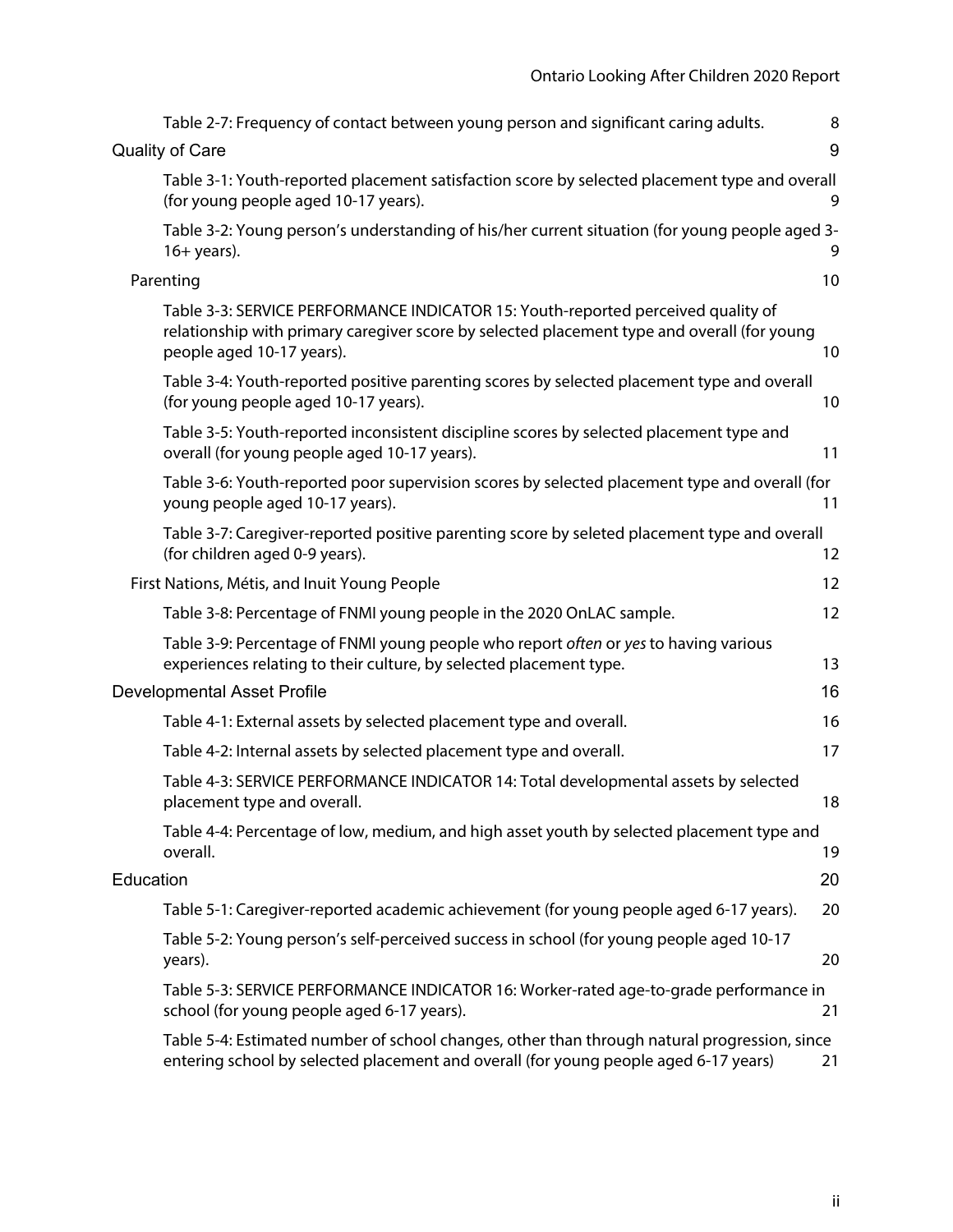|        | Table 5-5: Caregiver-reported literacy promoting activities score by selected placement type<br>and overall (for children aged 1-2 years). | 22 |
|--------|--------------------------------------------------------------------------------------------------------------------------------------------|----|
|        | Table 5-6: Caregiver-reported literacy promoting activities score by selected placement type<br>and overall (for children aged 3-5 years). | 22 |
|        | Table 5-7: Caregiver-reported literacy promoting activities score by selected placement type<br>and overall (for children aged 6-9 years). | 23 |
|        | Table 5-9: Highest level of education completed (for young adults aged 18+ years).                                                         | 23 |
| Health |                                                                                                                                            | 24 |
|        | Table 6-1: Health status by selected placement setting and overall.                                                                        | 24 |
|        | Table 6-2: Physical difficulties (for young people aged 6-17 years).                                                                       | 25 |
|        | Table 6-3: Long-term conditions diagnosed by a health professional.                                                                        | 25 |
|        | Table 6-4: Health services received in the last year.                                                                                      | 26 |
|        | Table 6-5: Soft drug use (tobacco, alcohol, and marijuana, for young people aged 10-18+ years).                                            | 26 |
|        | Table 6-6: Prescription or non-prescription medication use.                                                                                | 26 |
|        | Ages & Stages Questionnaires®, Third Edition (ASQ-3™)                                                                                      | 27 |
|        | Table 7-1: ASQ-3™ 10 Month Questionnaire for babies aged 9 months, 0 days through 10<br>months, 30 days.                                   | 27 |
|        | Table 7-2: ASQ-3 <sup>™</sup> 12 Month Questionnaire for babies aged 11 months, 0 days through 12<br>months, 30 days.                      | 27 |
|        | Table 7-3 ASQ-3™ 14 Month Questionnaire for babies aged 13 months, 0 days through 14<br>months, 30 days.                                   | 28 |
|        | Table 7-4: ASQ-3™ 16 Month Questionnaire for children aged 15 months, 0 days through 16<br>months, 30 days.                                | 28 |
|        | Table 7-5: ASQ-3™ 18 Month Questionnaire for children aged 17 months, 0 days through 18<br>months, 30 days.                                | 28 |
|        | Table 7-6: ASQ-3™ 20 Month Questionnaire for children aged 19 months, 0 days through 20<br>months, 30 days.                                | 29 |
|        | Table 7-7: ASQ-3™ 22 Month Questionnaire for children aged 21 months, 0 days through 22<br>months, 30 days.                                | 29 |
|        | Table 7-8: ASQ-3™ 24 Month Questionnaire for children aged 23 months, 0 days through 25<br>months, 15 days.                                | 29 |
|        | Table 7-9: ASQ-3™ 27 Month Questionnaire for children aged 25 months, 16 days through 28<br>months, 15 days.                               | 30 |
|        | Table 7-10: ASQ-3™ 30 Month Questionnaire for children aged 28 months, 16 days through 31<br>months, 15 days.                              | 30 |
|        | Table 7-11: ASQ-3 <sup>™</sup> 33 Month Questionnaire for children aged 31 months, 16 days through 34<br>months, 15 days.                  | 30 |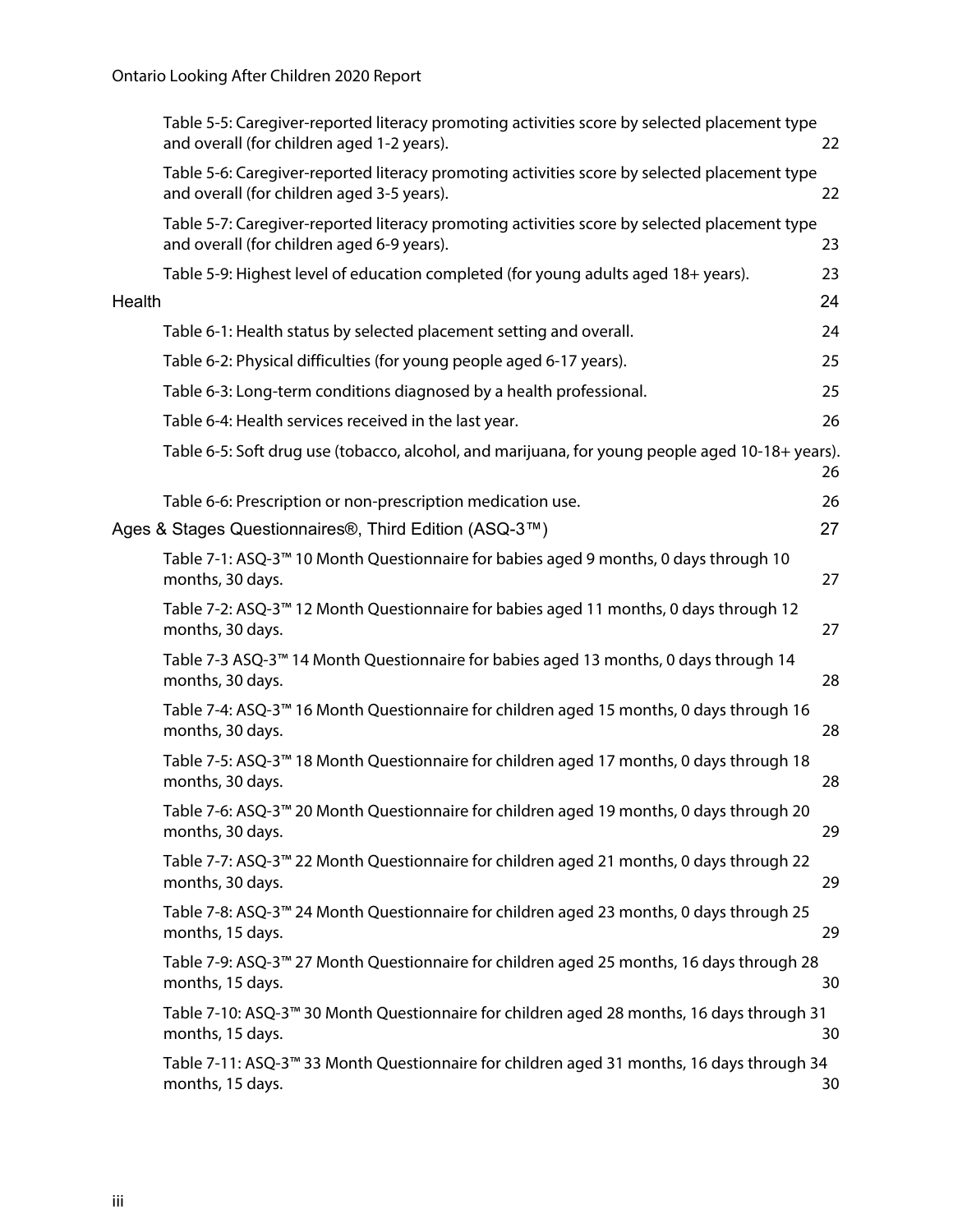| Table 7-12: ASQ-3 <sup>™</sup> 36 Month Questionnaire for children aged 34 months, 16 days through 38<br>months, 30 days.                                                                     | 31 |
|-----------------------------------------------------------------------------------------------------------------------------------------------------------------------------------------------|----|
| Table 7-13: ASQ-3 <sup>™</sup> 42 Month Questionnaire for children aged 39 months, 0 days through 44<br>months, 30 days.                                                                      | 31 |
| Table 7-14: ASQ-3™ 48 Month Questionnaire for children aged 45 months, 0 days through 50<br>months, 30 days.                                                                                  | 31 |
| Table 7-15: ASQ-3 <sup>™</sup> 54 Month Questionnaire for children aged 51 months, 0 days through 56<br>months, 30 days.                                                                      | 32 |
| Table 7-16: ASQ-3™ 60 Month Questionnaire for children aged 57 months, 0 days through 66<br>months, 30 days.                                                                                  | 32 |
| Table 7-17: ASQ-3 <sup>™</sup> Questionnaire summaries by area (for children aged 0-5 years, OnLAC age<br>groups).                                                                            | 33 |
| <b>Emotional Health and Social Development</b>                                                                                                                                                | 34 |
| Ages & Stages Questionnaires®: Social-Emotional (ASQ:SE)                                                                                                                                      | 34 |
| Table 8-1: ASQ:SE Questionnaire summaries (for children aged 3 to 65 months).                                                                                                                 | 34 |
| Table 8-2: Percentage of children below the ASQ:SE age-appropriate cutoff (social and<br>emotional development appear to be on schedule) by OnLAC age group (for children aged 0-5<br>years). | 34 |
| Table 8-3: Youth-reported positive mental health score by selected placement type and overall<br>(for young people aged 10-17 years).                                                         | 35 |
| Table 8-4: Youth-reported Kessler-6 distress scale score by current place of residence and<br>overall (for young adults aged 18+ years).                                                      | 35 |
| Table 8-5: Youth-reported coping strategies score by selected placement type and overall (for<br>young people aged 13-17 years).                                                              | 36 |
| Table 8-6: Youth-reported hope score by selected placement type and overall (for young<br>people aged 13-17 years).                                                                           | 36 |
| Table 8-7: Caregiver-reported mean Strengths and Difficulties Questionnaire (SDQ) scores by<br>selected placement type and overall (for young people aged 6-17 years).                        | 37 |
| Transition to Adulthood: Casey Life Skills                                                                                                                                                    | 38 |
| Table 9-1: Average Casey Life Skills Permanency scores by selected placement type or place of<br>residence and overall (for young people aged 16+ years).                                     | 38 |
| Table 9-2: Average Casey Life Skills Daily Living scores by selected placement type or place of<br>residence and overall (for young people aged 16+ years).                                   | 38 |
| Table 9-3: Average Casey Life Skills Self Care scores by selected placement type or place of<br>residence and overall (for young people aged 16+ years).                                      | 39 |
| Table 9-4: Average Casey Life Skills Relationships and Communication scores by selected<br>placement type or place of residence and overall (for young people aged 16+ years).                | 39 |
| Table 9-5: Average Casey Life Skills Housing and Money Management scores by selected<br>placement type or place of residence and overall (for young people aged 16+ years).                   | 40 |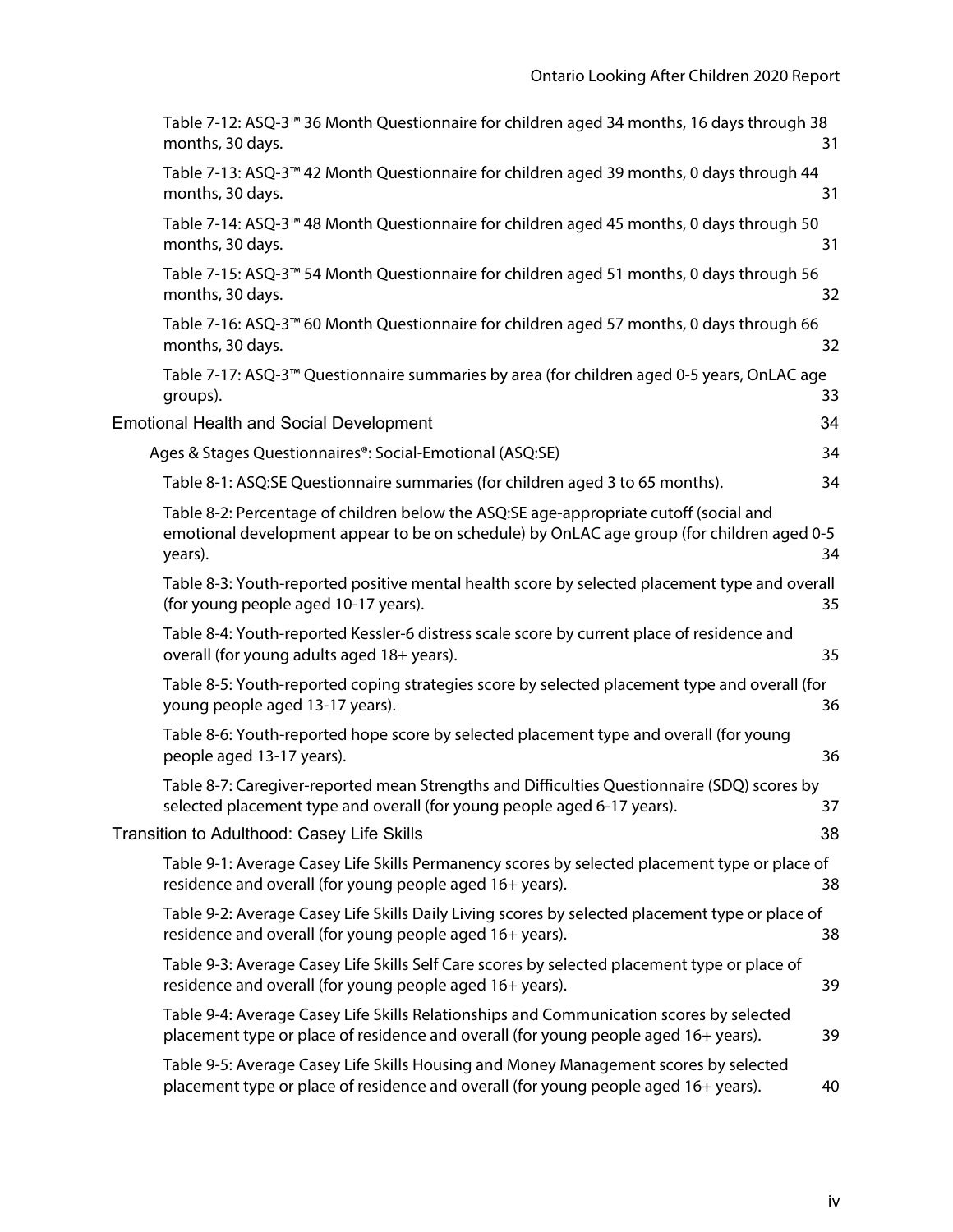| Table 9-6: Average Casey Life Skills Work and Study Life scores by selected placement type or<br>place of residence and overall (for young people aged 16+ years).                      | 40 |
|-----------------------------------------------------------------------------------------------------------------------------------------------------------------------------------------|----|
| Table 9-7: Average Casey Life Skills Career and Education Planning scores by selected<br>placement type or place of residence and overall (for young people aged 16+ years).            | 41 |
| Table 9-8: Average Casey Life Skills Looking Forward scores by selected placement type or<br>place of residence and overall (for young people aged 16+ years).                          | 41 |
| Table 9-9: Average Casey Life Skills Total scores by selected placement type or place of<br>residence and overall (for young people aged 16+ years).                                    | 42 |
| Time to Complete the AAR                                                                                                                                                                | 43 |
| Table 10-1: Total mean and median time (in hours) to complete the AAR by selected placement<br>setting and overall.                                                                     | 43 |
| Table 10-2: Total mean and median time (in hours) that the young person participated in<br>completing the AAR, by placement setting and overall (for young people aged 6-16+ years). 44 |    |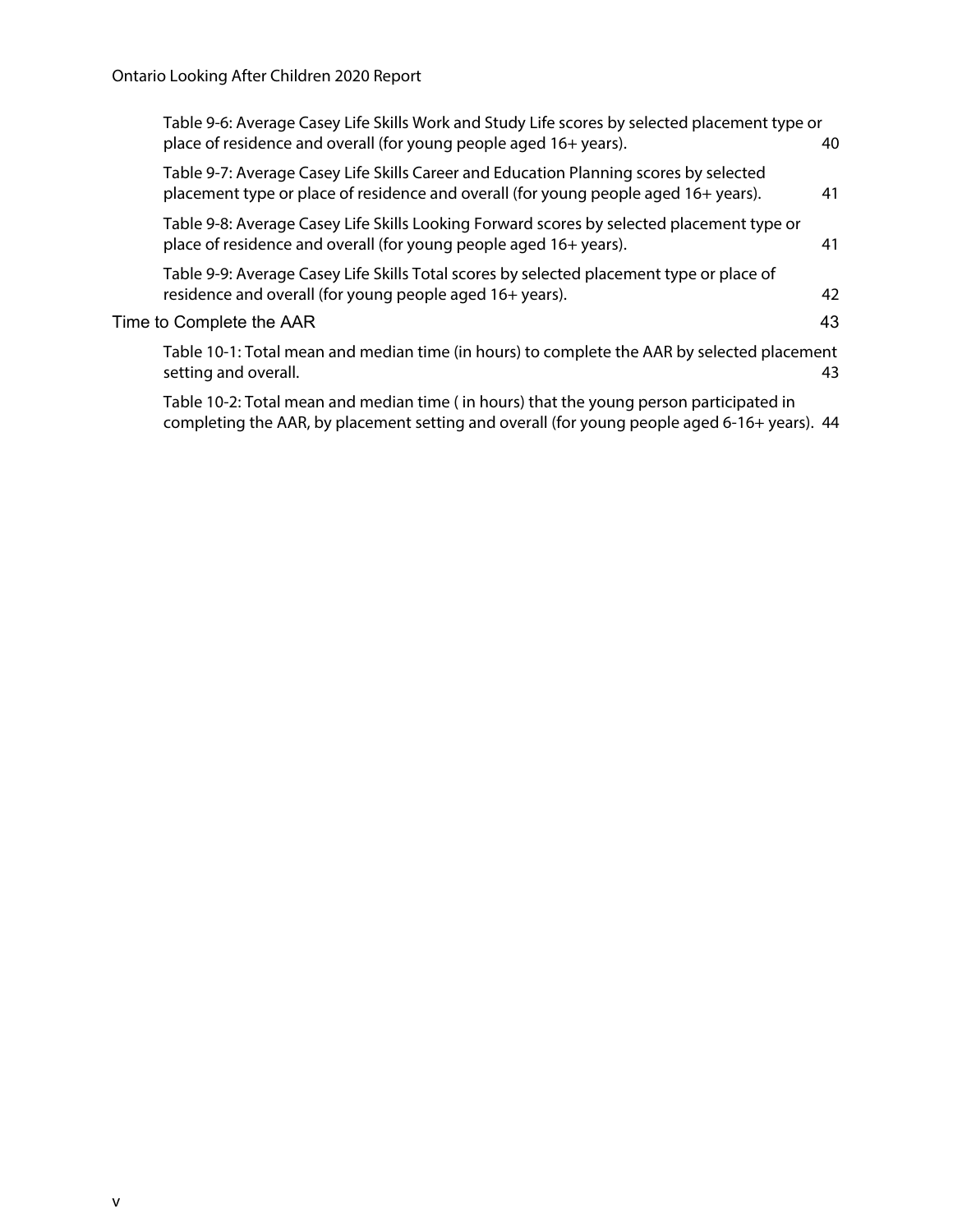## **Acknowledgements**

Since 2000, the Ontario Looking After Children (OnLAC) project has been a partnership between the Centre for Research on Educational and Community Services (CRECS) at the University of Ottawa and the Ontario Association of Children's Aid Societies (OACAS). The OnLAC project began with a research grant from the Social Sciences and Humanities Research Council of Canada (SSHRC Grant No. 828- 1999-1008). Supplementary funding was provided by the Ontario Ministry of Community and Social Services (MCSS). Since 2004, the OnLAC project has operated under contract with OACAS and funding for the project has been provided by the the Ontario Ministry Children, Community and Social Services (MCCSS). We gratefully acknowledge the collaboration and financial support of OACAS and MCCSS.

We also wish to thank the numerous young people in care, caregivers, practitioners, supervisors, quality-assurance staff, executive personnel, and OnLAC research assistants who have contributed much to the OnLAC project since the beginning.

### **About This Report**

This report is designed for use by child welfare organizations as a performance measurement system. The Assessment and Action Record (AAR) outcome data available in this report should assist child welfare organizations in the development of an internal evaluation program. The AAR findings are intended to help supervisors, program managers, executive directors and board members within child welfare organizations monitor children's outcomes on a regular basis by comparing children's and youths' developmental progress with intended goals. A second intended use of the AAR is to inform decision-makers as to possible means of improving the quality and relevance of services on an ongoing basis.

This report is also designed to provide policy-makers with accurate, up-to-date knowledge of systemwide outcomes thereby fulfilling an accountability function and a guiding function in identifying policies and practices that promote continuous improvements in child welfare policies and practices.

Note: The AAR findings presented in this report must be reviewed and interpreted carefully by child welfare organizations before new policies and services are implemented.

A double hyphen (- -) in this report indicates that there was no data collected on a specific variable for a specific group. Clarification is noted, where possible. Percentages are rounded.



Any comments and suggestions about this report should be communicated to Meagan Miller at mmiller@uottawa.ca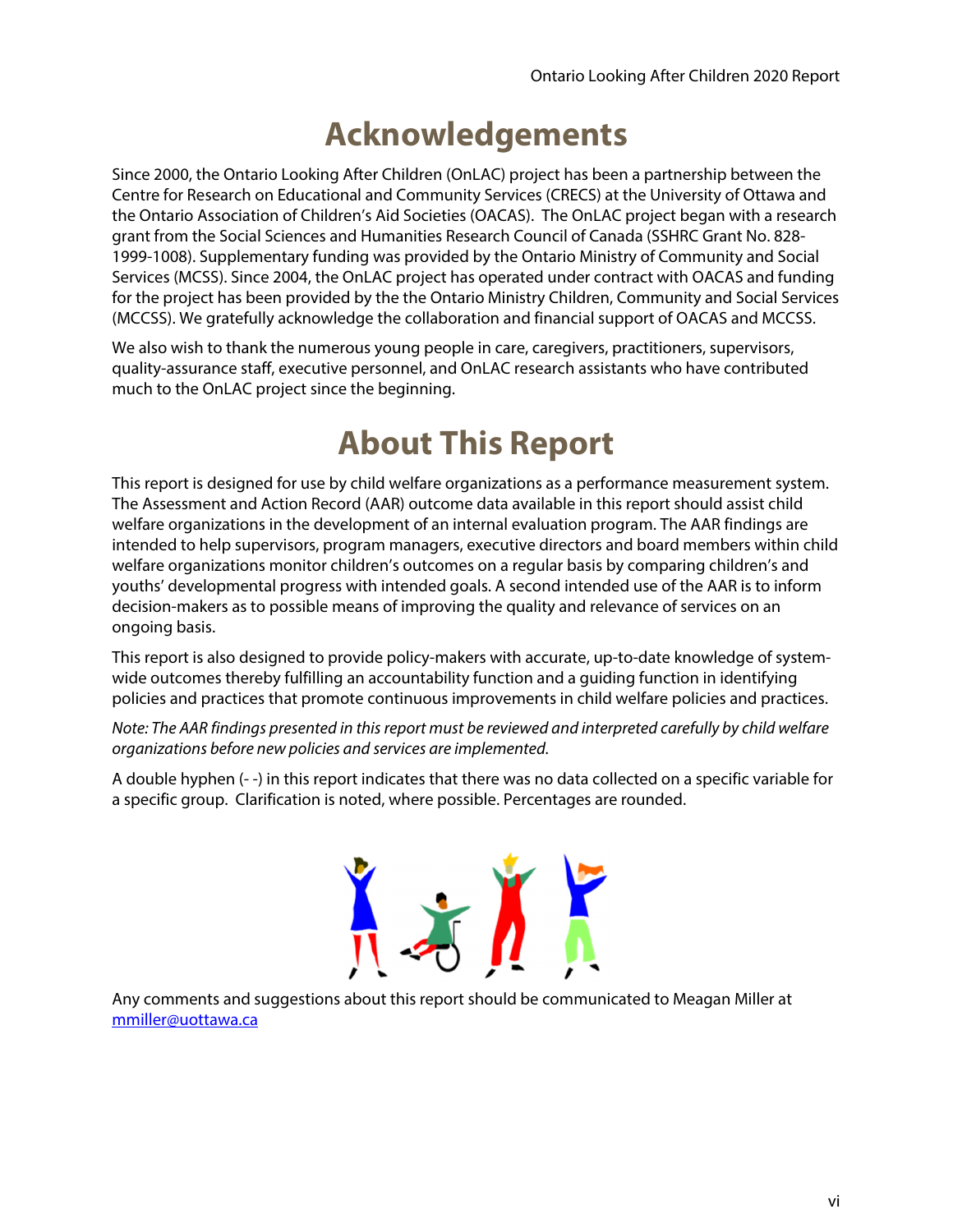### **Background Information**

The Background Information section of this report provides basic socio-demographic information on the young people in care who completed a 2020 Assessment and Action Record (AAR), their caregivers, and their child welfare workers.

### **Demographics: Young People in Care in Ontario**

Table 1-1: Biological sex and age of young people in living in care who completed a 2020 AAR.

| Age group<br>Total AAR sample |                 | $0 - 5$<br>$N = 859$ | $6 - 9$<br>$N = 511$ | $10 - 15$<br>$N = 1326$ | $16+$<br>$N = 680$ |
|-------------------------------|-----------------|----------------------|----------------------|-------------------------|--------------------|
|                               | $n =$           | 859                  | 511                  | 1326                    | 680                |
|                               | Male            | 53.3%                | 59.9%                | 55.4%                   | 55.1%              |
| <b>Biological sex</b>         | Female          | 46.4%                | 40.1%                | 44.6%                   | 44.9%              |
|                               | <b>Intersex</b> | 0.2%                 | $0\%$                | 0%                      | 0%                 |
|                               | $n =$           | 859                  | 511                  | 1326                    | 680                |
| Age                           | Mean            | 2.4                  | 7.7                  | 13.0                    | 16.6               |
|                               | Median          | 2.0                  | 8.0                  | 13.0                    | 17.0               |

Table 1-2: Legal status of young people living in care.

|                                      | $0 - 5$ | $6 - 9$ | $10 - 15$ | $16+$ |
|--------------------------------------|---------|---------|-----------|-------|
| $n =$                                | 821     | 495     | 1272      | 655   |
| Temporary care agreement             | 4.5%    | 2.4%    | 2.5%      | 1.4%  |
| Interim care and custody             | 23.9%   | 14.7%   | 8.2%      | 3.4%  |
| Interim Society Care                 | 28.3%   | 22.0%   | 12.0%     | 5.3%  |
| Customary care                       | 10.8%   | 10.9%   | 4.0%      | 2.0%  |
| <b>Extended Society Care</b>         | 31.1%   | 47.9%   | 72.2%     | 83.7% |
| Other                                | 1.5%    | 2.0%    | 1.0%      | 1.4%  |
| Continued Care and Support for Youth |         |         |           | 2.9%  |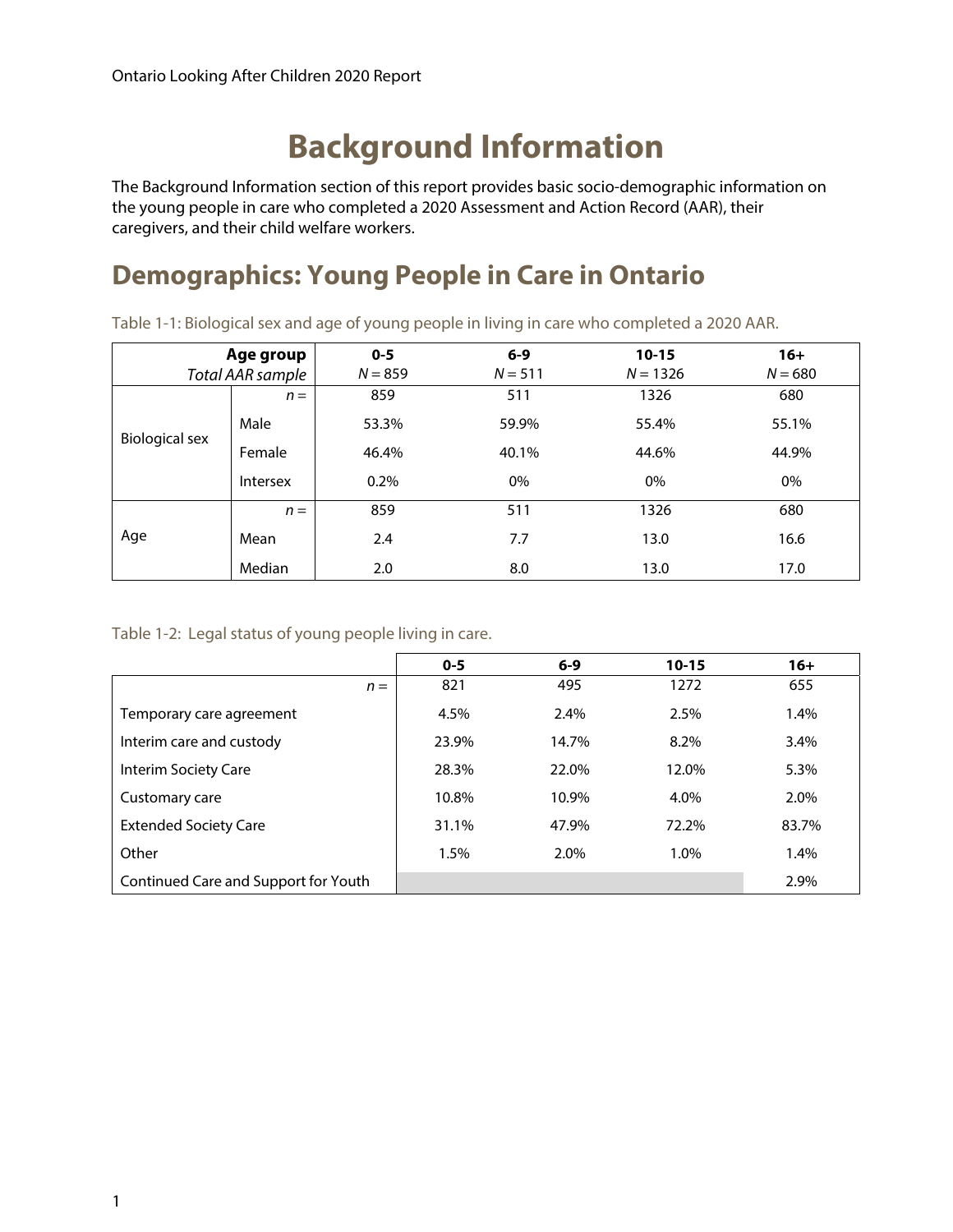|                                      | $0 - 5$ | $6 - 9$ | $10 - 15$ | $16+$   |
|--------------------------------------|---------|---------|-----------|---------|
| Physical/Sexual Harm by Commission   | 8.3%    | 19.0%   | 20.4%     | 20.4%   |
| Harm by Omission                     | 27.2%   | 34.1%   | 28.4%     | 19.6%   |
| <b>Emotional Harm</b>                | 13.0%   | 27.8%   | 30.3%     | 25.7%   |
| Abandonment/Separation               | 9.1%    | 11.2%   | 20.7%     | 30.6%   |
| <b>Caregiver Capacity</b>            | 76.4%   | 66.7%   | 55.5%     | 44.1%   |
| <b>Request for Adoption Services</b> | 1.2%    | $0.6\%$ | 0.4%      | 0.1%    |
| <b>Family Based Services</b>         | $0.3\%$ | $0.4\%$ | 0.6%      | 1.2%    |
| <b>Volunteer Services</b>            | 0.6%    | 0.4%    | 0.5%      | 0.6%    |
| Request for Assistance               | 1.5%    | 2.3%    | 4.6%      | $6.0\%$ |
| Request for Youth Services           | 0.2%    | 0.2%    | 0.8%      | 1.2%    |
| <b>Request for Counselling</b>       | 0.1%    | 0%      | 0.2%      | 0.4%    |

Table 1-3: Primary reason(s) for current admission to service.

Note: Respondents could select more than one option

#### Table 1-4 : Current placement.

|                                                    | $0 - 5$ | $6-9$ | $10 - 15$ | $16+$ |
|----------------------------------------------------|---------|-------|-----------|-------|
| $n =$                                              | 828     | 503   | 1283      | 667   |
| Kinship in care                                    | 9.9%    | 10.1% | 11.1%     | 7.2%  |
| Foster home operated by child welfare organization | 64.9%   | 51.9% | 39.6%     | 30.9% |
| Group home operated by child welfare organization  | 0.2%    | 0.2%  | 1.3%      | 2.2%  |
| Foster home - outside placement resource           | 14.1%   | 21.5% | 26.2%     | 20.5% |
| Group home - outside placement resource            | 0.8%    | 5.8%  | 13.9%     | 16.8% |
| Customary care                                     | 8.8%    | 8.0%  | 3.0%      | 1.0%  |
| Children's mental health residential facility      | 0%      | 0.6%  | 1.1%      | 0.1%  |
| Psychiatric facility                               | 0%      | 0%    | 0.1%      | 0%    |
| With birth parent(s)                               | 0%      | 0.4%  | 0.9%      | 1.5%  |
| Adoption probation                                 | 0.1%    | 0%    | 0%        | 0%    |
| With relatives                                     |         |       |           | 0%    |
| Hospital                                           | 0.1%    | 0%    | 0%        | 0%    |
| Whereabouts unknown                                |         |       | 0.1%      | 0.3%  |
| Whereabouts unapproved                             |         |       | 0.4%      | 0.7%  |
| Custody/Detention facility                         |         |       | 0.2%      | 0.3%  |
| Shelter                                            |         |       | 0%        | 0.4%  |
| Independent living                                 |         |       | 0.9%      | 13.6% |
| Other                                              | 1.0%    | 1.6%  | 1.3%      | 0.6%  |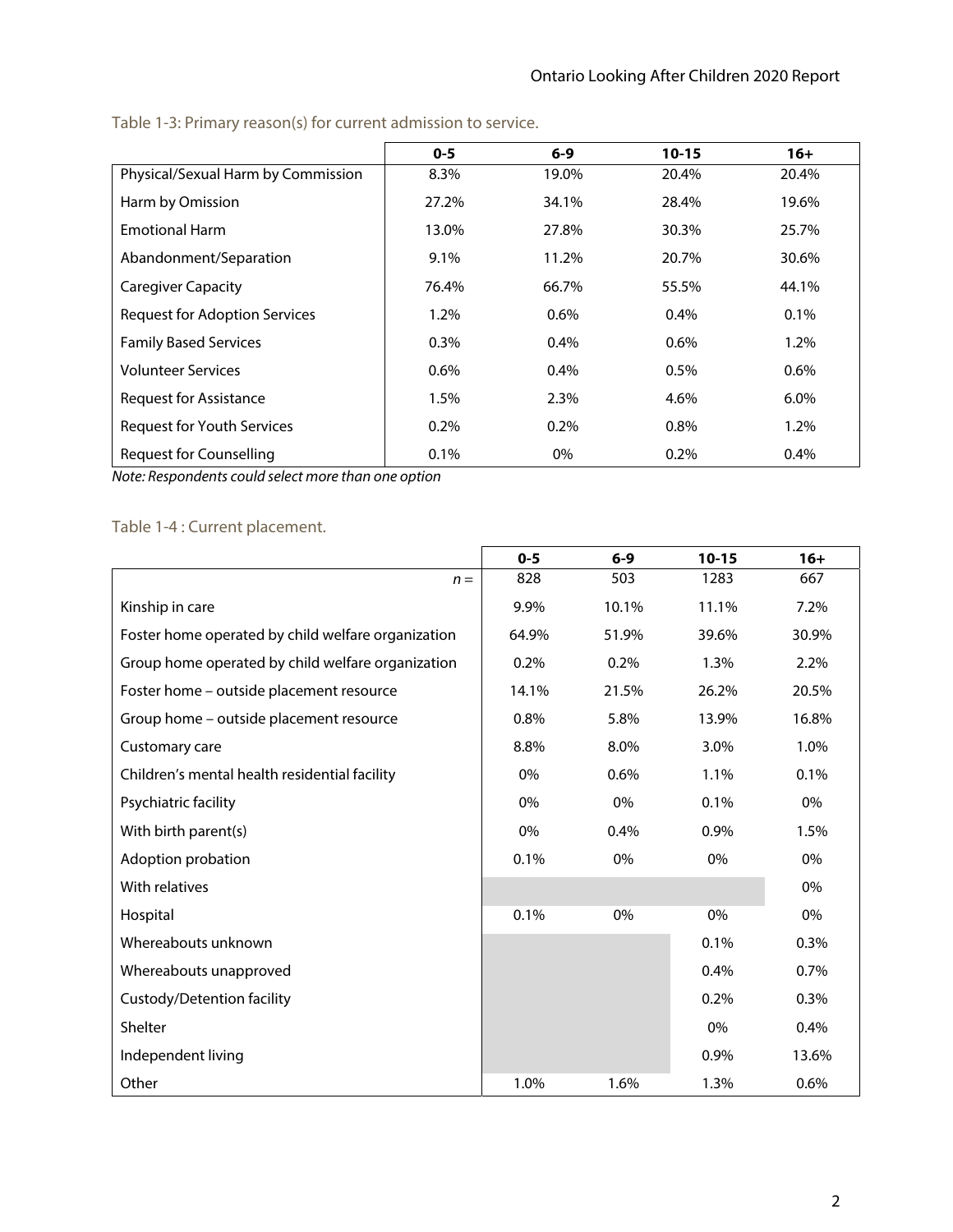### **Demographics: Child Welfare Workers and Caregivers**

#### *Child Welfare Workers*

|                                                  |                      | $0 - 5$ | $6 - 9$ | $10 - 15$ | $16+$ |
|--------------------------------------------------|----------------------|---------|---------|-----------|-------|
|                                                  | $n =$                | 835     | 498     | 1286      | 659   |
|                                                  | Male                 | 7.2%    | 6.6%    | 11.3%     | 13.7% |
| Gender                                           | Female               | 92.6%   | 93.4%   | 88.3%     | 86.0% |
|                                                  | Non-binary           | 0%      | 0%      | 0%        | 0.2%  |
|                                                  | <b>Trans</b>         | 0%      | 0%      | 0.1%      | 0%    |
|                                                  | Prefer not to answer | 0.2%    | 0%      | 0.4%      | 0.2%  |
|                                                  | $n =$                | 685     | 480     | 1254      | 646   |
| Length of time working<br>with this young person | Mean years           | 1.2     | 1.6     | 2.5       | 2.8   |
|                                                  | Median years         | 1.0     | 1.0     | 2.0       | 2.0   |
|                                                  | $n =$                | 826     | 495     | 1286      | 658   |
| Length of time working<br>in child welfare       | Mean years           | 14.3    | 15.1    | 16.3      | 16.5  |
|                                                  | Median years         | 16.0    | 17.0    | 17.8      | 18.0  |

Table 1-5: Basic demographic information about the child welfare worker.

Table 1-6: Child welfare worker's highest level of education in any field (degree, certificate, or diploma).

|                                                                                                      | $0 - 5$ | $6 - 9$ | $10 - 15$ | $16+$ |
|------------------------------------------------------------------------------------------------------|---------|---------|-----------|-------|
| $n =$                                                                                                | 840     | 505     | 1288      | 667   |
| Less than a high school diploma                                                                      | 0.2%    | 0.2%    | 0%        | 0.1%  |
| High school diploma                                                                                  | 0.7%    | 1.2%    | 0.2%      | 0.1%  |
| Trades certificate – Vocational school –<br>Apprenticeship training                                  | 0%      | 0.4%    | 0%        | $0\%$ |
| Non-university certificate or diploma from a<br>community college, CEGEP, school of nursing,<br>etc. | 14.9%   | 14.9%   | 11.2%     | 10.2% |
| University certificate or diploma below<br>bachelor level                                            | 1.4%    | 1.2%    | 2.2%      | 1.3%  |
| Bachelor degree                                                                                      | 61.4%   | 62.6%   | 59.6%     | 61.6% |
| University certificate or diploma above<br>bachelor level                                            | 5.1%    | 6.7%    | 5.2%      | 4.0%  |
| Master's degree                                                                                      | 16.2%   | 12.9%   | 21.7%     | 22.5% |
| Doctoral degree                                                                                      | 0%      | $0\%$   | 0%        | 0%    |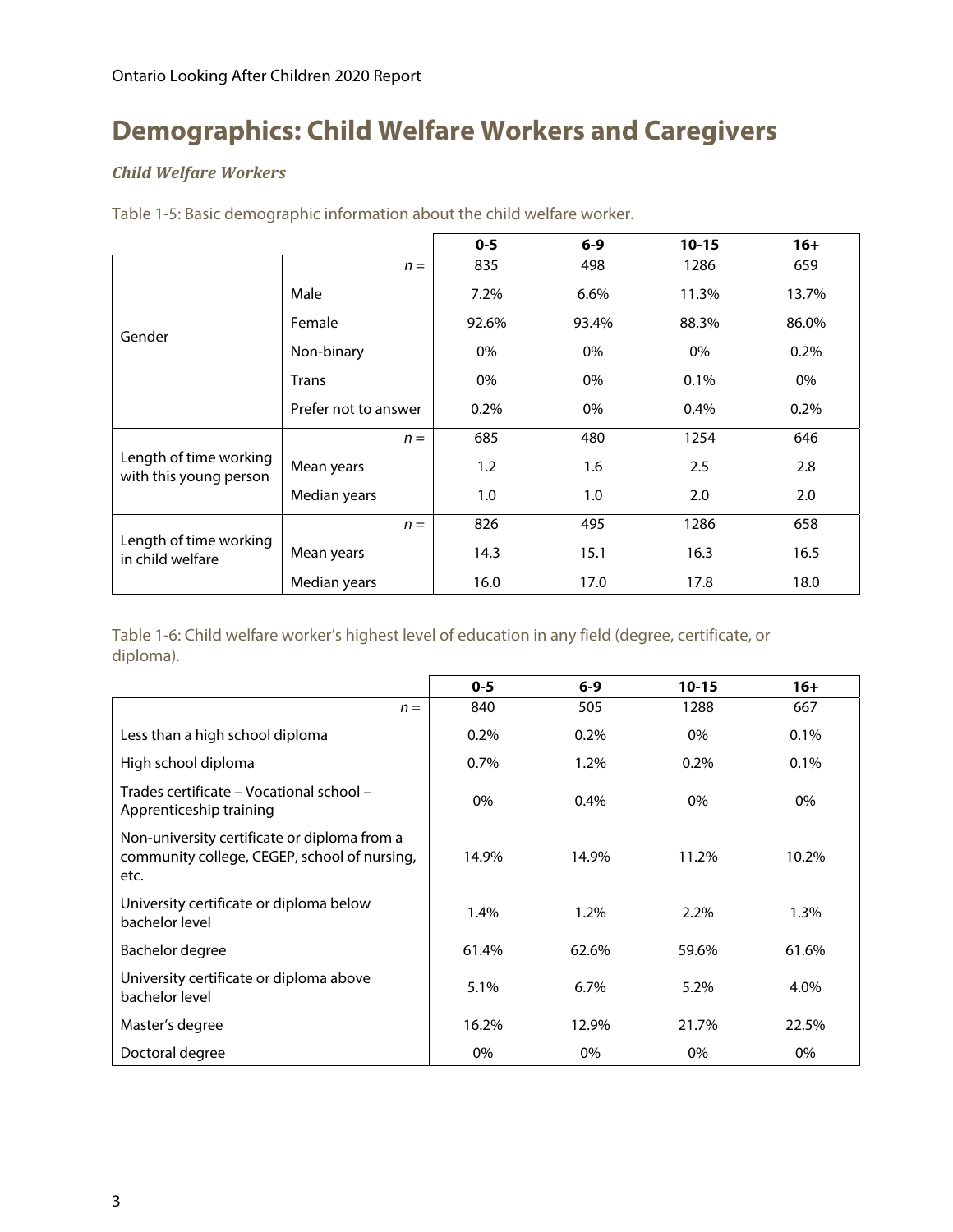|                                                                                |                            | $0 - 5$ | $6 - 9$ | $10 - 15$ | $16+$ |
|--------------------------------------------------------------------------------|----------------------------|---------|---------|-----------|-------|
|                                                                                | $n =$                      | 771     | 465     | 1184      | 591   |
| Child welfare worker has<br>attended formal Looking<br>After Children training | Yes                        | 78.2%   | 78.1%   | 87.7%     | 87.5% |
|                                                                                | No                         | 21.8%   | 21.9%   | 12.3%     | 12.5% |
|                                                                                | $n =$                      | 836     | 506     | 1289      | 664   |
| Frequency that information                                                     | Very often                 | 21.7%   | 26.5%   | 25.0%     | 24.5% |
| contained in the AAR is                                                        | Sometimes                  | 47.8%   | 54.3%   | 55.2%     | 57.8% |
| discussed in supervision                                                       | Almost never               | 10.6%   | 9.5%    | 12.8%     | 11.1% |
|                                                                                | Not applicable – first AAR | 19.9%   | 9.7%    | 7.0%      | 6.5%  |

Table 1-7: Child welfare worker's training in Looking After Children and use of the AAR in supervision.

#### *Caregivers*

Table 1-8: Basic demographic information about the caregiver (for young people aged 0-17 years).

|                                                                              |                                           |       | $0 - 5$ | $6-9$ | $10 - 15$ | $16 - 17$ |
|------------------------------------------------------------------------------|-------------------------------------------|-------|---------|-------|-----------|-----------|
|                                                                              |                                           | $n =$ | 831     | 504   | 1276      | 570       |
|                                                                              | Male                                      |       | 4.3%    | 7.5%  | 12.9%     | 14.7%     |
| Gender                                                                       | Female                                    |       | 95.7%   | 92.3% | 86.7%     | 84.2%     |
|                                                                              | Non-binary                                |       | $0\%$   | 0%    | 0.1%      | 0%        |
|                                                                              | Trans                                     |       | 0%      | 0.2%  | 0%        | 0%        |
|                                                                              | Prefer not to answer                      |       | $0\%$   | 0%    | 0.3%      | 1.1%      |
| Length of time                                                               |                                           | $n =$ | 773     | 448   | 1028      | 333       |
| providing foster care                                                        | Mean years                                |       | 8.9     | 10.3  | 11.0      | 11.7      |
| (for foster placements)                                                      | Median years                              |       | 5.0     | 7.0   | 9.0       | 11.0      |
|                                                                              | English                                   |       | 96.2%   | 97.5% | 93.8%     | 83.8%     |
| Language(s) spoken in                                                        | French                                    |       | 6.3%    | 6.5%  | 4.3%      | 3.9%      |
| caregiver's home (Note:<br>respondents could select<br>more than one option) | <b>First Nations or Inuit</b><br>language |       | 3.1%    | 3.7%  | 1.1%      | 0.2%      |
|                                                                              | Other                                     |       | 2.6%    | 2.2%  | 1.7%      | 2.6%      |
| Ethnic/cultural                                                              |                                           | $n =$ | 837     | 499   | 1261      | 562       |
| background of<br>caregiver and that of<br>the young person is:               | The same                                  |       | 39.8%   | 41.5% | 43.1%     | 40.4%     |
|                                                                              | Similar                                   |       | 43.4%   | 42.5% | 38.1%     | 37.9%     |
|                                                                              | Neither the same nor similar              |       | 16.8%   | 16.0% | 18.9%     | 21.7%     |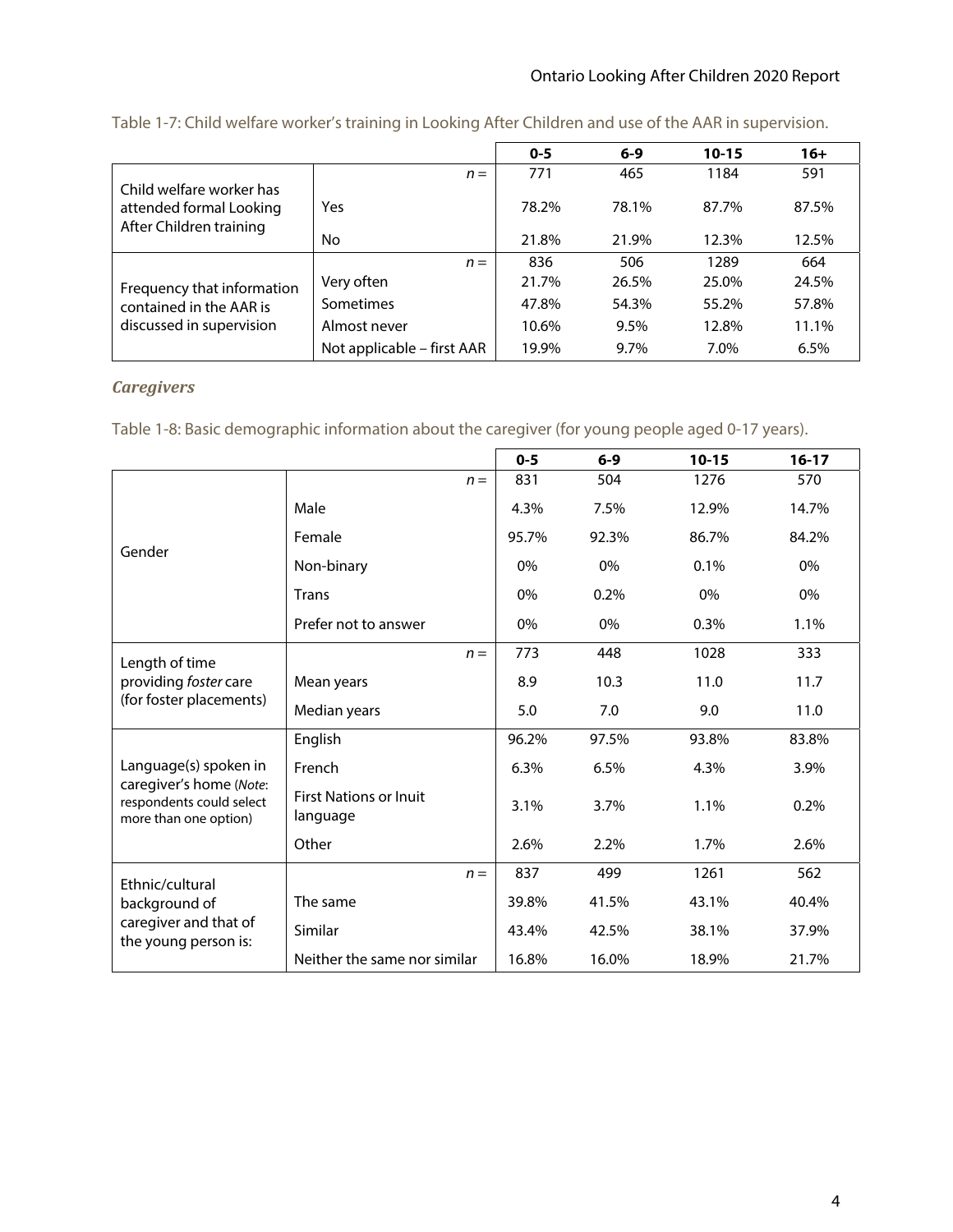Table 1-9: Caregiver's highest level of education in any field (degree, certificate, or diploma) (for young people aged 0-17 years).

|                                                                                                   | $0 - 5$ | $6-9$   | $10 - 15$ | $16 - 17$ |
|---------------------------------------------------------------------------------------------------|---------|---------|-----------|-----------|
| $n =$                                                                                             | 784     | 472     | 1197      | 538       |
| Less than a high school diploma                                                                   | 4.5%    | 7.0%    | 3.1%      | 3.3%      |
| High school diploma                                                                               | 24.9%   | 22.5%   | 21.3%     | 22.5%     |
| Trades certificate – Vocational school –<br>Apprenticeship training                               | 3.6%    | 4.4%    | 5.5%      | 5.0%      |
| Non-university certificate or diploma from a<br>community college, CEGEP, school of nursing, etc. | 39.8%   | 42.2%   | 42.6%     | 42.0%     |
| University certificate or diploma below bachelor<br>level                                         | 5.6%    | 6.4%    | 7.4%      | 7.4%      |
| Bachelor degree                                                                                   | 15.1%   | 13.1%   | 14.8%     | 14.7%     |
| University certificate or diploma above bachelor<br>level                                         | 4.0%    | 1.5%    | 2.8%      | 2.4%      |
| Master's degree                                                                                   | 2.4%    | 2.8%    | 2.5%      | 2.6%      |
| Doctoral degree                                                                                   | $0.3\%$ | $0.2\%$ | $0.1\%$   | 0%        |

Table 1-10: Caregiver's training in Looking After Children and other caregiver training programs (for young people aged 0-17 years).

|                                                                     |                             | $0 - 5$ | $6 - 9$ | $10 - 15$ | $16 - 17$ |
|---------------------------------------------------------------------|-----------------------------|---------|---------|-----------|-----------|
|                                                                     | $n =$                       | 784     | 479     | 1219      | 545       |
| Caregiver has attended<br>formal Looking After<br>Children training | Yes                         | 53.3%   | 53.9%   | 57.9%     | 52.3%     |
|                                                                     | No                          | 46.7%   | 46.1%   | 42.1%     | 47.7%     |
| Caregiver has completed/is                                          | PRIDF*                      | 87.8%   | 58.9%   | 50.3%     | 39.5%     |
| currently attending<br>caregiver training (Note:                    | Agency-specific training    | 48.2%   | 49.7%   | 42.9%     | 34.9%     |
| respondents could select more<br>than one option                    | Foster parenting techniques | 12.8%   | 12.1%   | 13.1%     | 12.3%     |
|                                                                     | Other program               | 30.8%   | 37.6%   | 41.6%     | 36.1%     |

\*Parenting Resources for Information, Development, and Education program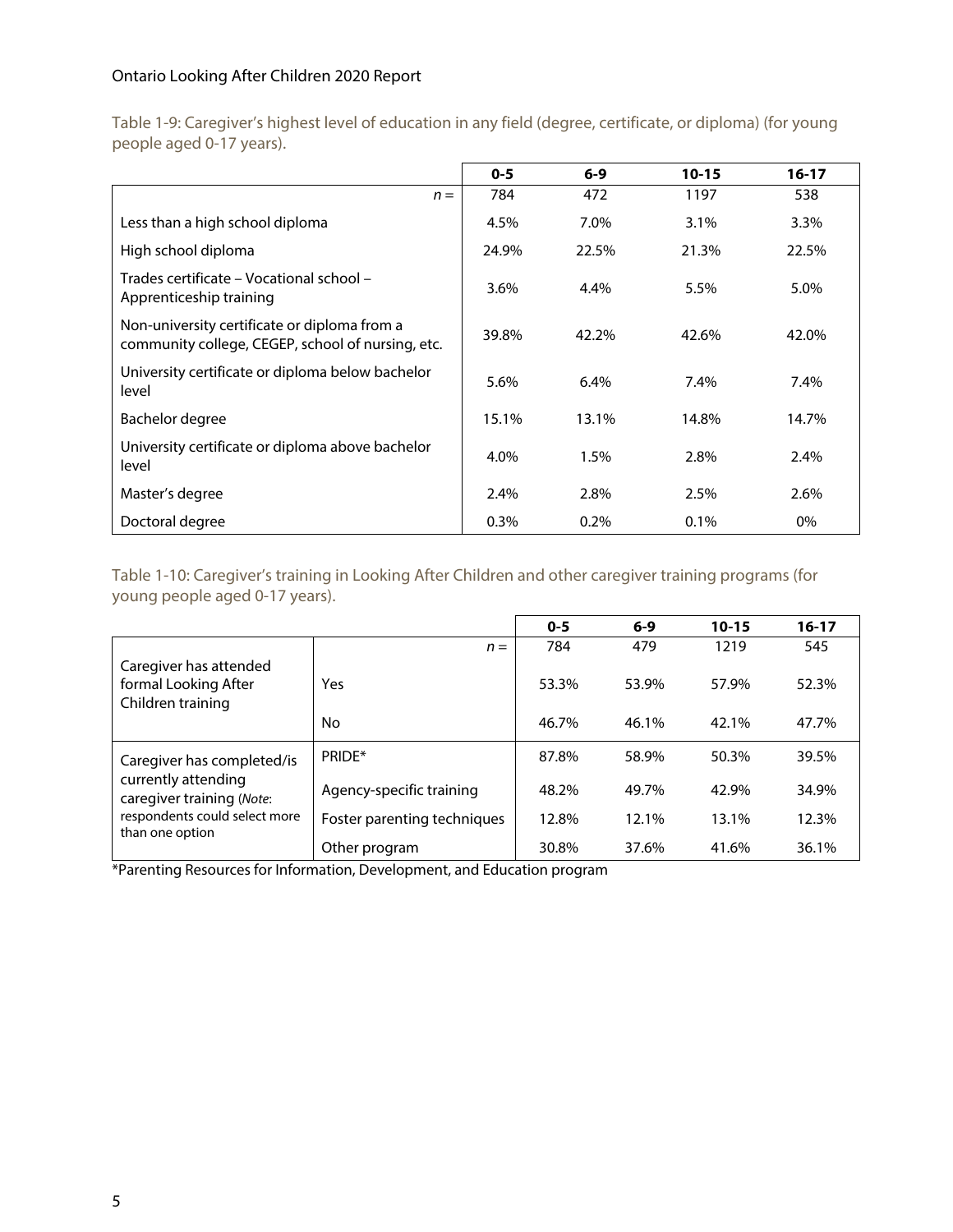# **Placement Stability**

This section illustrates the stability associated with selected placement settings for each age group, and/or overall for each age group.

Table 2-1: Mean and median number of years the young person has been living in the current placement, by selected placement type and overall (for young people aged 0-17 years).

|                    |        | $0 - 5$     | $6-9$       | $10 - 15$    | $16-17$        |
|--------------------|--------|-------------|-------------|--------------|----------------|
|                    | $n =$  | 64          | 51          | 136          | 46             |
| Kinship in care    | Mean   | 1.5         | 2.3         | 4.4          | 5.6            |
|                    | Median | $1.0\,$     | $2.0\,$     | 3.0          | 3.1            |
|                    | $n =$  | 485         | 361         | 809          | 327            |
| Foster home        | Mean   | 1.4         | 2.1         | 3.1          | 3.7            |
|                    | Median | 1.0         | 1.0         | 2.0          | 2.0            |
|                    | $n =$  | 6           | 29          | 192          | 119            |
| Group home         | Mean   | 2.3         | 1.5         | 1.7          | 1.6            |
|                    | Median | 2.0         | 1.0         | 1.0          | 1.0            |
|                    | $n =$  | 69          | 38          | 38           | $\overline{7}$ |
| Customary care     | Mean   | 1.7         | 3.4         | 4.0          | 7.0            |
|                    | Median | 1.0         | 3.0         | 2.0          | 4.0            |
|                    | $n =$  |             |             | 8            | 41             |
| Independent living | Mean   |             |             | 1.3          | 1.0            |
|                    | Median |             |             | 0.4          | 0.4            |
| <b>Overall</b>     | $n =$  | 644         | 497         | 1258         | 583            |
|                    | Mean   | 1.4         | 2.2         | 3.0          | 3.1            |
|                    | Median | 1.0         | $1.0\,$     | 2.0          | 2.0            |
|                    | Range  | $0.0 - 5.1$ | $0.0 - 9.0$ | $0.0 - 15.0$ | $0.0 - 17.0$   |

Table 2-2: Worker-reported continuity of care (for young people aged 0-17 years).

|                                                                             | $0 - 5$ | $6 - 9$ | 10-15   | 16-17 |
|-----------------------------------------------------------------------------|---------|---------|---------|-------|
| $n =$                                                                       | 831     | 503     | 1292    | 646   |
| Much continuity of care (no placement<br>change in last 12 months)          | 75.9%   | 76.7%   | 69.7%   | 62.2% |
| Some disruptions (one change of<br>placement in last 12 months)             | 18.9%   | 15.9%   | 21.1%   | 22.8% |
| Serious disruptions (two or more<br>changes of placement in last 12 months) | $5.2\%$ | $7.4\%$ | $9.3\%$ | 15.0% |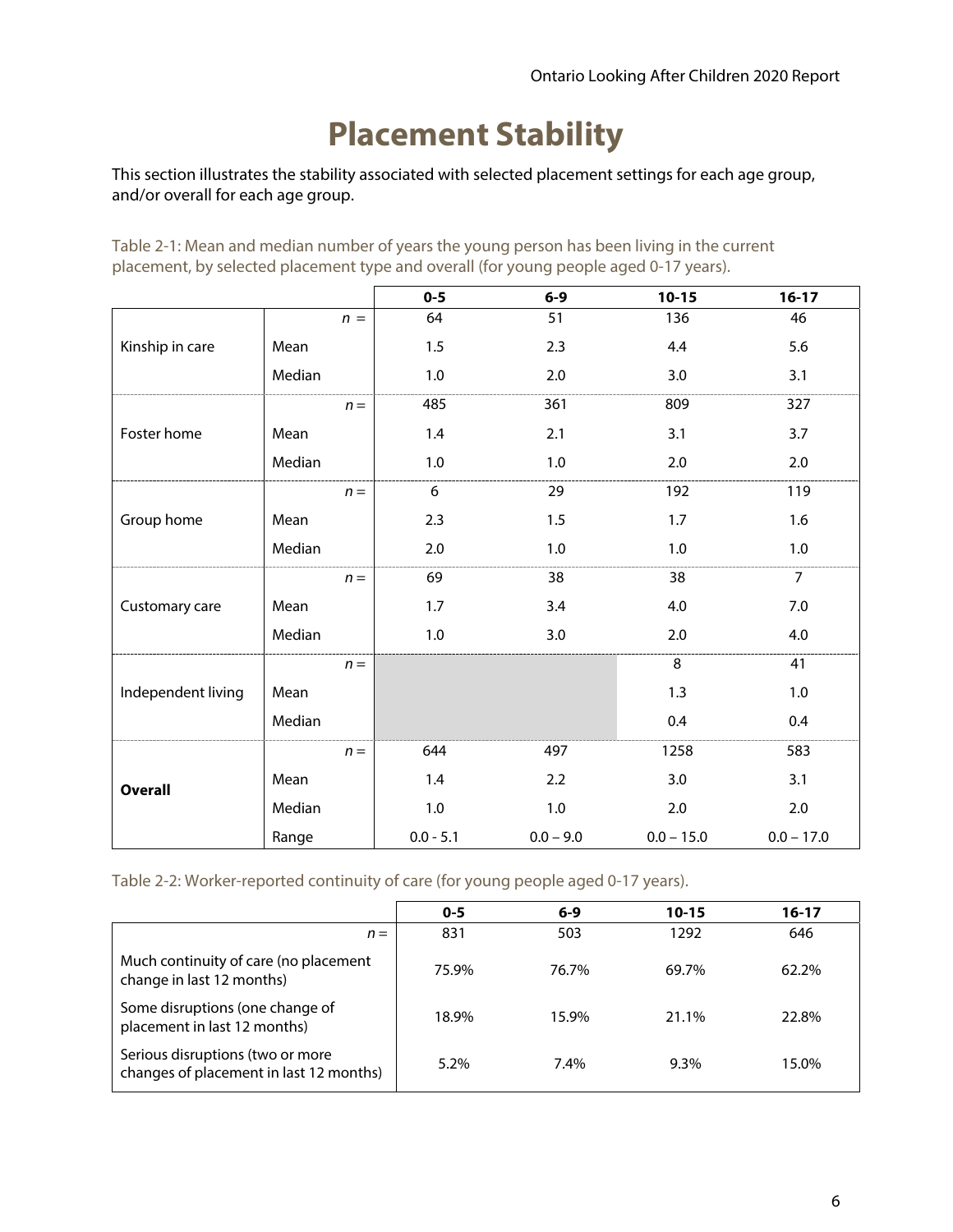Table 2-3: Mean and median number of changes in caregiver the young person has experienced since birth, by selected placement type and overall (for young people aged 0-17 years).

|                    |        | $0 - 5$      | $6-9$        | $10 - 15$    | $16-17$        |
|--------------------|--------|--------------|--------------|--------------|----------------|
|                    | $n =$  | 79           | 51           | 139          | 47             |
| Kinship in care    | Mean   | 1.6          | 2.8          | 3.6          | 3.5            |
|                    | Median | 1.0          | 3.0          | 3.0          | 3.0            |
|                    | $n =$  | 649          | 362          | 818          | 336            |
| Foster home        | Mean   | $1.8\,$      | 3.5          | 4.2          | 4.2            |
|                    | Median | 2.0          | 3.0          | 4.0          | 4.0            |
|                    | $n =$  | 9            | 28           | 188          | 117            |
| Group home         | Mean   | 1.7          | 4.0          | 5.3          | 6.0            |
|                    | Median | 1.0          | 3.0          | 5.0          | 5.0            |
|                    | $n =$  | 73           | 38           | 37           | $\overline{7}$ |
| Customary care     | Mean   | 1.9          | 2.1          | 3.2          | 3.1            |
|                    | Median | 2.0          | 2.0          | 3.0          | 3.0            |
|                    | $n =$  |              |              | 9            | 72             |
| Independent living | Mean   |              |              | 6.8          | 6.9            |
|                    | Median |              |              | 7.0          | 6.0            |
| <b>Overall</b>     | $n =$  | 840          | 497          | 1259         | 626            |
|                    | Mean   | 1.8          | 3.5          | 4.3          | 5.0            |
|                    | Median | 2.0          | 3.0          | 4.0          | 4.0            |
|                    | Range  | $0.0 - 11.0$ | $0.0 - 15.0$ | $0.0 - 16.0$ | $0.0 - 23.0$   |

Table 2-4: General permanency plan (for young people aged 0-17 years).

|                                    | $0 - 5$ | $6-9$ | $10 - 15$ | $16 - 17$ |
|------------------------------------|---------|-------|-----------|-----------|
| $n =$                              | 840     | 497   | 1277      | 639       |
| Return home                        | 13.2%   | 15.9% | 10.6%     | 4.4%      |
| Adoption                           | 46.1%   | 40.4% | 18.2%     | 2.5%      |
| Kinship                            | 7.4%    | 4.4%  | 5.1%      | 2.7%      |
| Status change to legal custody     | 1.8%    | 3.2%  | 1.4%      | 0.5%      |
| Customary care                     | 6.8%    | 7.8%  | 2.9%      | 1.4%      |
| Independent living                 | 0%      | 0.2%  | 4.3%      | 39.3%     |
| Adult services                     | 0%      | 0.8%  | 8.6%      | 15.2%     |
| Remain in current placement        | 7.4%    | 12.3% | 33.0%     | 28.3%     |
| Other                              | 0.8%    | 1.4%  | 2.3%      | 1.3%      |
| Permanency plan not yet determined | 16.5%   | 15.9% | 13.7%     | 4.5%      |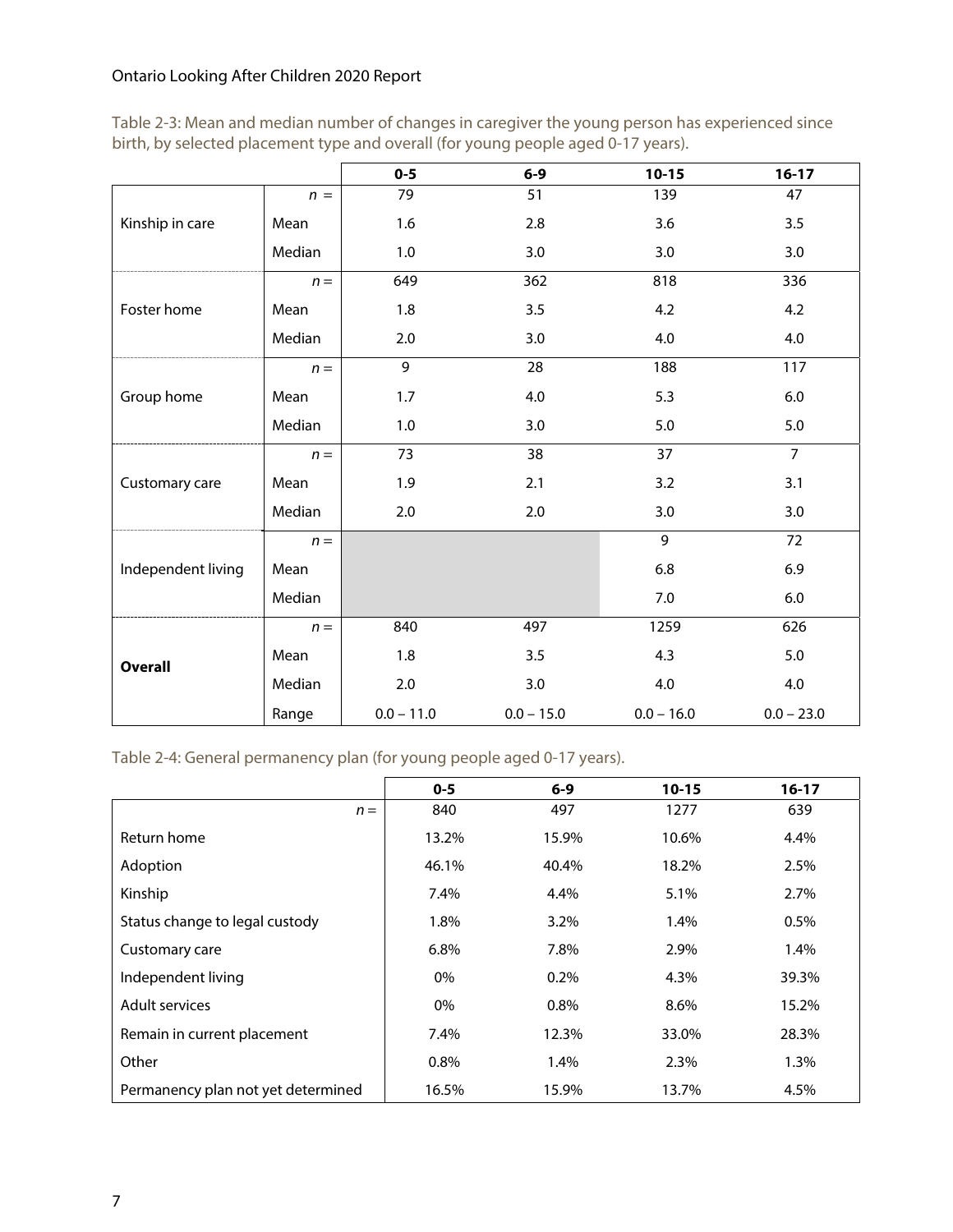Table 2-5: Young person's stable relationship with at least one adult over a number of years (for young people aged 6-16+ years).

|                                                             | $6 - 9$ | $10 - 15$ | $16+$ |
|-------------------------------------------------------------|---------|-----------|-------|
| $n =$                                                       | 502     | 1288      | 664   |
| Stable relationship throughout life                         | 48.8%   | 49.9%     | 47.7% |
| Fairly long-term relationship (i.e., more than three years) | 25.1%   | 31.9%     | 35.4% |
| Short-term relationship (i.e., one to three years)          | 20.3%   | 16.1%     | 12.8% |
| No stable relationship                                      | 5.8%    | $2.1\%$   | 4.1%  |

Table 2-6: Frequency of contact between young person and birth/adoptive family.

|                       | $0 - 5$ | $6 - 9$ | $10 - 15$ | $16+$ |
|-----------------------|---------|---------|-----------|-------|
| $n =$                 | 836     | 502     | 1286      | 670   |
| At least once a week  | 52.8%   | 48.9%   | 42.6%     | 47.0% |
| At least once a month | 21.2%   | 28.1%   | 36.6%     | 33.7% |
| At least once a year  | 12.3%   | 12.0%   | 12.0%     | 10.3% |
| Less than once a year | 2.9%    | 3.2%    | 3.0%      | 2.1%  |
| Never                 | 10.9%   | 8.2%    | 5.8%      | 6.9%  |

Table 2-7: Frequency of contact between young person and significant caring adults.

|                       | $0 - 5$ | $6 - 9$ | $10 - 15$ | $16+$ |
|-----------------------|---------|---------|-----------|-------|
| $n =$                 | 832     | 495     | 1281      | 663   |
| At least once a week  | 68.8%   | 64.2%   | 61.4%     | 60.6% |
| At least once a month | 19.2%   | 22.4%   | 28.5%     | 28.2% |
| At least once a year  | 5.0%    | 5.5%    | 5.5%      | 5.0%  |
| Less than once a year | 0.5%    | 1.4%    | 0.9%      | 1.5%  |
| Never                 | 6.5%    | 4.4%    | 3.7%      | 4.7%  |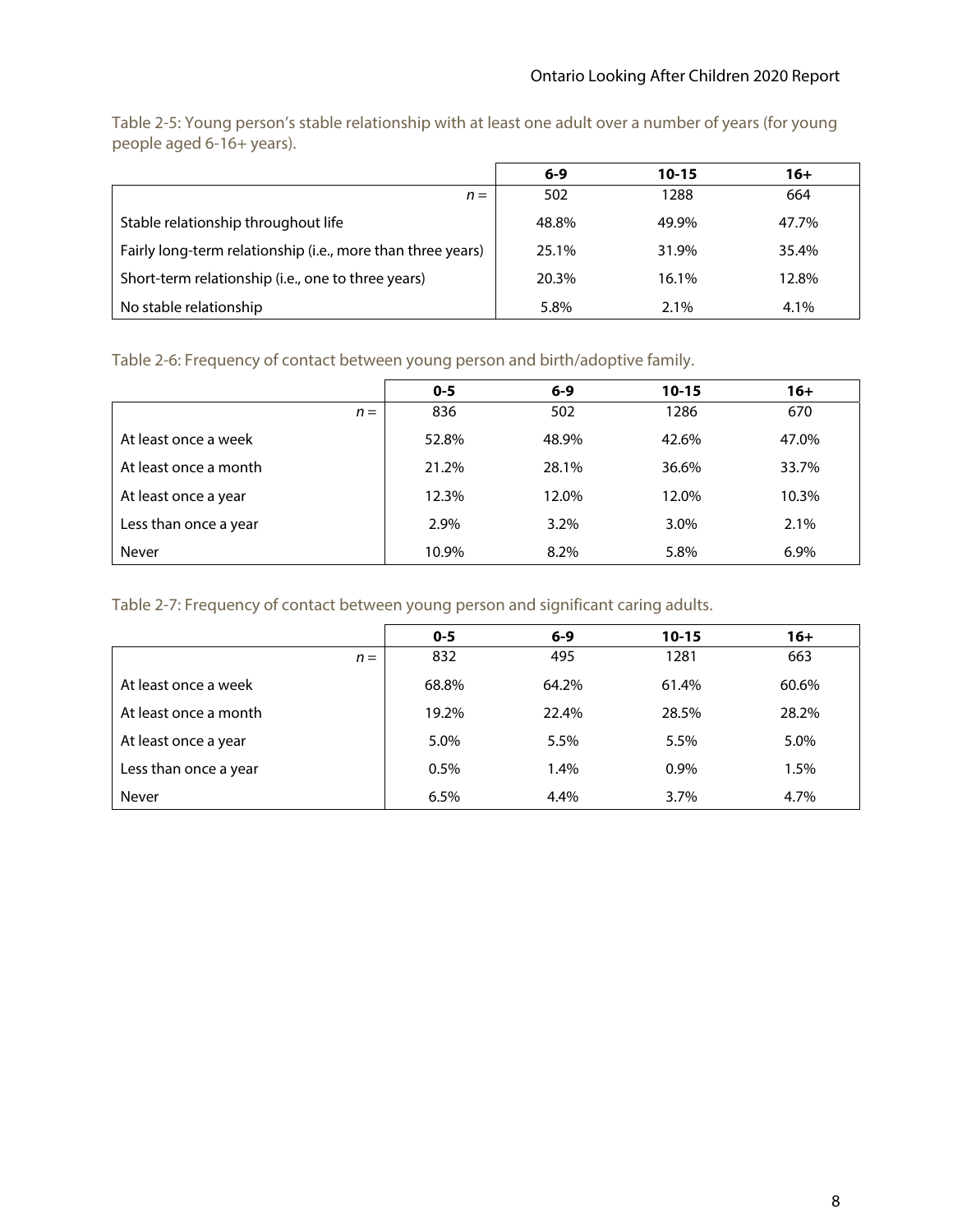### **Quality of Care**

This section illustrates measures of quality of care experienced by young people by selected placement settings for each age group, and/or overall for each age group.

Table 3-1: Youth-reported placement satisfaction score by selected placement type and overall (for young people aged 10-17 years).

|                    |                | $10 - 15$ | $16-17$        |
|--------------------|----------------|-----------|----------------|
|                    | $n =$          | 125       | 42             |
| Kinship in care    | Mean score     | 11.3      | 10.7           |
|                    | Median score   | 12.0      | 12.0           |
|                    | $n =$          | 735       | 282            |
| Foster home        | Mean score     | 10.8      | 10.6           |
|                    | Median score   | 12.0      | 12.0           |
|                    | $n =$          | 142       | 88             |
| Group home         | Mean score     | 8.2       | 8.4            |
|                    | Median score   | 9.0       | 10.0           |
|                    | $n =$          | 31        | $\overline{7}$ |
| Customary care     | Mean score     | 10.5      | 11.3           |
|                    | Median score   | 12.0      | 12.0           |
|                    | $n =$          | 6         | 43             |
| Independent living | Mean score     | 10.7      | 10.0           |
|                    | Median score   | 12.0      | 12.0           |
|                    | $n =$          | 1106      | 498            |
| <b>Overall</b>     | Mean           | 10.4      | 10.1           |
|                    | Median         | 12.0      | 12.0           |
|                    | Possible range |           | $0 - 12$       |

Table 3-2: Young person's understanding of his/her current situation (for young people aged 3-16+ years).

|                            | $3 - 5$ | $6 - 9$ | $10 - 15$ | $16+$ |
|----------------------------|---------|---------|-----------|-------|
| $n =$                      | 342     | 496     | 1291      | 660   |
| Clear understanding        | 12.6%   | 27.2%   | 69.7%     | 69.7% |
| Some understanding         | 47.1%   | 57.5%   | 33.6%     | 26.1% |
| Little or no understanding | 40.4%   | 15.3%   | $6.7\%$   | 4.2%  |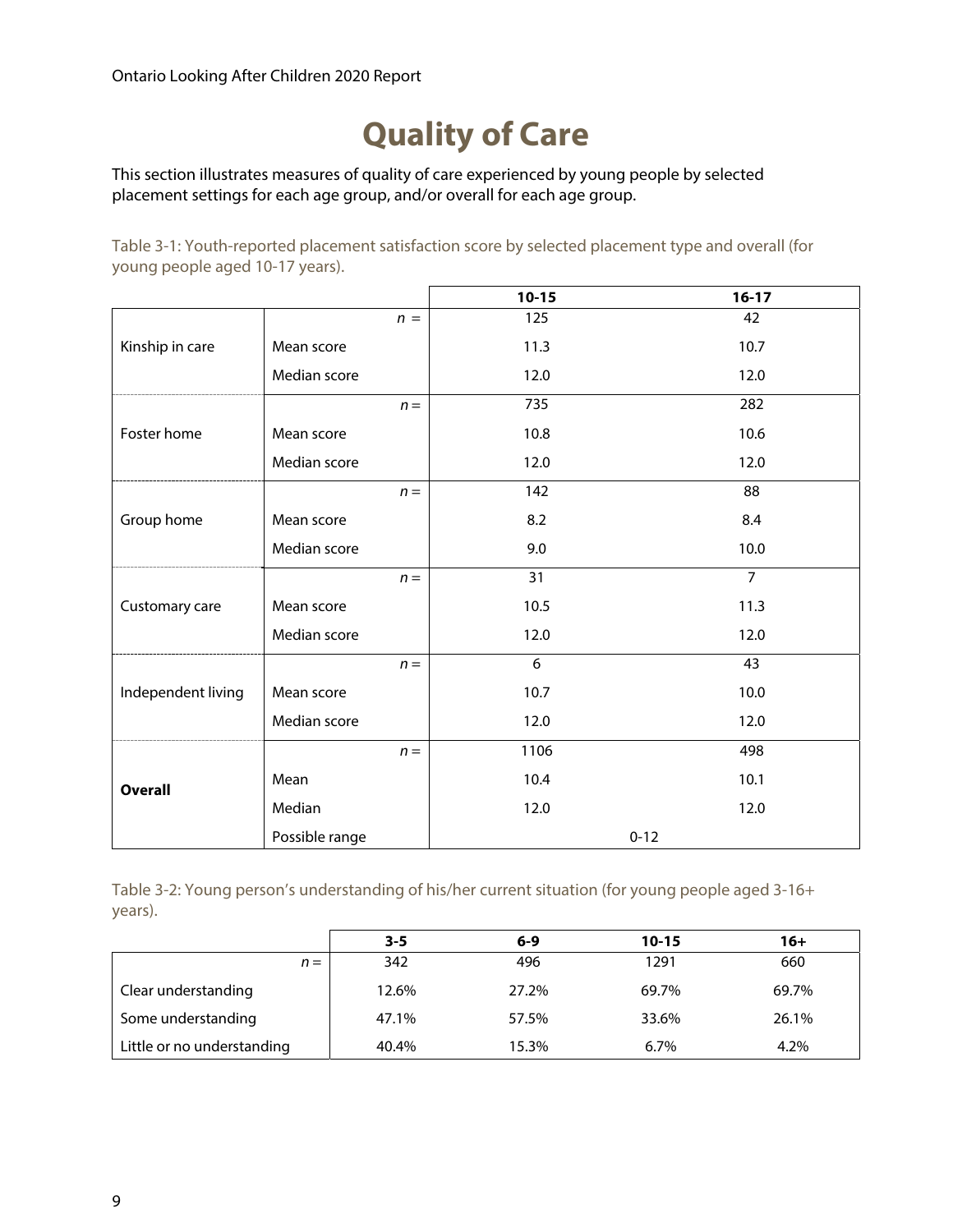### **Parenting**

Table 3-3: SERVICE PERFORMANCE INDICATOR 15: Youth-reported perceived quality of relationship with primary caregiver score by selected placement type and overall (for young people aged 10-17 years).

|                 |                |       | $10 - 15$ | $16 - 17$ |
|-----------------|----------------|-------|-----------|-----------|
|                 |                | $n =$ | 118       | 38        |
| Kinship in care | Mean           |       | 7.2       | 6.7       |
|                 | Median         |       | 8.0       | 8.0       |
|                 |                | $n =$ | 730       | 284       |
| Foster home     | Mean           |       | 6.9       | 6.5       |
|                 | Median         |       | 8.0       | 7.0       |
|                 |                | $n =$ | 137       | 90        |
| Group home      | Mean           |       | 6.0       | 5.8       |
|                 | Median         |       | 6.0       | 6.0       |
|                 |                | $n =$ | 30        | 7         |
| Customary care  | Mean           |       | 7.1       | 7.3       |
|                 | Median         |       | 8.0       | 8.0       |
|                 |                | $n =$ | 1035      | 435       |
| <b>Overall</b>  | Mean           |       | 6.8       | 6.4       |
|                 | Median         |       | 8.0       | 7.0       |
|                 | Possible range |       |           | $0 - 8$   |

Table 3-4: Youth-reported positive parenting scores by selected placement type and overall (for young people aged 10-17 years).

|                 |                | $10 - 15$ | $16-17$  |
|-----------------|----------------|-----------|----------|
|                 | $n =$          | 129       | 41       |
| Kinship in care | Mean           | 10.4      | 10.4     |
|                 | Median         | 11.0      | 11.0     |
|                 | $n =$          | 731       | 280      |
| Foster home     | Mean           | 10.3      | 9.9      |
|                 | Median         | 11.0      | 11.0     |
|                 | $n =$          | 138       | 90       |
| Group home      | Mean           | 10.3      | 9.8      |
|                 | Median         | 11.0      | 10.0     |
|                 | $n =$          | 34        | 7        |
| Customary care  | Mean           | 10.8      | 11.6     |
|                 | Median         | 12.0      | 12.0     |
|                 | $n =$          | 1055      | 439      |
|                 | Mean           | 10.3      | 9.9      |
| <b>Overall</b>  | Median         | 11.0      | 11.0     |
|                 | Possible range |           | $0 - 12$ |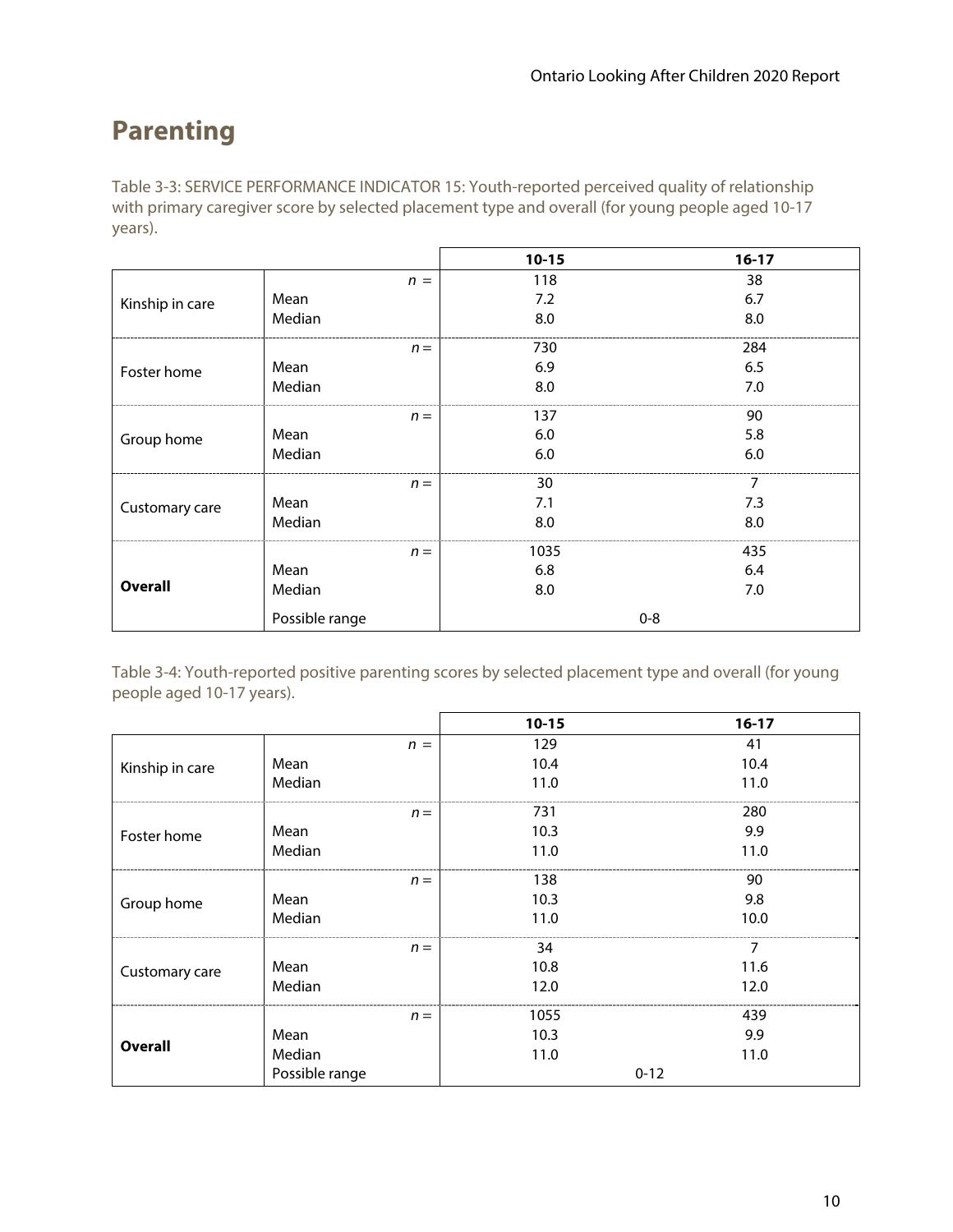|                 |                |       | $10 - 15$ | $16-17$  |
|-----------------|----------------|-------|-----------|----------|
|                 |                | $n =$ | 126       | 40       |
| Kinship in care | Mean           |       | 3.4       | 3.9      |
|                 | Median         |       | 3.0       | 4.0      |
|                 |                | $n =$ | 724       | 278      |
| Foster home     | Mean           |       | 2.9       | 2.9      |
|                 | Median         |       | 3.0       | 2.5      |
|                 |                | $n =$ | 138       | 89       |
| Group home      | Mean           |       | 3.5       | 2.9      |
|                 | Median         |       | 4.0       | 3.0      |
|                 |                | $n =$ | 34        | 7        |
| Customary care  | Mean           |       | 2.8       | 3.6      |
|                 | Median         |       | 2.0       | 2.0      |
| <b>Overall</b>  |                | $n =$ | 1044      | 434      |
|                 | Mean           |       | 3.1       | 3.0      |
|                 | Median         |       | 3.0       | 3.0      |
|                 | Possible range |       |           | $0 - 12$ |

Table 3-5: Youth-reported inconsistent discipline scores by selected placement type and overall (for young people aged 10-17 years).

Table 3-6: Youth-reported poor supervision scores by selected placement type and overall (for young people aged 10-17 years).

|                 |                | $10 - 15$ | $16-17$  |
|-----------------|----------------|-----------|----------|
|                 | $n =$          | 128       | 41       |
| Kinship in care | Mean           | 1.6       | 1.6      |
|                 | Median         | 1.0       | 1.0      |
|                 | $n =$          | 723       | 279      |
| Foster home     | Mean           | 1.5       | 2.3      |
|                 | Median         | 0.0       | 1.0      |
|                 | $n =$          | 138       | 87       |
| Group home      | Mean           | 1.8       | 3.2      |
|                 | Median         | 0.0       | 2.0      |
|                 | $n =$          | 33        | 7        |
| Customary care  | Mean           | 1.5       | 1.9      |
|                 | Median         | 0.0       | 3.0      |
|                 | $n =$          | 1045      | 434      |
|                 | Mean           | 1.6       | 2.4      |
| <b>Overall</b>  | Median         | 0.0       | 1.0      |
|                 | Possible range |           | $0 - 12$ |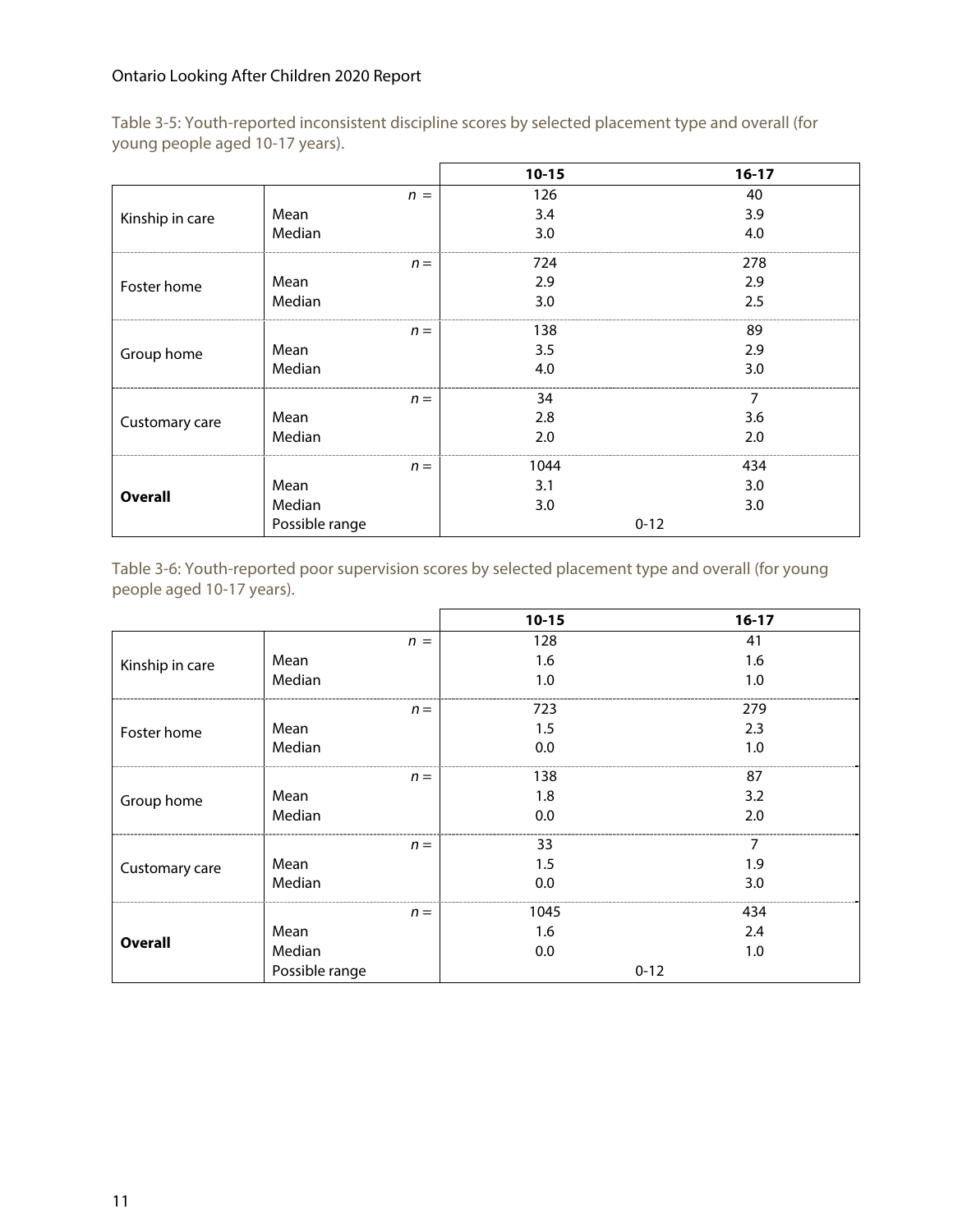|                 |                | $0-5$ | $6-9$    |
|-----------------|----------------|-------|----------|
|                 | $n =$          | 76    | 44       |
| Kinship in care | Mean           | 20.7  | 17.3     |
|                 | Median         | 21.0  | 17.0     |
|                 | $n =$          | 626   | 353      |
| Foster home     | Mean           | 20.6  | 18.0     |
|                 | Median         | 21.0  | 18.0     |
|                 | $n =$          | 8     | 27       |
| Group home      | Mean           | 21.5  | 20.0     |
|                 | Median         | 22.5  | 20.0     |
|                 | $n =$          | 4     | 37       |
| Customary care  | Mean           | 20.1  | 18.5     |
|                 | Median         | 20.0  | 19.0     |
|                 | $n =$          | 818   | 482      |
|                 | Mean           | 20.6  | 18.1     |
| <b>Overall</b>  | Median         | 21.0  | 18.0     |
|                 | Possible range |       | $0 - 24$ |

Table 3-7: Caregiver-reported positive parenting score by seleted placement type and overall (for children aged 0-9 years).

### **First Nations, Métis, and Inuit Young People**

While it is essential for those who are providing child welfare services in ethnically diverse communities to consider the unique traditions and heritage of all cultures, the Child, Youth and Family Services Act emphasizes the importance of paying particular attention to the provision of services to FNMI young people. This section illustrates various broad opportunities and experiences of FNMI young people related to their culture.

Table 3-8: Percentage of FNMI young people in the 2020 OnLAC sample.

|                   | $0 - 5$ | 6-9   | 10-15 | 16+   |
|-------------------|---------|-------|-------|-------|
| $\equiv$          | 303     | 159   | 220   | 11 ว  |
| FNMI young people | 35.3%   | 31.1% | 16.6% | 16.5% |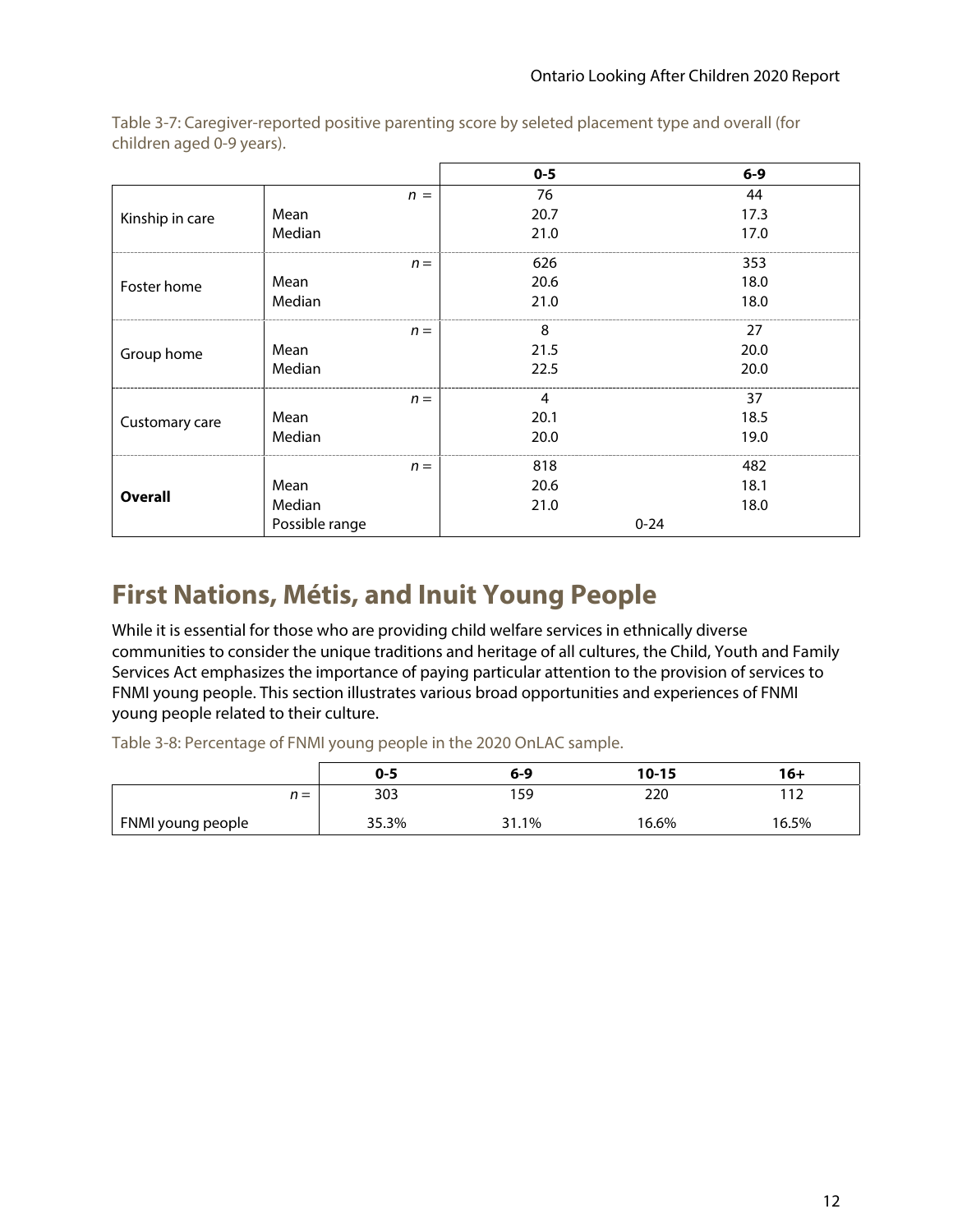Table 3-9: Percentage of FNMI young people who report often or yes to having various experiences relating to their culture, by selected placement type.

|                                       |                                                                                                                 | $0 - 5$ | $6-9$ | $10 - 15$ | $16+$ |
|---------------------------------------|-----------------------------------------------------------------------------------------------------------------|---------|-------|-----------|-------|
|                                       | Belongs to a clan or have a clan affliiation                                                                    | 23.5%   | 15.4% | 45.8%     | 16.7% |
|                                       | Visits or meets with people from his/her FNMI<br>community often                                                | 28.1%   | 15.4% | 13.6%     | 40.0% |
| Kinship in care                       | Has a relationship to the land or landmarks in<br>his/her community                                             | 29.0%   | 38.5% | 26.1%     | 0%    |
|                                       | Learns about traditional teachings, customs, or<br>ceremonies often                                             | 25.0%   | 38.5% | 20.8%     | 16.7% |
|                                       | Participates in his/her FNMI community events,<br>actitivites, traditional meals/foods, and ceremonies<br>often | 15.6%   | 30.8% | 12.5%     | 0%    |
|                                       | Speaks his/her First Nations or Inuit language often<br>or sometimes                                            | 8.6%    | 15.4% | 4.2%      | 16.7% |
|                                       | Has a personal connection with an Elder, Healer,<br>and/or Cultural Teacher                                     | 28.1%   | 21.4% | 26.1%     | 16.7% |
|                                       | Has a native Spirit Name                                                                                        | 3.1%    | 15.4% | 16.7%     | 16.7% |
|                                       | Belongs to a clan or have a clan affliiation                                                                    | 9.4%    | 22.2% | 21.0%     | 11.8% |
| Foster home<br>continued on next page | Visits or meets with people from his/her FNMI<br>community often                                                | 8.1%    | 12.2% | 14.9%     | 13.9% |
|                                       | Has a relationship to the land or landmarks in<br>his/her community                                             | 16.7%   | 13.8% | 15.7%     | 14.3% |
|                                       | Learns about traditional teachings, customs, or<br>ceremonies often                                             | 8.8%    | 19.3% | 13.8%     | 13.9% |
|                                       | Participates in his/her FNMI community events,<br>actitivites, traditional meals/foods, and ceremonies<br>often | 3.8%    | 13.6% | 4.3%      | 11.1% |
|                                       | Speaks his/her First Nations or Inuit language often<br>or sometimes                                            | 3.4%    | 3.7%  | 0%        | 5.9%  |
|                                       | Has a personal connection with an Elder, Healer,<br>and/or Cultural Teacher                                     | 16.5%   | 21.0% | 27.4%     | 25.7% |
|                                       | Has a native Spirit Name                                                                                        | 6.8%    | 9.8%  | 14.4%     | 20.6% |
|                                       |                                                                                                                 |         |       |           |       |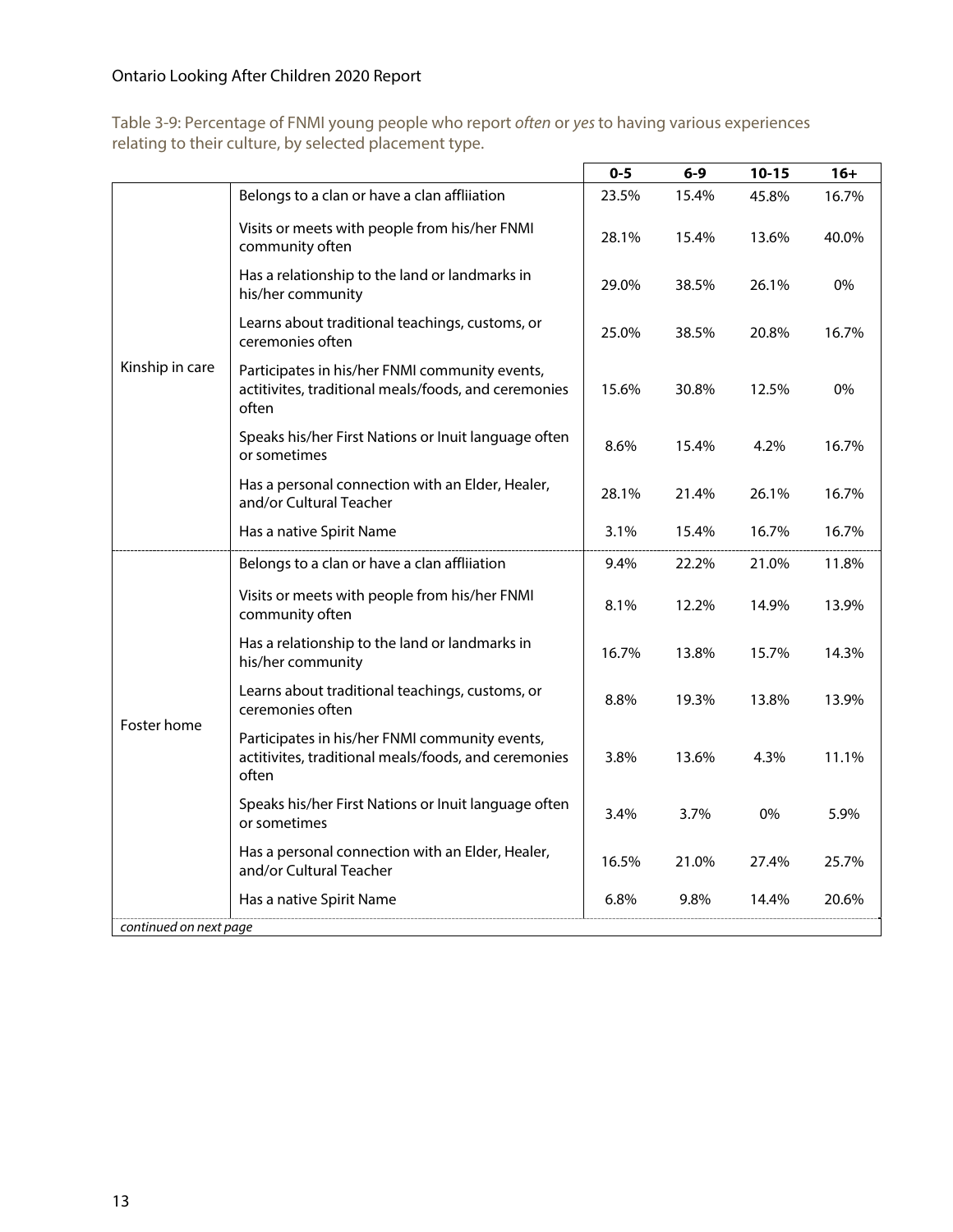|                                          | continued from previous page, Table 3-9.                                                                        |         |       |           |       |
|------------------------------------------|-----------------------------------------------------------------------------------------------------------------|---------|-------|-----------|-------|
|                                          |                                                                                                                 | $0 - 5$ | 6-9   | $10 - 15$ | $16+$ |
|                                          | Belongs to a clan or have a clan affliiation                                                                    | 0%      | 50.0% | 9.1%      | 11.8% |
|                                          | Visits or meets with people from his/her FNMI<br>community often                                                | 0%      | 0%    | 9.5%      | 0%    |
|                                          | Has a relationship to the land or landmarks in<br>his/her community                                             | 0%      | 50.0% | 18.2%     | 16.7% |
|                                          | Learns about traditional teachings, customs, or<br>ceremonies often                                             | 0%      | 0%    | 13.6%     | 16.7% |
| Group home                               | Participates in his/her FNMI community events,<br>actitivites, traditional meals/foods, and ceremonies<br>often | 0%      | 0%    | 4.8%      | 11.1% |
|                                          | Speaks his/her First Nations or Inuit language often<br>or sometimes                                            | 0%      | 0%    | 4.0%      | 5.0%  |
|                                          | Has a personal connection with an Elder, Healer,<br>and/or Cultural Teacher                                     | 0%      | 25.0% | 45.5%     | 38.9% |
|                                          | Has a native Spirit Name                                                                                        | 0%      | 50.0% | 13.6%     | 27.8% |
|                                          | Belongs to a clan or have a clan affliiation                                                                    | 29.4%   | 24.3% | 26.5%     | 28.6% |
| Customary care<br>continued on next page | Visits or meets with people from his/her FNMI<br>community often                                                | 31.4%   | 38.5% | 40.0%     | 16.7% |
|                                          | Has a relationship to the land or landmarks in<br>his/her community                                             | 39.7%   | 39.5% | 35.3%     | 42.9% |
|                                          | Learns about traditional teachings, customs, or<br>ceremonies often                                             | 25.7%   | 33.3% | 40.0%     | 42.9% |
|                                          | Participates in his/her FNMI community events,<br>actitivites, traditional meals/foods, and ceremonies<br>often | 25.7%   | 30.8% | 26.5%     | 16.7% |
|                                          | Speaks his/her First Nations or Inuit language often<br>or sometimes                                            | 22.5%   | 2.6%  | 0%        | 0%    |
|                                          | Has a personal connection with an Elder, Healer,<br>and/or Cultural Teacher                                     | 32.4%   | 43.2% | 48.5%     | 33.3% |
|                                          | Has a native Spirit Name                                                                                        | 27.1%   | 29.7% | 36.4%     | 42.9% |
|                                          |                                                                                                                 |         |       |           |       |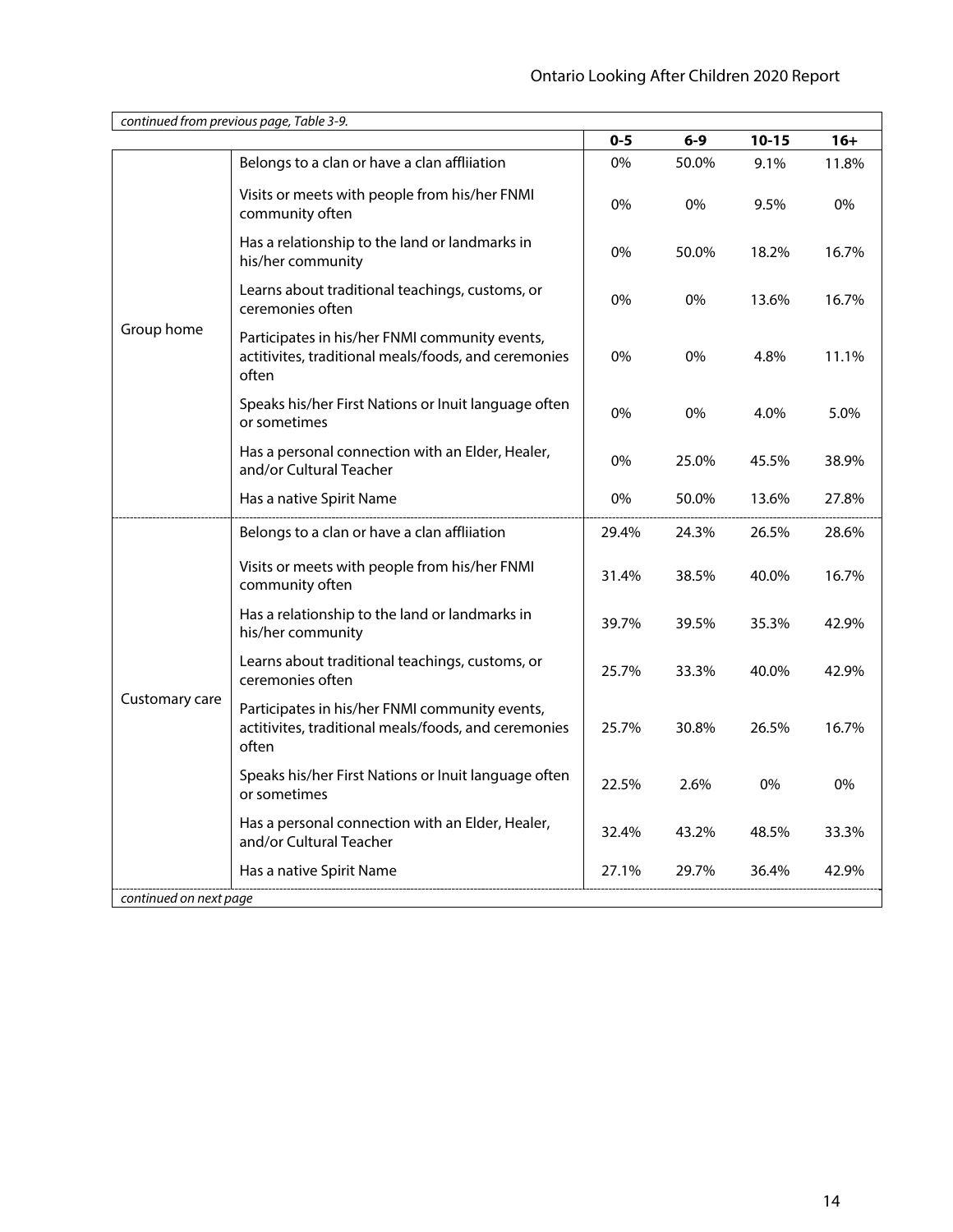|                       | continued from previous page, Table 3-9.                                                                        |         |       |           |       |
|-----------------------|-----------------------------------------------------------------------------------------------------------------|---------|-------|-----------|-------|
|                       |                                                                                                                 | $0 - 5$ | $6-9$ | $10 - 15$ | $16+$ |
|                       | Belongs to a clan or have a clan affliiation                                                                    |         |       |           | 43.8% |
|                       | Visits or meets with people from his/her FNMI<br>community often                                                |         |       |           | 6.3%  |
|                       | Has a relationship to the land or landmarks in<br>his/her community                                             |         |       |           | 26.7% |
| Independent<br>living | Learns about traditional teachings, customs, or<br>ceremonies often                                             |         |       |           | 0%    |
|                       | Participates in his/her FNMI community events,<br>actitivites, traditional meals/foods, and ceremonies<br>often |         |       |           | 0%    |
|                       | Speaks his/her First Nations or Inuit language often<br>or sometimes                                            |         |       |           | 0%    |
|                       | Has a personal connection with an Elder, Healer,<br>and/or Cultural Teacher                                     |         |       |           | 26.7% |
|                       | Has a native Spirit Name                                                                                        |         |       |           | 12.5% |
|                       | Belongs to a clan or have a clan affliiation                                                                    | 16.7%   | 22.4% | 23.0%     | 20.4% |
| <b>Overall</b>        | Visits or meets with people from his/her FNMI<br>community often                                                | 16.8%   | 19.9% | 19.3%     | 10.0% |
|                       | Has a relationship to the land or landmarks in<br>his/her community                                             | 25.1%   | 24.5% | 21.2%     | 17.8% |
|                       | Learns about traditional teachings, customs, or<br>ceremonies often                                             | 15.8%   | 23.8% | 19.4%     | 12.9% |
|                       | Participates in his/her FNMI community events,<br>actitivites, traditional meals/foods, and ceremonies<br>often | 11.6%   | 19.4% | 9.0%      | 7.7%  |
|                       | Speaks his/her First Nations or Inuit language often<br>or sometimes                                            | 10.4%   | 4.1%  | 1.0%      | 4.5%  |
|                       | Has a personal connection with an Elder, Healer,<br>and/or Cultural Teacher                                     | 22.6%   | 27.1% | 33.2%     | 26.1% |
|                       | Has a native Spirit Name                                                                                        | 12.2%   | 16.7% | 17.9%     | 20.0% |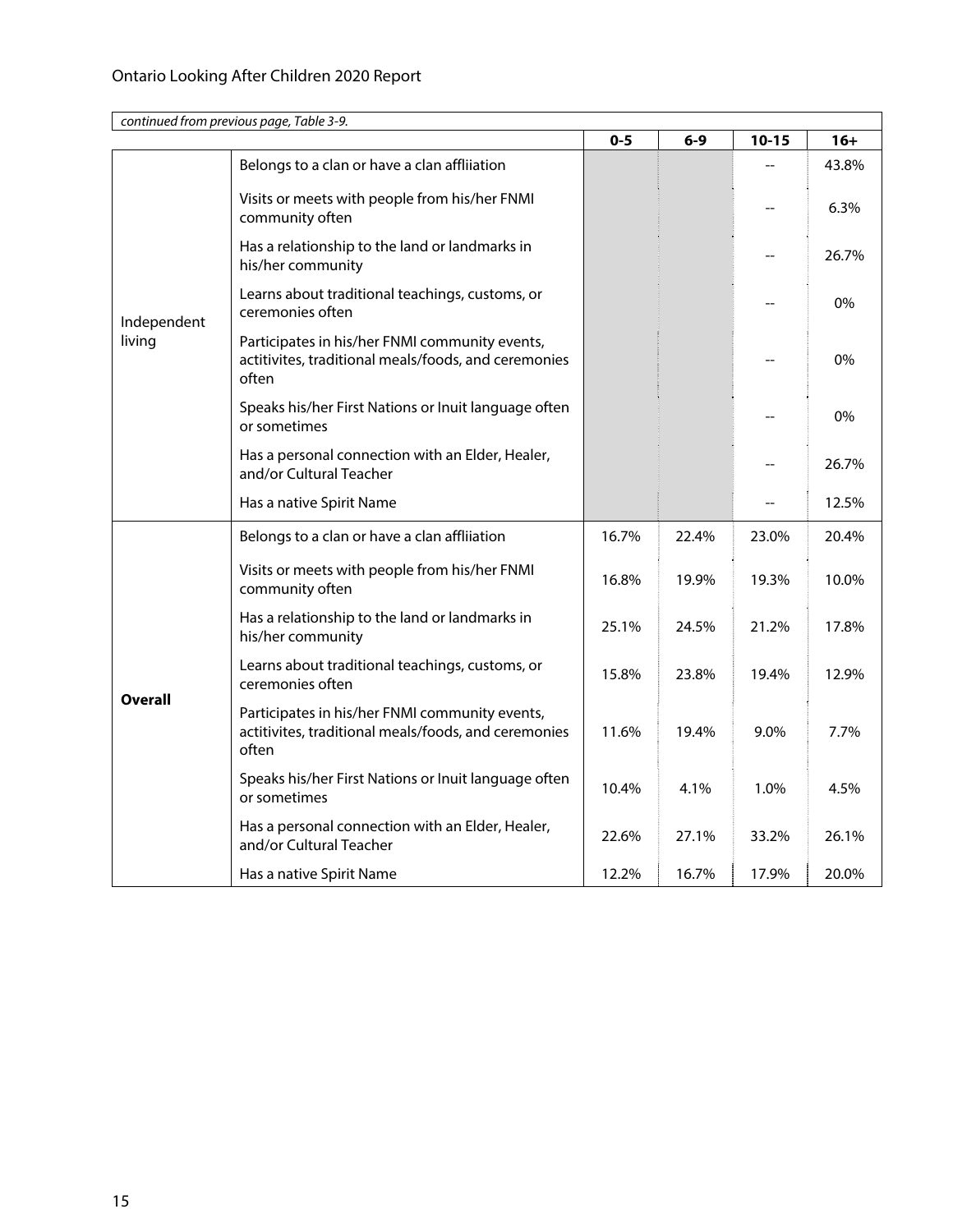### **Developmental Asset Profile**

SERVICE PERFORMANCE INDICATOR 14: The Search Institute has identified twenty external and internal assets assets as building blocks that help young people grow up healthy, caring, and responsible. External assets fall under the following categories: Support, Empowerment, and Boundaries and Expectations, and Constructive Use of Time. Internal assets fall under the following categories: Commitment to Learning, Positive Values, Social Competencies, and Positive Identity. Together, these make up the young person's Asset Profile.

|                    |                | $0 - 5$ | $6-9$ | $10 - 15$ | $16-17$ | $18 +$ |
|--------------------|----------------|---------|-------|-----------|---------|--------|
|                    | $n =$          | 80      | 48    | 141       | 46      |        |
| Kinship in care    | Mean score     | 17.9    | 16.2  | 14.6      | 13.4    |        |
|                    | Median score   | 18.0    | 16.0  | 15.0      | 13.0    |        |
|                    | $n =$          | 630     | 362   | 826       | 341     |        |
| Foster home        | Mean score     | 18.2    | 16.6  | 14.6      | 13.6    |        |
|                    | Median score   | 18.0    | 17.0  | 15.0      | 14.0    |        |
|                    | $n =$          | 8       | 28    | 192       | 124     |        |
| Group home         | Mean score     | 18.3    | 14.6  | 12.5      | 11.3    |        |
|                    | Median score   | 19.0    | 14.5  | 12.0      | 11.0    |        |
|                    | $n =$          | 72      | 39    | 37        | 6       |        |
| Customary care     | Mean score     | 18.4    | 18.0  | 15.6      | 14.8    |        |
|                    | Median score   | 19.0    | 18.0  | 16.0      | 14.0    |        |
|                    | $n =$          |         |       | 11        | 71      | 10     |
| Independent living | Mean score     |         |       | 11.2      | 9.5     | 9.5    |
|                    | Median score   |         |       | 13.0      | 10.0    | 10.0   |
| <b>Overall</b>     | $n =$          | 821     | 494   | 1293      | 639     | 18     |
|                    | Mean           | 18.2    | 16.6  | 14.2      | 12.4    | 9.6    |
|                    | Median         | 18.0    | 17.0  | 14.0      | 13.0    | 10.5%  |
|                    | Possible range |         |       | $0 - 20$  |         |        |

Table 4-1: External assets by selected placement type and overall.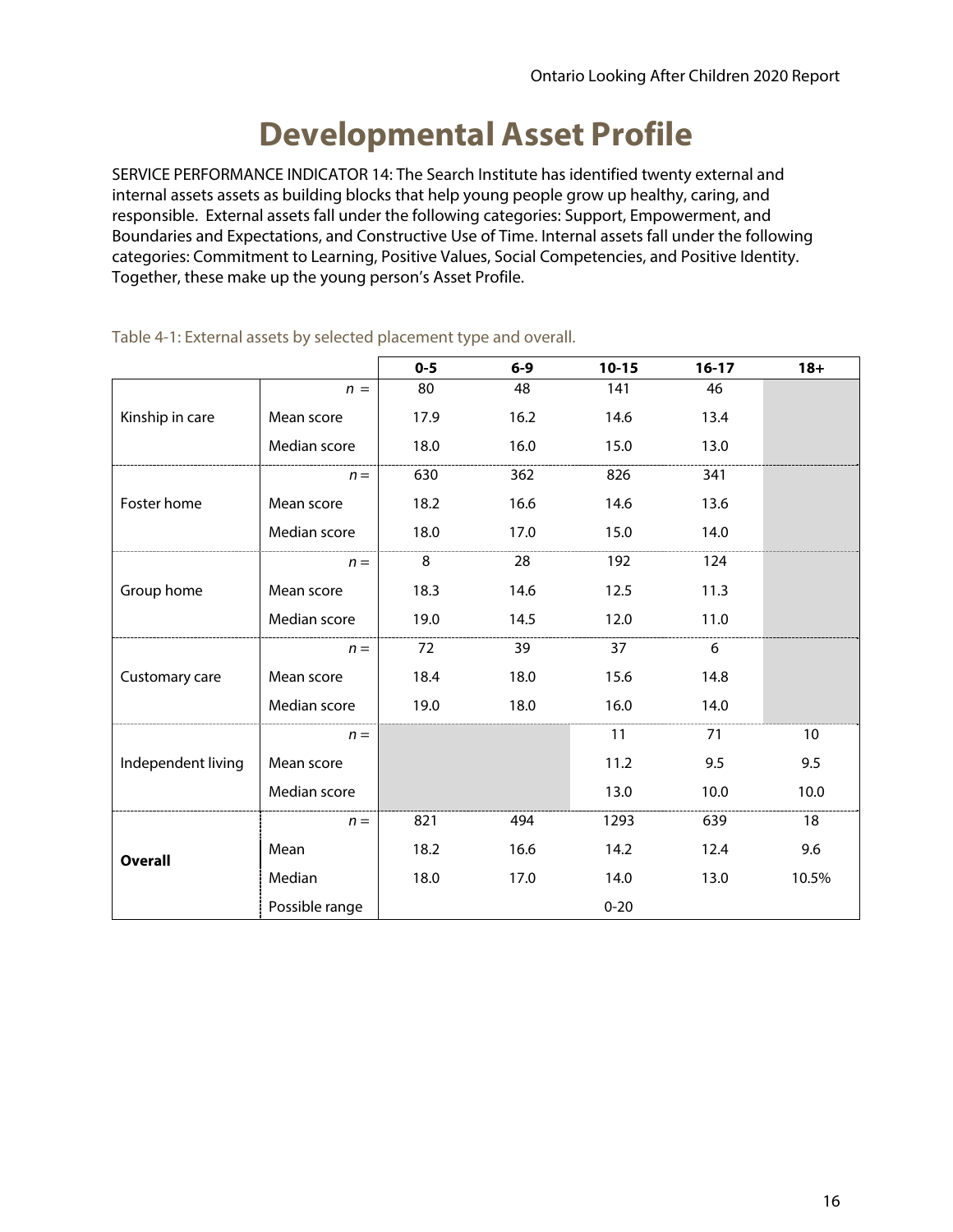Table 4-2: Internal assets by selected placement type and overall.

|                    |                | $0 - 5$ | $6-9$ | $10 - 15$ | $16-17$ | $18+$ |
|--------------------|----------------|---------|-------|-----------|---------|-------|
|                    | $n =$          | 80      | 48    | 141       | 46      |       |
| Kinship in care    | Mean score     | 19.6    | 18.1  | 15.7      | 15.2    |       |
|                    | Median score   | 20.0    | 19.0  | 17.0      | 17.0    |       |
|                    | $n =$          | 630     | 362   | 826       | 341     |       |
| Foster home        | Mean score     | 19.6    | 18.0  | 14.5      | 13.4    |       |
|                    | Median score   | 20.0    | 19.0  | 16.0      | 15.0    |       |
|                    | $n =$          | 8       | 28    | 192       | 124     |       |
| Group home         | Mean score     | 19.0    | 15.0  | 10.7      | 9.1     |       |
|                    | Median score   | 20.0    | 16.0  | 11.0      | 9.0     |       |
|                    | $n =$          | 72      | 39    | 37        | 6       |       |
| Customary care     | Mean score     | 19.4    | 19.4  | 15.7      | 15.2    |       |
|                    | Median score   | 20.0    | 20.0  | 18.0      | 16.0    |       |
|                    | $n =$          |         |       | 11        | 71      | 10    |
| Independent living | Mean score     |         |       | 12.1      | 10.2    | 11.6  |
|                    | Median score   |         |       | 13.0      | 10.0    | 11.0  |
| <b>Overall</b>     | $n =$          | 821     | 494   | 1293      | 639     | 18    |
|                    | Mean           | 19.6    | 17.9  | 13.9      | 12.0    | 12.1  |
|                    | Median         | 20.0    | 19.0  | 15.0      | 13.0    | 12.0  |
|                    | Possible range |         |       | $0 - 20$  |         |       |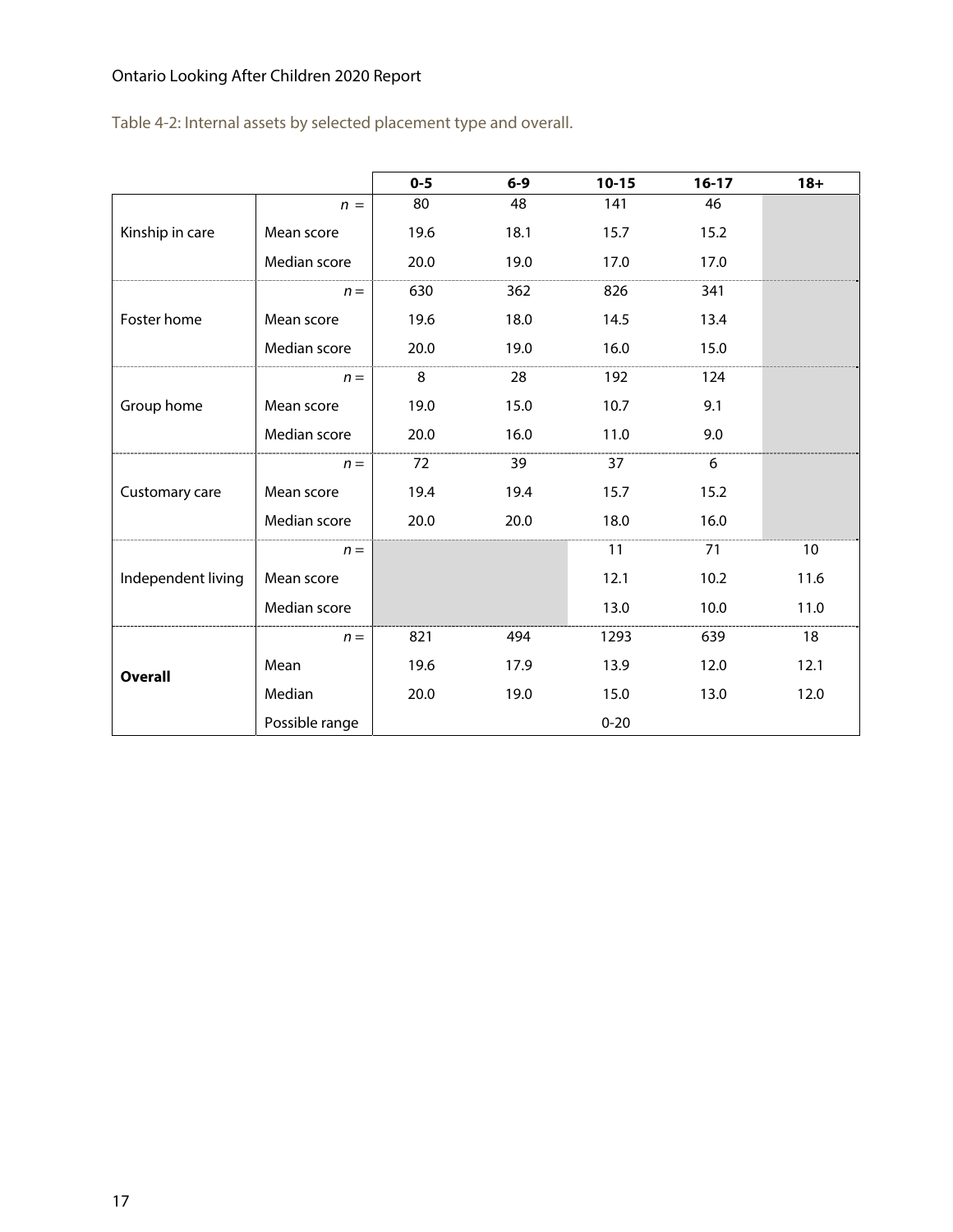|                    |                | $0 - 5$ | $6-9$ | $10 - 15$ | $16 - 17$ | $18 +$ |
|--------------------|----------------|---------|-------|-----------|-----------|--------|
|                    | $n =$          | 80      | 48    | 141       | 46        |        |
| Kinship in care    | Mean score     | 37.4    | 34.3  | 30.2      | 28.6      |        |
|                    | Median score   | 38.0    | 35.0  | 32.0      | 30.5      |        |
|                    | $n =$          | 630     | 362   | 826       | 241       |        |
| Foster home        | Mean score     | 37.8    | 34.6  | 29.1      | 27.0      |        |
|                    | Median score   | 38.0    | 36.0  | 31.0      | 28.0      |        |
|                    | $n =$          | 8       | 28    | 192       | 124       |        |
| Group home         | Mean score     | 37.3    | 29.6  | 23.2      | 20.4      |        |
|                    | Median score   | 38.0    | 31.5  | 23.0      | 20.0      |        |
|                    | $n =$          | 72      | 39    | 37        | 6         |        |
| Customary care     | Mean score     | 37.9    | 37.4  | 31.4      | 30.0      |        |
|                    | Median score   | 38.5    | 38.0  | 33.0      | 32.0      |        |
|                    | $n =$          |         |       | 11        | 71        | 10     |
| Independent living | Mean score     |         |       | 23.3      | 19.7      | 21.1   |
|                    | Median score   |         |       | 26.0      | 20.0      | 24.0   |
|                    | $n =$          | 821     | 494   | 1293      | 639       | 18     |
| <b>Overall</b>     | Mean           | 37.8    | 34.5  | 28.1      | 24.4      | 21.7   |
|                    | Median         | 38.0    | 36.0  | 30.0      | 25.0      | 24.5   |
|                    | Possible range |         |       | $0 - 40$  |           |        |

Table 4-3: SERVICE PERFORMANCE INDICATOR 14: Total developmental assets by selected placement type and overall.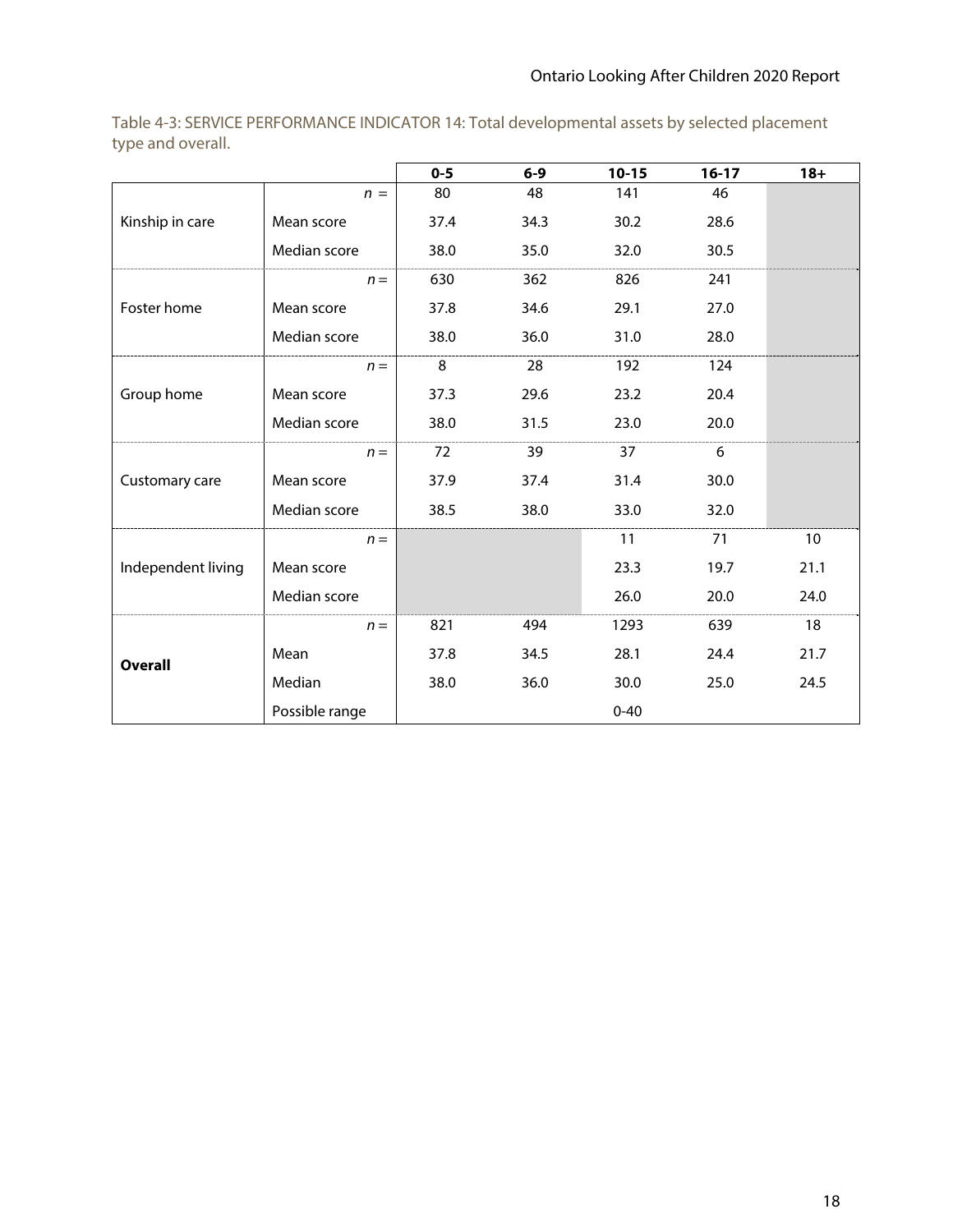|  |  | Table 4-4: Percentage of low, medium, and high asset youth by selected placement type and overall. |  |
|--|--|----------------------------------------------------------------------------------------------------|--|
|--|--|----------------------------------------------------------------------------------------------------|--|

|                    |              | $0 - 5$ | $6-9$ | $10 - 15$ | $16-17$ | $18 +$ |
|--------------------|--------------|---------|-------|-----------|---------|--------|
|                    | $n =$        | 80      | 48    | 141       | 46      |        |
|                    | Low asset    | 0%      | 2.1%  | 8.5%      | 13.0%   |        |
| Kinship in care    | Medium asset | 2.5%    | 8.3%  | 33.3%     | 37.0%   |        |
|                    | High asset   | 97.5%   | 89.6% | 58.2%     | 50.0%   |        |
|                    | $n =$        | 630     | 362   | 826       | 341     |        |
| Foster home        | Low asset    | 0.2%    | 1.4%  | 12.7%     | 20.2%   |        |
|                    | Medium asset | 1.4%    | 14.1% | 37.0%     | 43.1%   |        |
|                    | High asset   | 98.4%   | 84.5% | 50.2%     | 36.7%   |        |
|                    | $n =$        | 8       | 28    | 192       | 124     |        |
|                    | Low asset    | 0%      | 14.3% | 39.6%     | 53.2%   |        |
| Group home         | Medium asset | 12.5%   | 32.1% | 36.5%     | 33.1%   |        |
|                    | High asset   | 87.5%   | 53.6% | 24.0%     | 13.7%   |        |
|                    | $n =$        | 72      | 39    | 37        | 6       |        |
| Customary care     | Low asset    | 0%      | 0%    | 10.8%     | 0%      |        |
|                    | Medium asset | 1.4%    | 0%    | 27.0%     | 33.3%   |        |
|                    | High asset   | 98.6%   | 100%  | 62.2%     | 66.7%   |        |
|                    | $n =$        |         |       | 11        | 71      | 10     |
| Independent living | Low asset    |         |       | 36.4%     | 50.7%   | 40.0%  |
|                    | Medium asset |         |       | 54.5%     | 32.4%   | 40.0%  |
|                    | High asset   |         |       | 9.1%      | 16.9%   | 20.0%  |
|                    | $n =$        | 821     | 494   | 1293      | 639     | 18     |
|                    | Low asset    | 0.1%    | 2.2%  | 17.4%     | 32.2%   | 38.9%  |
| <b>Overall</b>     | Medium asset | 1.6%    | 13.2% | 36.4%     | 38.7%   | 44.4%  |
|                    | High asset   | 98.3%   | 84.6% | 46.2%     | 29.1%   | 16.7%  |

**Note:** Low asset = 1-20 total developmental assets, medium asset = 21-30 total developmental assets, high asset = 31-40 total developmental assets.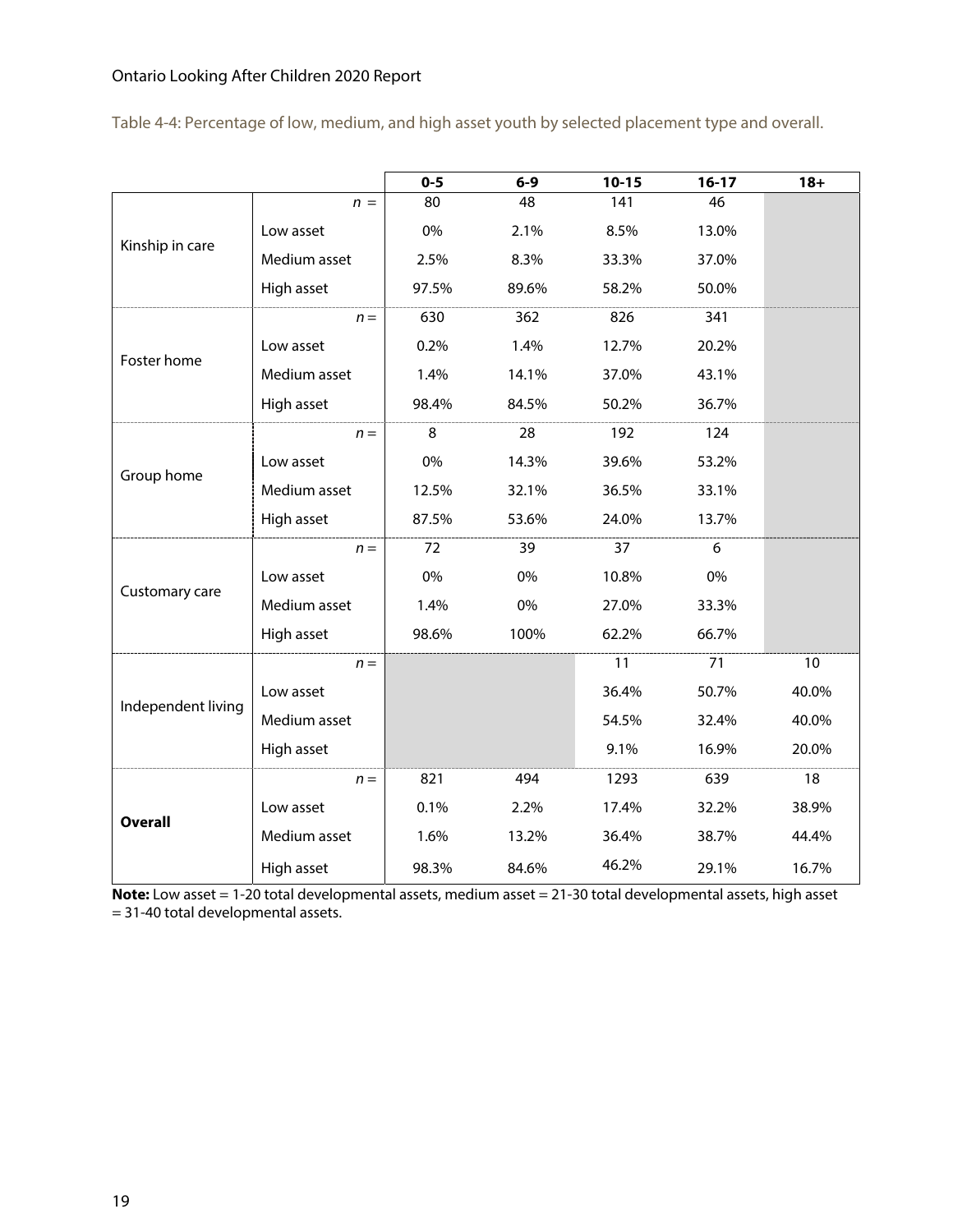# **Education**

This section illustrates the education-related experiences of young people by selected placement settings for each age group, and/or overall for each age group.

|                    |                       | $6-9$ | $10 - 15$ | $16-17$ |
|--------------------|-----------------------|-------|-----------|---------|
|                    | $n =$                 | 461   | 1161      | 497     |
| Reading and        | Very well or well     | 17.4% | 27.3%     | 27.2%   |
| language arts      | Average               | 41.9% | 49.3%     | 50.3%   |
|                    | Poorly or very poorly | 40.8% | 23.4%     | 22.5%   |
|                    | $n =$                 | 465   | 1152      | 484     |
| <b>Mathematics</b> | Very well or well     | 17.8% | 23.5%     | 19.0%   |
|                    | Average               | 51.2% | 49.1%     | 51.0%   |
|                    | Poorly or very poorly | 31.0% | 27.3%     | 30.0%   |
| Science            | $n =$                 | 410   | 1069      | 418     |
|                    | Very well or well     | 15.1% | 22.2%     | 22.2%   |
|                    | Average               | 61.0% | 58.2%     | 56.0%   |
|                    | Poorly or very poorly | 23.9% | 19.6%     | 21.8%   |
|                    | $n =$                 | 479   | 1220      | 527     |
| Overall            | Very well or well     | 16.9% | 25.8%     | 22.2%   |
|                    | Average               | 53.2% | 53.9%     | 53.9%   |
|                    | Poorly or very poorly | 29.9% | 20.3%     | 23.9%   |
|                    | $n =$                 | 406   | 1043      | 400     |
| Academic           | Mean                  | 3.5   | 4.2       | 4.1     |
| achievement score  | Median                | 4.0   | 4.0       | 4.0     |
|                    | Possible range        |       | $0 - 8$   |         |

Table 5-1: Caregiver-reported academic achievement (for young people aged 6-17 years).

Table 5-2: Young person's self-perceived success in school (for young people aged 10-17 years).

|                           | $10 - 15$ | $16+$ |
|---------------------------|-----------|-------|
| $n =$                     | 1145      | 516   |
| Doing very well in school | 36.5%     | 32.8% |
| Doing average in school   | 55.6%     | 53.5% |
| Doing poorly in school    | 7.9%      | 13.8% |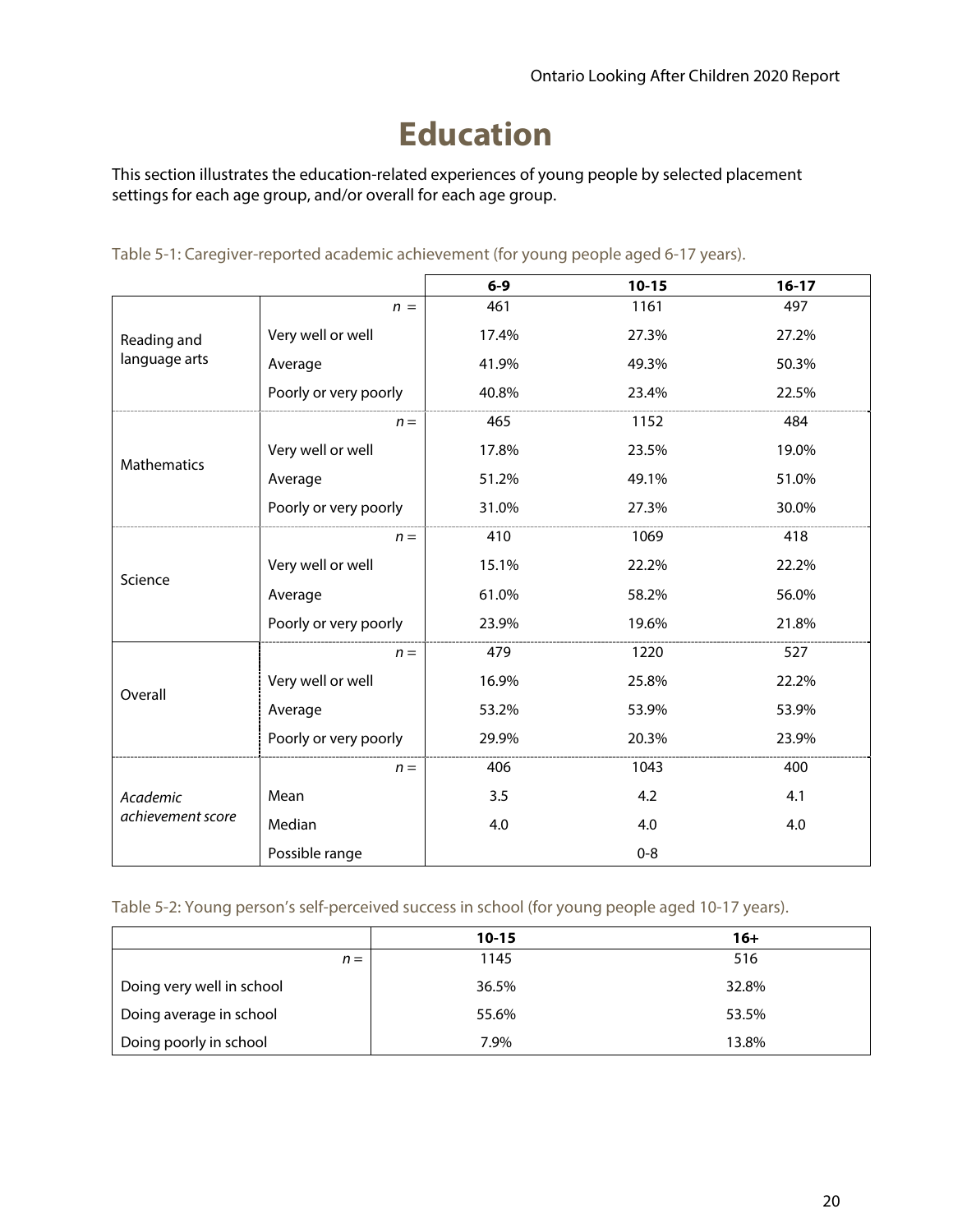Table 5-3: SERVICE PERFORMANCE INDICATOR 16: Worker-rated age-to-grade performance in school (for young people aged 6-17 years).

|                                  |           | $6-9$ | $10 - 15$ | $16-17$ |
|----------------------------------|-----------|-------|-----------|---------|
|                                  | $n =$     | 491   | 1267      | 632     |
|                                  | Excellent | 8.6%  | 14.4%     | 14.4%   |
| Performance in school in reading | Good      | 31.6% | 38.2%     | 42.6%   |
|                                  | Fair      | 32.6% | 27.9%     | 25.2%   |
|                                  | Poor      | 27.3% | 19.6%     | 17.9%   |
|                                  | $n =$     | 491   | 1264      | 633     |
| Performance in school in math    | Excellent | 5.5%  | 8.1%      | 5.8%    |
|                                  | Good      | 40.7% | 37.8%     | 37.4%   |
|                                  | Fair      | 31.0% | 32.4%     | 31.4%   |
|                                  | Poor      | 22.8% | 21.8%     | 25.3%   |

Table 5-4: Estimated number of school changes, other than through natural progression, since entering school by selected placement and overall (for young people aged 6-17 years)

|                    |              |       | $6-9$        | $10 - 15$    | $16-17$      |
|--------------------|--------------|-------|--------------|--------------|--------------|
|                    |              | $n =$ | 35           | 100          | 32           |
| Kinship in care    | Mean score   |       | 2.5          | 3.0          | 4.0          |
|                    | Median score |       | 2.0          | 3.0          | 4.0          |
|                    |              | $n =$ | 264          | 657          | 269          |
| Foster home        | Mean score   |       | 2.3          | 3.7          | 3.7          |
|                    | Median score |       | 2.0          | 3.0          | 3.0          |
|                    |              | $n =$ | 18           | 165          | 108          |
| Group home         | Mean score   |       | 2.9          | 4.3          | 5.4          |
|                    | Median score |       | 3.0          | 4.0          | 4.0          |
|                    |              | $n =$ | 11           | 23           | 5            |
| Customary care     | Mean score   |       | 1.7          | 2.4          | 3.6          |
|                    | Median score |       | 1.0          | 1.0          | 2.0          |
|                    |              | $n =$ |              | 7            | 69           |
| Independent living | Mean score   |       |              | 6.3          | 5.6          |
|                    | Median score |       |              | 6.0          | 5.0          |
|                    |              | $n =$ | 341          | 1010         | 527          |
| <b>Overall</b>     | Mean         |       | 2.4          | 3.7          | 4.5          |
|                    | Median       |       | 2.0          | 3.0          | 4.0          |
|                    | Range        |       | $0.0 - 10.0$ | $0.0 - 15.0$ | $0.0 - 63.0$ |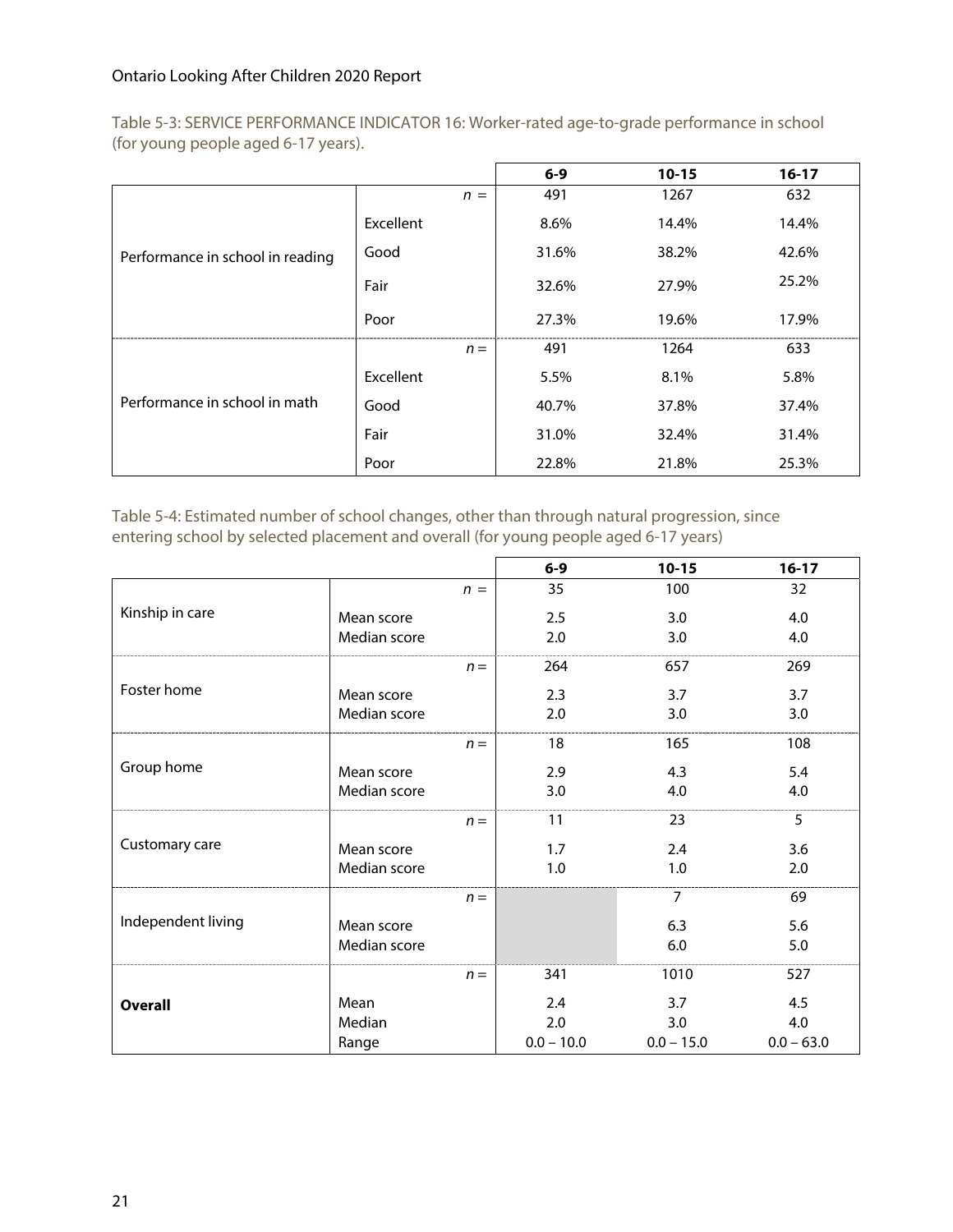|                 |                | $1 - 2$  |
|-----------------|----------------|----------|
|                 | $n =$          | 34       |
| Kinship in care | Mean           | 30.9     |
|                 | Median         | 32.0     |
|                 | $n =$          | 279      |
| Foster home     | Mean           | 31.7     |
|                 | Median         | 32.0     |
|                 | $n =$          | 2        |
| Group home      | Mean           | 32.0     |
|                 | Median         | 32.0     |
|                 | $n =$          | 34       |
| Customary care  | Mean           | 31.6     |
|                 | Median         | 32.0     |
|                 | $n =$          | 365      |
|                 | Mean           | 31.7     |
| <b>Overall</b>  | Median         | 32.0     |
|                 | Possible range | $0 - 40$ |

Table 5-5: Caregiver-reported literacy promoting activities score by selected placement type and overall (for children aged 1-2 years).

Table 5-6: Caregiver-reported literacy promoting activities score by selected placement type and overall (for children aged 3-5 years).

|                 |                | $3 - 5$  |
|-----------------|----------------|----------|
|                 | $n =$          | 33       |
| Kinship in care | Mean           | 47.9     |
|                 | Median         | 49.0     |
|                 | $n =$          | 236      |
| Foster home     | Mean           | 45.9     |
|                 | Median         | 48.0     |
|                 | $n =$          | 5        |
| Group home      | Mean           | 35.4     |
|                 | Median         | 35.0     |
|                 | $n =$          | 36       |
| Customary care  | Mean           | 45.3     |
|                 | Median         | 47.0     |
|                 | $n =$          | 322      |
| <b>Overall</b>  | Mean           | 45.7     |
|                 | Median         | 47.0     |
|                 | Possible range | $0 - 60$ |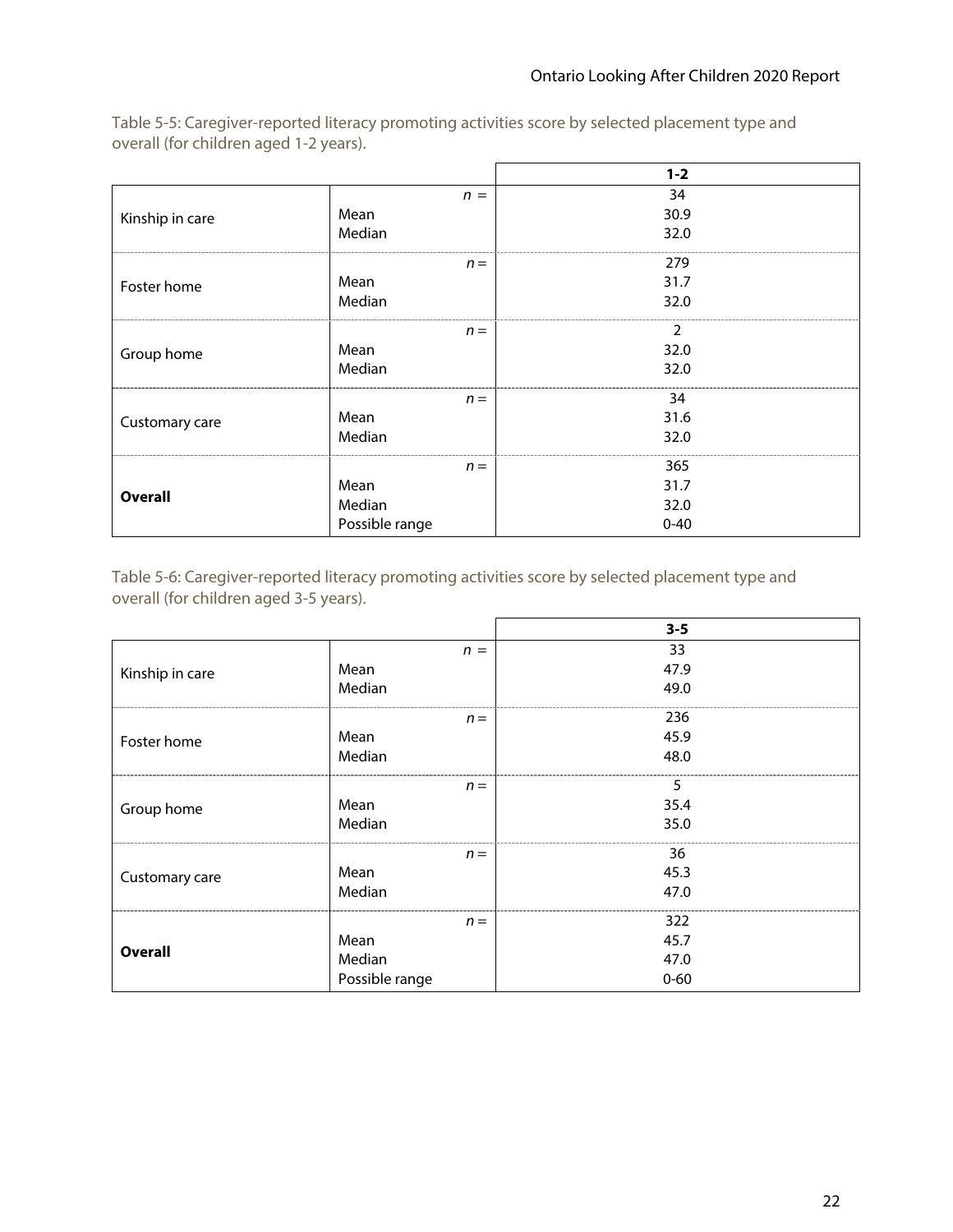Table 5-7: Caregiver-reported literacy promoting activities score by selected placement type and overall (for children aged 6-9 years).

|                 |                |       | $6-9$    |
|-----------------|----------------|-------|----------|
|                 |                | $n =$ | 48       |
| Kinship in care | Mean           |       | 22.2     |
|                 | Median         |       | 23.0     |
|                 |                | $n =$ | 350      |
| Foster home     | Mean           |       | 22.7     |
|                 | Median         |       | 24.0     |
|                 |                | $n =$ | 25       |
| Group home      | Mean           |       | 20.8     |
|                 | Median         |       | 23.0     |
|                 |                | $n =$ | 37       |
| Customary care  | Mean           |       | 21.7     |
|                 | Median         |       | 22.0     |
|                 |                | $n =$ | 480      |
| <b>Overall</b>  | Mean           |       | 22.5     |
|                 | Median         |       | 24.0     |
|                 | Possible range |       | $0 - 30$ |

Table 5-9: Highest level of education completed (for young adults aged 18+ years).

|                                                                  | $18+$ |
|------------------------------------------------------------------|-------|
| $n =$                                                            | 17    |
| Less than grade 9                                                | 0%    |
| Grade 9                                                          | 5.9%  |
| Grade 10                                                         | 5.9%  |
| Grade 11                                                         | 35.3% |
| High school diploma or its equivalent                            | 35.3% |
| Technical, trade, or vocational school (above high school level) | 11.8% |
| Community college                                                | 5.9%  |
| University degree                                                | 0%    |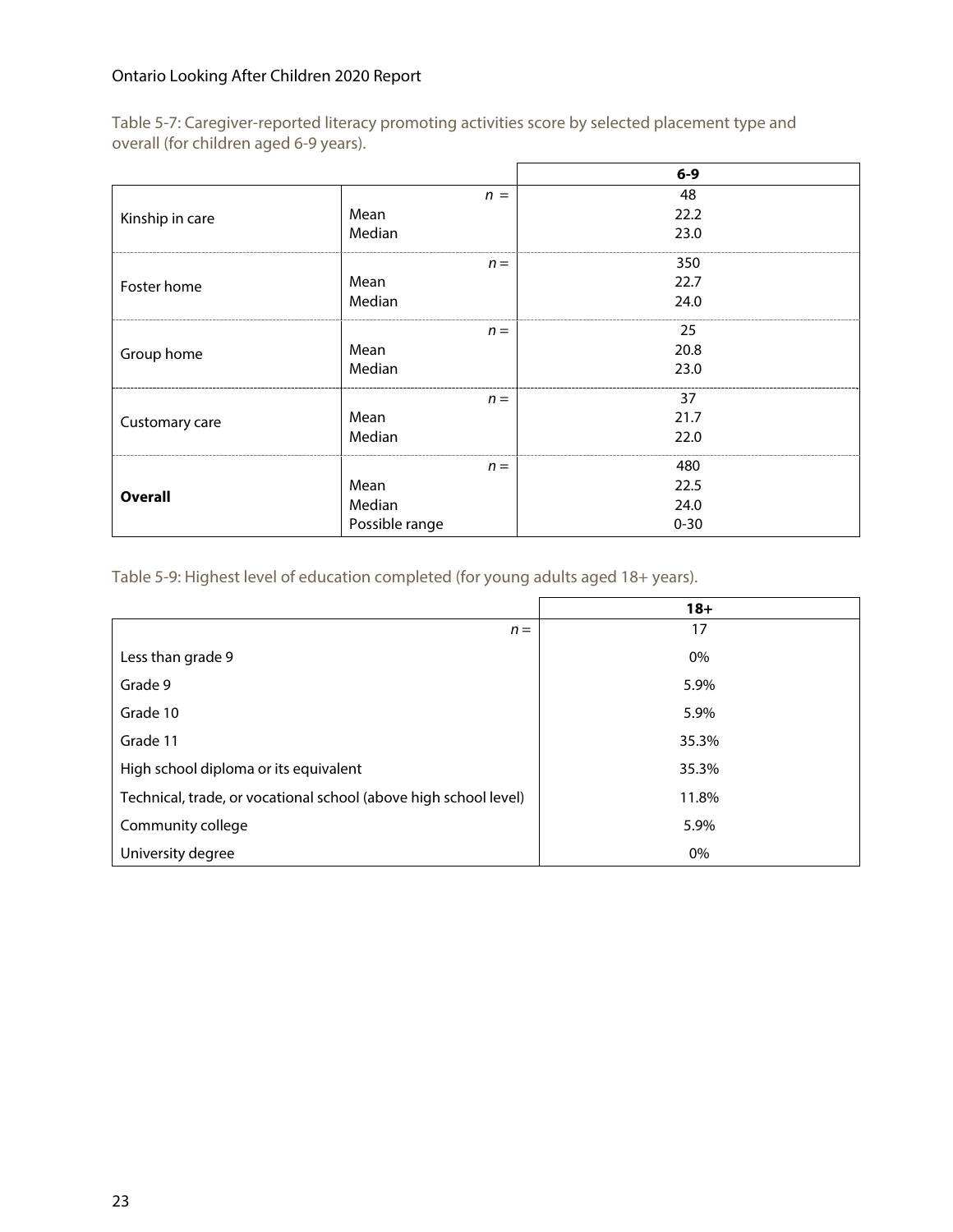### **Health**

This section illustrates the health-related experiences of young people by selected placement settings for each age group, and/or overall for each age group.

|                    |                        | $0 - 5$                                                                                                                                                                               | $6-9$ | $10 - 15$ | $16+$          |
|--------------------|------------------------|---------------------------------------------------------------------------------------------------------------------------------------------------------------------------------------|-------|-----------|----------------|
|                    | $n =$                  | 79                                                                                                                                                                                    | 51    | 136       | 42             |
|                    | Excellent or very good | 92.4%                                                                                                                                                                                 | 86.3% | 86.0%     | 64.3%          |
| Kinship in care    | Good                   | 6.3%                                                                                                                                                                                  | 13.7% | 11.8%     | 23.8%          |
|                    | Fair or poor           | 1.3%                                                                                                                                                                                  | 0%    | 2.2%      | 11.9%          |
|                    | $n =$                  | 638                                                                                                                                                                                   | 354   | 789       | 294            |
| Foster home        | Excellent or very good | 86.7%                                                                                                                                                                                 | 88.7% | 83.2%     | 80.4%          |
|                    | Good                   | 11.1%                                                                                                                                                                                 | 7.6%  | 14.8%     | 24.5%          |
|                    | Fair or poor           | 2.2%<br>3.7%<br>2.0%<br>9<br>28<br>163<br>$n =$<br>77.7%<br>53.6%<br>69.4%<br>11.1%<br>32.1%<br>23.9%<br>11.1%<br>14.2%<br>6.7%<br>72<br>39<br>37<br>$n =$<br>84.7%<br>94.9%<br>78.3% |       | 5.1%      |                |
|                    |                        |                                                                                                                                                                                       |       |           | 95             |
|                    | Excellent or very good |                                                                                                                                                                                       |       |           | 52.6%          |
| Group home         | Good                   |                                                                                                                                                                                       |       |           | 37.9%          |
|                    | Fair or poor           |                                                                                                                                                                                       |       |           | 9.5%           |
|                    |                        |                                                                                                                                                                                       |       |           | $\overline{7}$ |
|                    | Excellent or very good |                                                                                                                                                                                       |       |           | 85.7%          |
| Customary care     | Good                   | 15.3%                                                                                                                                                                                 | 5.1%  | 21.6%     | 0%             |
|                    | Fair or poor           | 0%                                                                                                                                                                                    | 0%    | 0%        | 14.3%          |
|                    | $n =$                  |                                                                                                                                                                                       |       | 8         | 64             |
|                    | Excellent or very good |                                                                                                                                                                                       |       | 25.0%     | 46.9%          |
| Independent living | Good                   |                                                                                                                                                                                       |       | 75.0%     | 37.5%          |
|                    | Fair or poor           |                                                                                                                                                                                       |       | 0%        | 15.7%          |
|                    | $n =$                  | 837                                                                                                                                                                                   | 493   | 1213      | 552            |
| <b>Overall</b>     | Excellent or very good | 86.9%                                                                                                                                                                                 | 86.6% | 79.9%     | 62.8%          |
|                    | Good                   | 11.0%                                                                                                                                                                                 | 9.7%  | 17.2%     | 28.8%          |
|                    | Fair or poor           | 2.2%                                                                                                                                                                                  | 3.6%  | 2.9%      | 8.3%           |

Table 6-1: Health status by selected placement setting and overall.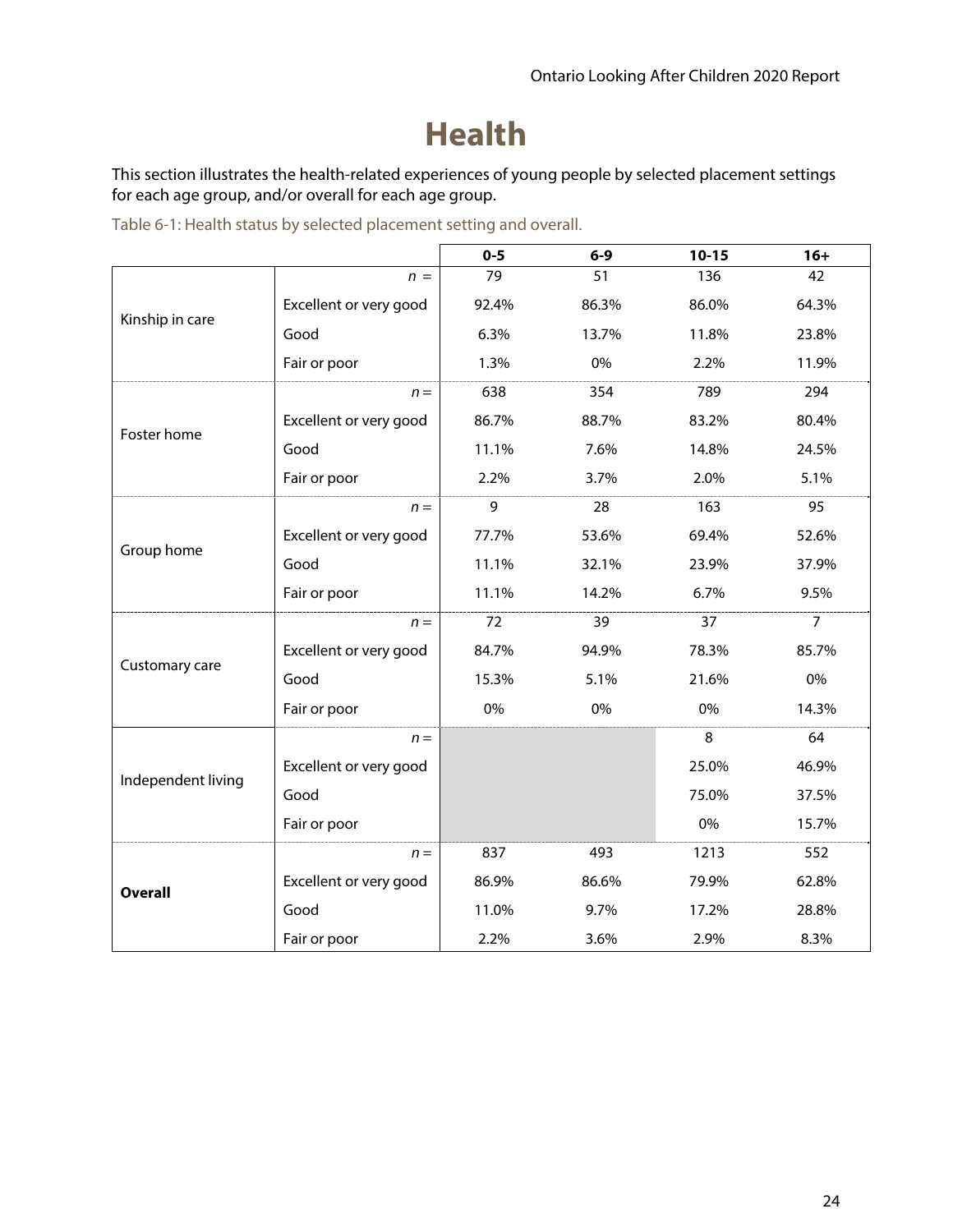|                         | $6 - 9$ | $10 - 15$ | $16 - 17$ |
|-------------------------|---------|-----------|-----------|
| No problems             | 57.1%   | 63.6%     | 57.8%     |
| Speaking                | 27.8%   | 10.4%     | 5.0%      |
| Walking                 | 7.8%    | 3.7%      | 3.1%      |
| Climbing                | 8.0%    | 3.6%      | 2.6%      |
| Bending                 | 4.5%    | 3.0%      | 4.0%      |
| Seeing                  | 14.3%   | 15.6%     | 13.7%     |
| Hearing                 | 4.9%    | 3.0%      | 5.3%      |
| Using hands and fingers | 8.6%    | 3.4%      | 2.4%      |

#### Table 6-2: Physical difficulties (for young people aged 6-17 years).

Table 6-3: Long-term conditions diagnosed by a health professional.

|                                               | $0 - 5$ | $6-9$ | $10 - 15$ | $16+$ |
|-----------------------------------------------|---------|-------|-----------|-------|
| None                                          | 56.8%   | 35.0% | 21.6%     | 20.9% |
| Food or digestive allergies                   | 6.3%    | 1.4%  | 3.5%      | 4.0%  |
| Respiratory allergies                         | 0.8%    | 0.8%  | 2.3%      | 2.4%  |
| Other allergies                               | 1.7%    | 1.4%  | 3.2%      | 2.9%  |
| Asthma                                        | 5.8%    | 3.9%  | 4.2%      | 6.5%  |
| <b>Bronchitis</b>                             | 0.7%    | 0.4%  | 0.5%      | 0.4%  |
| Heart condition or disease                    | 3.0%    | 1.6%  | 1.3%      | 1.3%  |
| Epilepsy                                      | 0.7%    | 2.5%  | 2.6%      | 1.8%  |
| <b>Diabetes</b>                               | 0%      | 0.4%  | 0.7%      | 1.5%  |
| Cerebral palsy                                | 1.4%    | 1.4%  | 1.9%      | 0.9%  |
| Kidney condition or disease                   | 1.4%    | 1.0%  | 0.8%      | 1.2%  |
| Blood disorder                                | 0.3%    | 0%    | 0.3%      | 0.3%  |
| Fetal alcohol spectrum disorder               | 3.0%    | 4.9%  | 6.9%      | 5.3%  |
| Developmental disability                      | 9.7%    | 17.6% | 19.1%     | 17.4% |
| Learning disability                           | 4.2%    | 21.9% | 35.5%     | 32.9% |
| Attention deficit disorder                    | 3.1%    | 29.0% | 36.7%     | 32.6% |
| Emotional, psychological, or nervous disorder | 2.9%    | 21.1% | 32.1%     | 34.0% |
| Any other long-term condition                 | 11.8%   | 15.7% | 14.0%     | 11.6% |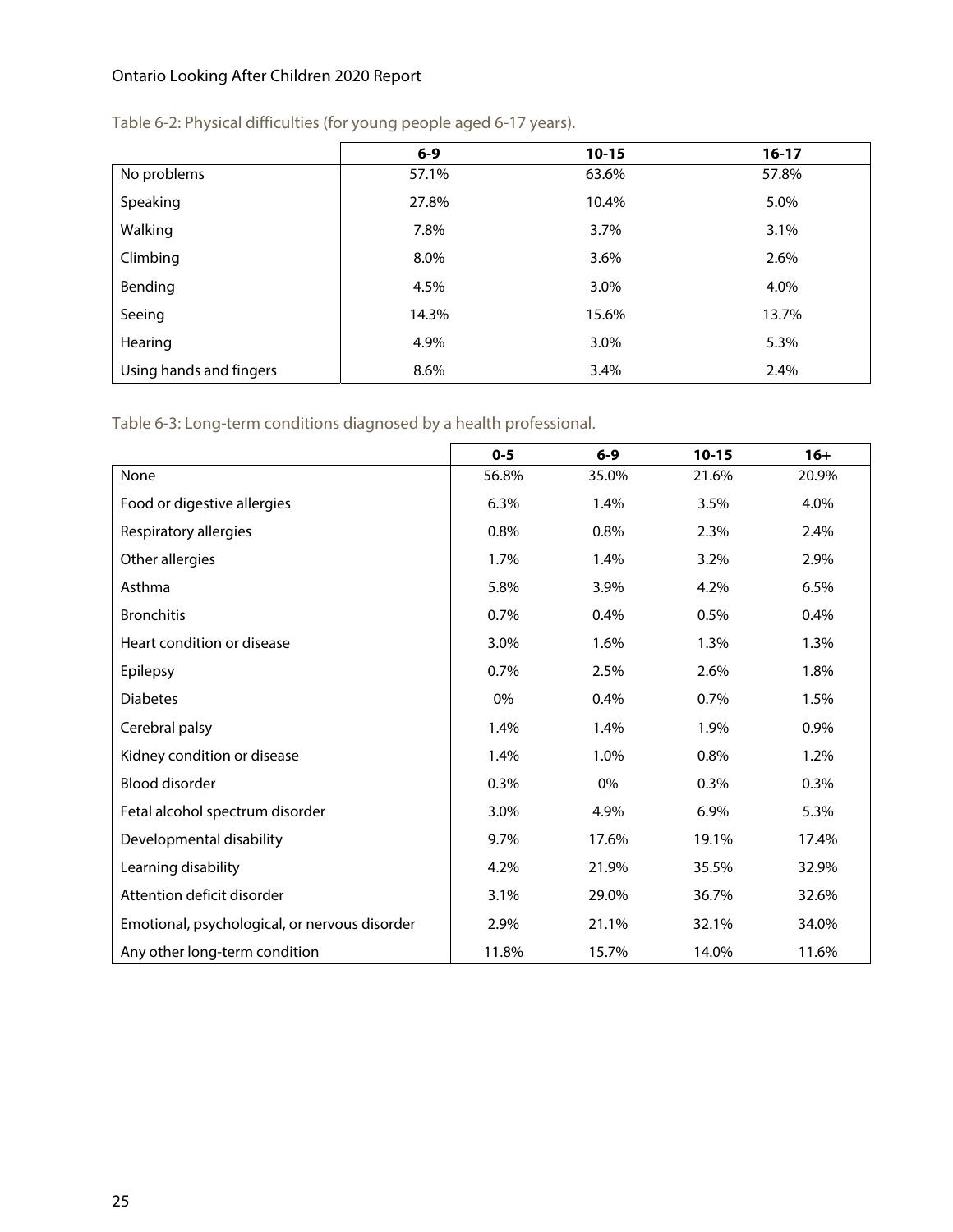|                                        | $0 - 2$ | $3 - 5$ | $6-9$ | $10 - 15$ | $16+$ |
|----------------------------------------|---------|---------|-------|-----------|-------|
| Traditional Healer (FNMI young people) | 4.5%    | 3.9%    | 10.3% | $6.1\%$   | 5.6%  |
| Medical examination                    | 99.2%   | 95.4%   | 95.4% | 95.6%     | 91.0% |
| Dental examination                     | 22.0%   | 89.0%   | 95.2% | 95.7%     | 91.7% |
| Up-to-date immunizations               | 95.7%   | 97.4%   | 97.4% | 98.2%     | 97.1% |

Table 6-4: Health services received in the last year.

#### Table 6-5: Soft drug use (tobacco, alcohol, and marijuana, for young people aged 10-18+ years).

|                |               | $10 - 15$ | $16-17$ | $18 +$ |
|----------------|---------------|-----------|---------|--------|
|                | $n =$         | 1159      | 527     | 17     |
|                | Not at all    | 85.8%     | 61.5%   | 35.3%  |
| <b>Tobacco</b> | Have tried it | 6.5%      | 11.4%   | 0%     |
|                | Occasionally  | 3.5%      | 11.6%   | 11.8%  |
|                | Daily         | 4.1%      | 15.6%   | 52.9%  |
|                | $n =$         | 987       | 525     | 17     |
|                | Not at all    | 85.3%     | 55.0%   | 5.9%   |
| Alcohol        | Have tried it | $9.1\%$   | 24.0%   | 0%     |
|                | Occasionally  | 4.5%      | 19.0%   | 94.1%  |
|                | Daily         | 1.1%      | 1.9%    | 0%     |
|                | $n =$         | 1156      | 523     | 18     |
|                | Not at all    | 85.5%     | 54.9%   | 11.1%  |
| Marijuana      | Have tried it | 7.4%      | 17.0%   | 11.1%  |
|                | Occasionally  | 4.0%      | 16.1%   | 38.9%  |
|                | Daily         | 3.1%      | 12.0%   | 38.9%  |

Table 6-6: Prescription or non-prescription medication use.

|                                                  |                  | $0-5$ | $6 - 9$ | $10 - 15$ | $16+$ |
|--------------------------------------------------|------------------|-------|---------|-----------|-------|
|                                                  | $n =$            | 840   | 495     | 1166      | 546   |
| Prescription or non-prescription                 | <b>Yes</b>       | 20.8% | 45.9%   | 59.7%     | 58.2% |
|                                                  | No               | 79.2% | 54.1%   | 40.3%     | 41.8% |
|                                                  | $n =$            | 836   | 495     | 1287      | 642   |
|                                                  | Yes              | 4.2%  | 37.0%   | 52.4%     | 43.9% |
| Psychotropic                                     | No               | 95.5% | 62.8%   | 47.4%     | 55.9% |
|                                                  | <b>Uncertain</b> | 0.4%  | $0.2\%$ | $0.2\%$   | 0.2%  |
|                                                  | $n =$            | 807   | 499     | 1281      | 655   |
| Support and monitoring of<br>medication provided | Yes              | 99.1% | 99.8%   | 99.2%     | 97.1% |
|                                                  | No               | 0.9%  | 0.2%    | 0.8%      | 2.9%  |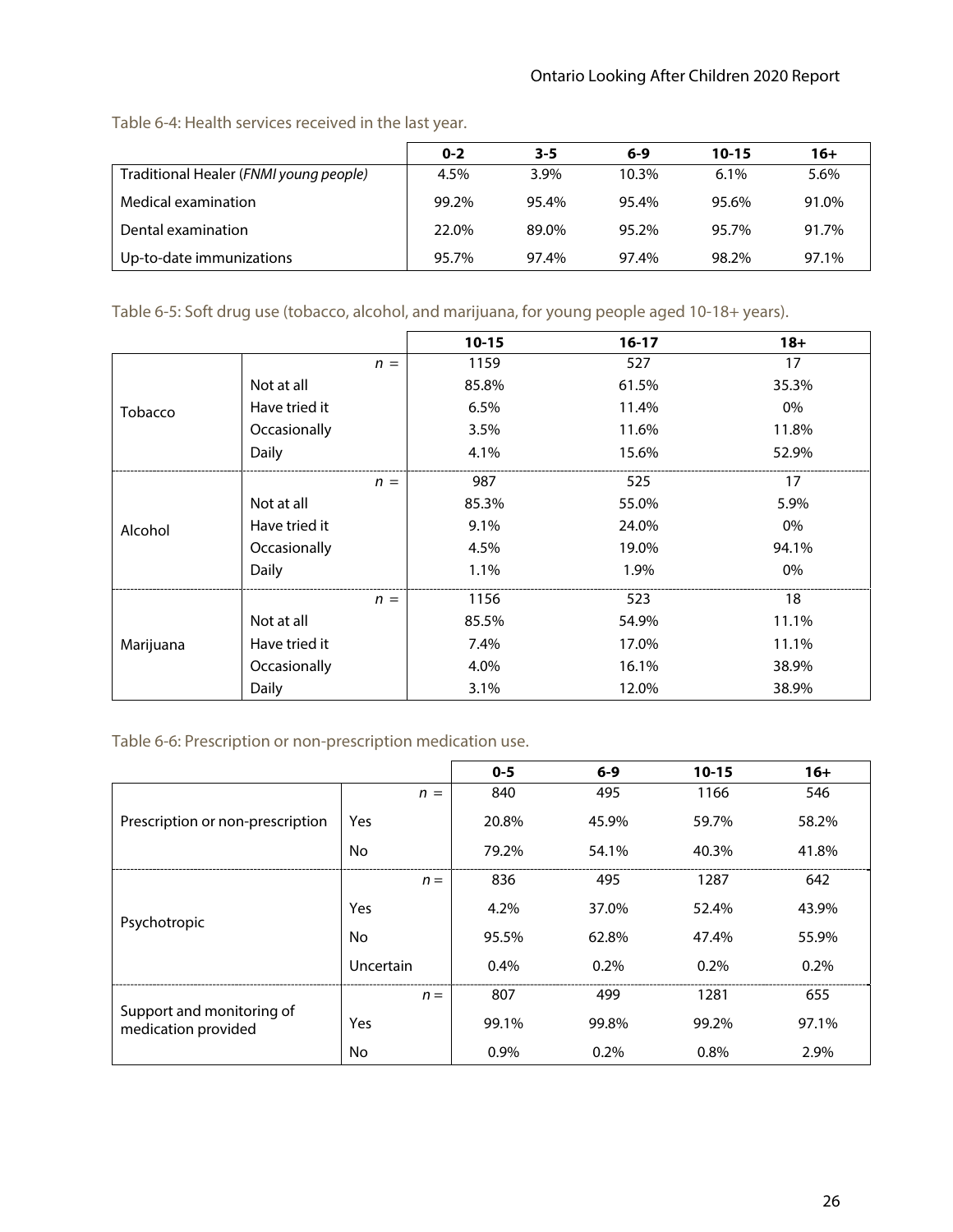# **Ages & Stages Questionnaires®, Third Edition (ASQ-3™)**

The ASQ-3™ are caregiver-completed/reported, age-appropriate tools used to screen babies and children in the following areas of development: communication, gross motor, fine motor, problem solving, and personal-social. When a child's score is above the cutoff, development appears to be on schedule. When a child's score is near the cutoff, the child should be provided with learning materials and monitored. When a child's score is below the cutoff, further assessment by a professional may be needed.

Table 7-1: ASQ-3™ 10 Month Questionnaire for babies aged 9 months, 0 days through 10 months, 30 days.

|                    |        |                          | 10 months<br>$n = 8$                                                     |       |       |       |  |  |
|--------------------|--------|--------------------------|--------------------------------------------------------------------------|-------|-------|-------|--|--|
| Area               | Cutoff | <b>Possible</b><br>range | Mean total<br>% below cutoff<br>% near cutoff<br>% above cutoff<br>score |       |       |       |  |  |
| Communication      | 22.87  |                          | 43.8                                                                     | 75.0% | 25.0% | 0%    |  |  |
| <b>Gross Motor</b> | 30.07  |                          | 48.1                                                                     | 75.0% | 0%    | 25.0% |  |  |
| <b>Fine Motor</b>  | 37.97  | $0 - 60$                 | 54.4                                                                     | 87.5% | 0%    | 12.5% |  |  |
| Problem Solving    | 32.51  |                          | 50.0                                                                     | 75.0% | 25.0% | 0%    |  |  |
| Personal-Social    | 27.25  |                          | 43.8                                                                     | 50.0% | 50.0% | 0%    |  |  |

Table 7-2: ASQ-3™ 12 Month Questionnaire for babies aged 11 months, 0 days through 12 months, 30 days.

|                    |        |                 | 12 months<br>$n = 142$ |              |             |               |  |
|--------------------|--------|-----------------|------------------------|--------------|-------------|---------------|--|
| Area               | Cutoff | <b>Possible</b> | Mean total             | $\%$         | $\%$        | $\frac{0}{0}$ |  |
|                    |        | range           | score                  | above cutoff | near cutoff | below cutoff  |  |
| Communication      | 15.64  |                 | 41.9                   | 79.6%        | 13.4%       | 7.0%          |  |
| <b>Gross Motor</b> | 21.49  |                 | 35.1                   | 54.9%        | 18.3%       | 26.8%         |  |
| Fine Motor         | 34.50  | $0 - 60$        | 46.9                   | 70.4%        | 19.0%       | 10.6%         |  |
| Problem Solving    | 27.32  |                 | 40.5                   | 66.2%        | 15.5%       | 18.3%         |  |
| Personal-Social    | 21.73  |                 | 40.6                   | 73.2%        | 10.6%       | 16.2%         |  |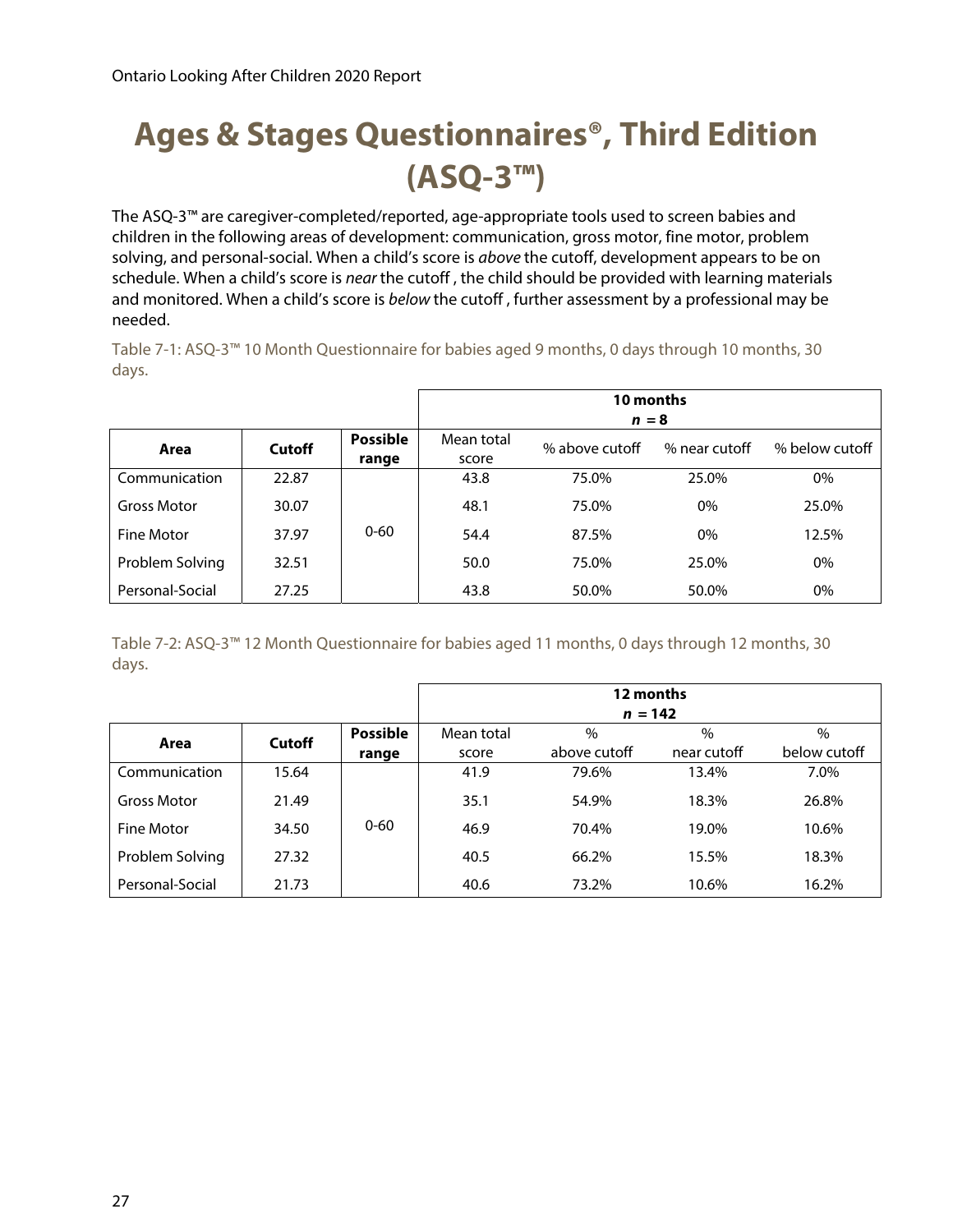Table 7-3 ASQ-3™ 14 Month Questionnaire for babies aged 13 months, 0 days through 14 months, 30 days.

|                    |        |                 | 14 months<br>$n = 22$ |               |             |               |  |
|--------------------|--------|-----------------|-----------------------|---------------|-------------|---------------|--|
|                    | Cutoff | <b>Possible</b> | Mean total            | $\frac{0}{0}$ | $\%$        | $\frac{0}{0}$ |  |
| Area               |        | range           | score                 | above cutoff  | near cutoff | below cutoff  |  |
| Communication      | 17.40  |                 | 35.2                  | 54.5%         | 27.3%       | 18.2%         |  |
| <b>Gross Motor</b> | 25.80  |                 | 40.9                  | 63.6%         | 4.5%        | 31.8%         |  |
| Fine Motor         | 23.06  | $0 - 60$        | 35.0                  | 50.0%         | 36.4%       | 13.6%         |  |
| Problem Solving    | 22.56  |                 | 29.5                  | 36.4%         | 31.8%       | 31.8%         |  |
| Personal-Social    | 23.18  |                 | 40.0                  | 63.6%         | 31.8%       | 4.5%          |  |

Table 7-4: ASQ-3™ 16 Month Questionnaire for children aged 15 months, 0 days through 16 months, 30 days.

|                    |        |                 | 16 months  |                                                    |             |              |  |  |  |
|--------------------|--------|-----------------|------------|----------------------------------------------------|-------------|--------------|--|--|--|
|                    | Cutoff | <b>Possible</b> | Mean total | $n = 21$<br>$\frac{0}{0}$<br>$\frac{0}{0}$<br>$\%$ |             |              |  |  |  |
| Area               |        | range           | score      | above cutoff                                       | near cutoff | below cutoff |  |  |  |
| Communication      | 16.81  |                 | 28.3       | 28.6%                                              | 47.6%       | 23.6%        |  |  |  |
| <b>Gross Motor</b> | 37.91  |                 | 39.0       | 61.9%                                              | $0\%$       | 38.1%        |  |  |  |
| Fine Motor         | 31.98  | $0 - 60$        | 40.5       | 47.6%                                              | 19.0%       | 33.%         |  |  |  |
| Problem Solving    | 30.51  |                 | 32.6       | 33.3%                                              | 14.3%       | 52.4%        |  |  |  |
| Personal-Social    | 26.43  |                 | 38.1       | 57.1%                                              | 19.0%       | 23.8%        |  |  |  |

Table 7-5: ASQ-3™ 18 Month Questionnaire for children aged 17 months, 0 days through 18 months, 30 days.

|                 |        |                 | 18 months  |               |               |              |  |
|-----------------|--------|-----------------|------------|---------------|---------------|--------------|--|
|                 |        |                 |            | $n = 11$      |               |              |  |
|                 | Cutoff | <b>Possible</b> | Mean total | $\frac{0}{0}$ | $\frac{0}{0}$ | $\%$         |  |
| Area            |        | range           | score      | above cutoff  | near cutoff   | below cutoff |  |
| Communication   | 13.06  |                 | 27.3       | 54.5%         | 18.2%         | 27.3%        |  |
| Gross Motor     | 37.38  |                 | 30.9       | 36.4%         | $0\%$         | 63.6%        |  |
| Fine Motor      | 34.32  | $0 - 60$        | 39.5       | 54.5%         | 18.2%         | 27.3%        |  |
| Problem Solving | 25.74  |                 | 31.8       | 36.4%         | 36.4%         | 27.3%        |  |
| Personal-Social | 27.19  |                 | 38.2       | 72.7%         | 9.1%          | 18.2%        |  |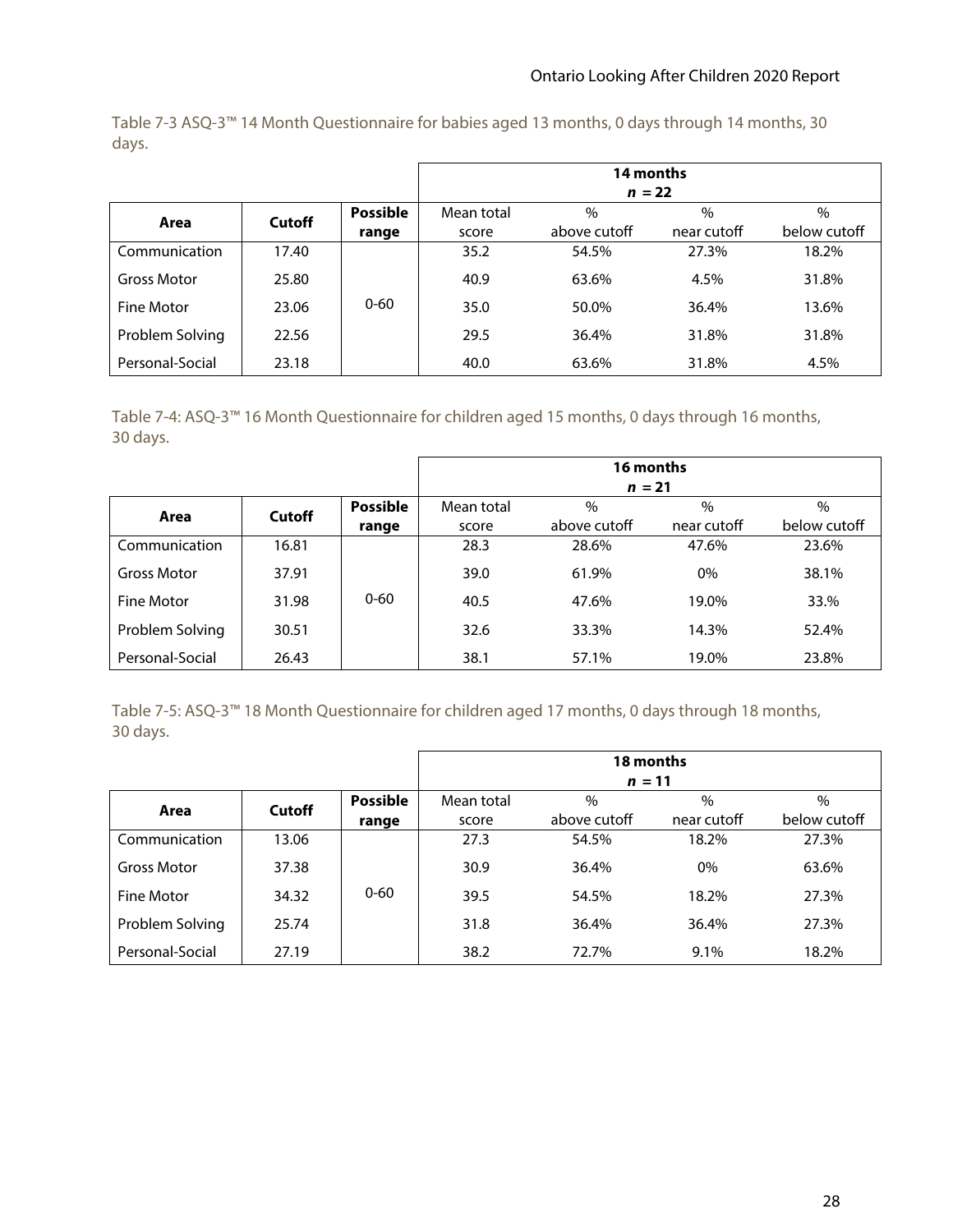Table 7-6: ASQ-3™ 20 Month Questionnaire for children aged 19 months, 0 days through 20 months, 30 days.

|                    |        |                 | 20 months  |              |             |               |  |
|--------------------|--------|-----------------|------------|--------------|-------------|---------------|--|
|                    |        |                 |            | $n = 15$     |             |               |  |
| Area               | Cutoff | <b>Possible</b> | Mean total | $\%$         | $\%$        | $\frac{0}{0}$ |  |
|                    |        | range           | score      | above cutoff | near cutoff | below cutoff  |  |
| Communication      | 20.50  |                 | 28.3       | 33.3%        | 26.7%       | 40.0%         |  |
| <b>Gross Motor</b> | 39.89  |                 | 51.7       | 86.7%        | 6.7%        | 6.7%          |  |
| Fine Motor         | 36.05  | $0 - 60$        | 50.3       | 80.0%        | 13.3%       | 6.7%          |  |
| Problem Solving    | 28.84  |                 | 44.3       | 80.0%        | 6.7%        | 13.3%         |  |
| Personal-Social    | 33.36  |                 | 42.0       | 53.3%        | 26.7%       | 20.0%         |  |

Table 7-7: ASQ-3™ 22 Month Questionnaire for children aged 21 months, 0 days through 22 months, 30 days.

|                    |        |                 | 22 months<br>$n = 12$ |               |             |              |  |
|--------------------|--------|-----------------|-----------------------|---------------|-------------|--------------|--|
|                    |        | <b>Possible</b> | Mean total            | $\frac{0}{0}$ | $\%$        | $\%$         |  |
| Area               | Cutoff | range           | score                 | above cutoff  | near cutoff | below cutoff |  |
| Communication      | 13.04  |                 | 32.1                  | 50.0%         | 33.3%       | 16.7%        |  |
| <b>Gross Motor</b> | 27.75  |                 | 52.1                  | 83.3%         | 16.7%       | 0%           |  |
| <b>Fine Motor</b>  | 29.61  | $0 - 60$        | 49.2                  | 83.3%         | 16.7%       | 0%           |  |
| Problem Solving    | 29.30  |                 | 49.2                  | 83.3%         | 8.3%        | 8.3%         |  |
| Personal-Social    | 30.07  |                 | 49.6                  | 75.0%         | 16.7%       | 8.3%         |  |

Table 7-8: ASQ-3™ 24 Month Questionnaire for children aged 23 months, 0 days through 25 months, 15 days.

|                 |        |                 | 24 months<br>$n = 71$ |               |             |              |  |
|-----------------|--------|-----------------|-----------------------|---------------|-------------|--------------|--|
|                 |        |                 |                       |               |             |              |  |
| 67Area          | Cutoff | <b>Possible</b> | Mean total            | $\frac{0}{0}$ | $\%$        | $\%$         |  |
|                 |        | range           | score                 | above cutoff  | near cutoff | below cutoff |  |
| Communication   | 25.17  |                 | 34.8                  | 52.1%         | 5.6%        | 42.3%        |  |
| Gross Motor     | 38.07  |                 | 45.6                  | 62.0%         | 18.3%       | 19.7%        |  |
| Fine Motor      | 35.16  | $0 - 60$        | 44.6                  | 69.0%         | 7.0%        | 23.9%        |  |
| Problem Solving | 29.78  |                 | 39.9                  | 64.8%         | 14.1%       | 21.1%        |  |
| Personal-Social | 31.54  |                 | 41.8                  | 62.0%         | 12.7%       | 25.4%        |  |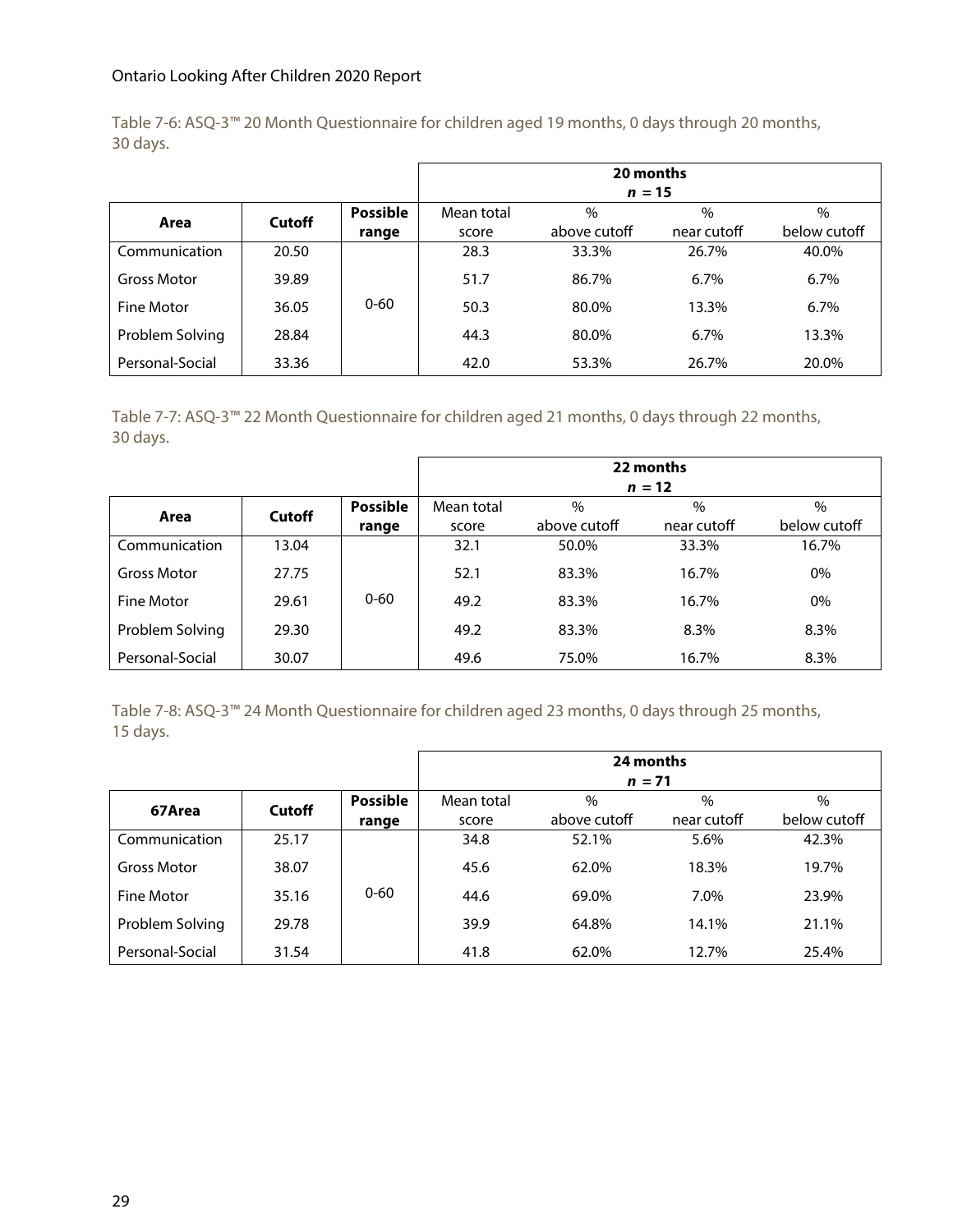Table 7-9: ASQ-3™ 27 Month Questionnaire for children aged 25 months, 16 days through 28 months, 15 days.

|                    |        |                 | 27 months<br>$n = 25$ |               |             |               |  |  |
|--------------------|--------|-----------------|-----------------------|---------------|-------------|---------------|--|--|
| Area               | Cutoff | <b>Possible</b> | Mean total            | $\frac{0}{0}$ | $\%$        | $\frac{0}{0}$ |  |  |
|                    |        | range           | score                 | above cutoff  | near cutoff | below cutoff  |  |  |
| Communication      | 24.02  |                 | 41.6                  | 68.0%         | 12.0%       | 20.0%         |  |  |
| <b>Gross Motor</b> | 28.01  |                 | 46.4                  | 80.0%         | 8.0%        | 12.0%         |  |  |
| Fine Motor         | 18.42  | $0 - 60$        | 35.2                  | 64.0%         | 28.0%       | 8.0%          |  |  |
| Problem Solving    | 27.62  |                 | 45.4                  | 76.0%         | 8.0%        | 16.0%         |  |  |
| Personal-Social    | 25.31  |                 | 41.8                  | 68.0%         | 16.0%       | 16.0%         |  |  |

Table 7-10: ASQ-3™ 30 Month Questionnaire for children aged 28 months, 16 days through 31 months, 15 days.

|                    |        |                 | 30 months<br>$n = 19$ |               |             |               |  |  |
|--------------------|--------|-----------------|-----------------------|---------------|-------------|---------------|--|--|
|                    | Cutoff | <b>Possible</b> | Mean total            | $\frac{0}{0}$ | $\%$        | $\frac{0}{0}$ |  |  |
| Area               |        | range           | score                 | above cutoff  | near cutoff | below cutoff  |  |  |
| Communication      | 33.30  |                 | 42.6                  | 47.4%         | 31.6%       | 21.1%         |  |  |
| <b>Gross Motor</b> | 36.14  |                 | 53.4                  | 89.5%         | 5.3%        | 5.3%          |  |  |
| Fine Motor         | 19.25  | $0 - 60$        | 31.8                  | 52.6%         | 26.3%       | 21.1%         |  |  |
| Problem Solving    | 27.08  |                 | 36.8                  | 57.9%         | 15.8%       | 26.3%         |  |  |
| Personal-Social    | 32.01  |                 | 46.8                  | 63.2%         | 31.6%       | 5.3%          |  |  |

Table 7-11: ASQ-3™ 33 Month Questionnaire for children aged 31 months, 16 days through 34 months, 15 days.

|                 |        |                 | 33 months<br>$n = 20$ |              |               |              |  |  |
|-----------------|--------|-----------------|-----------------------|--------------|---------------|--------------|--|--|
|                 | Cutoff | <b>Possible</b> |                       | $\%$         | $\frac{0}{0}$ | $\%$         |  |  |
| Area            |        | range           | score                 | above cutoff | near cutoff   | below cutoff |  |  |
| Communication   | 25.36  |                 | 44.5                  | 75.0%        | 10.0%         | 15.0%        |  |  |
| Gross Motor     | 34.80  |                 | 46.8                  | 75.0%        | 10.0%         | 15.0%        |  |  |
| Fine Motor      | 12.28  | $0 - 60$        | 30.3                  | 55.0%        | 20.0%         | 25.0%        |  |  |
| Problem Solving | 26.92  |                 | 37.8                  | 55.0%        | 15.0%         | 30.0%        |  |  |
| Personal-Social | 28.96  |                 | 44.8                  | 65.0%        | 25.0%         | 10.0%        |  |  |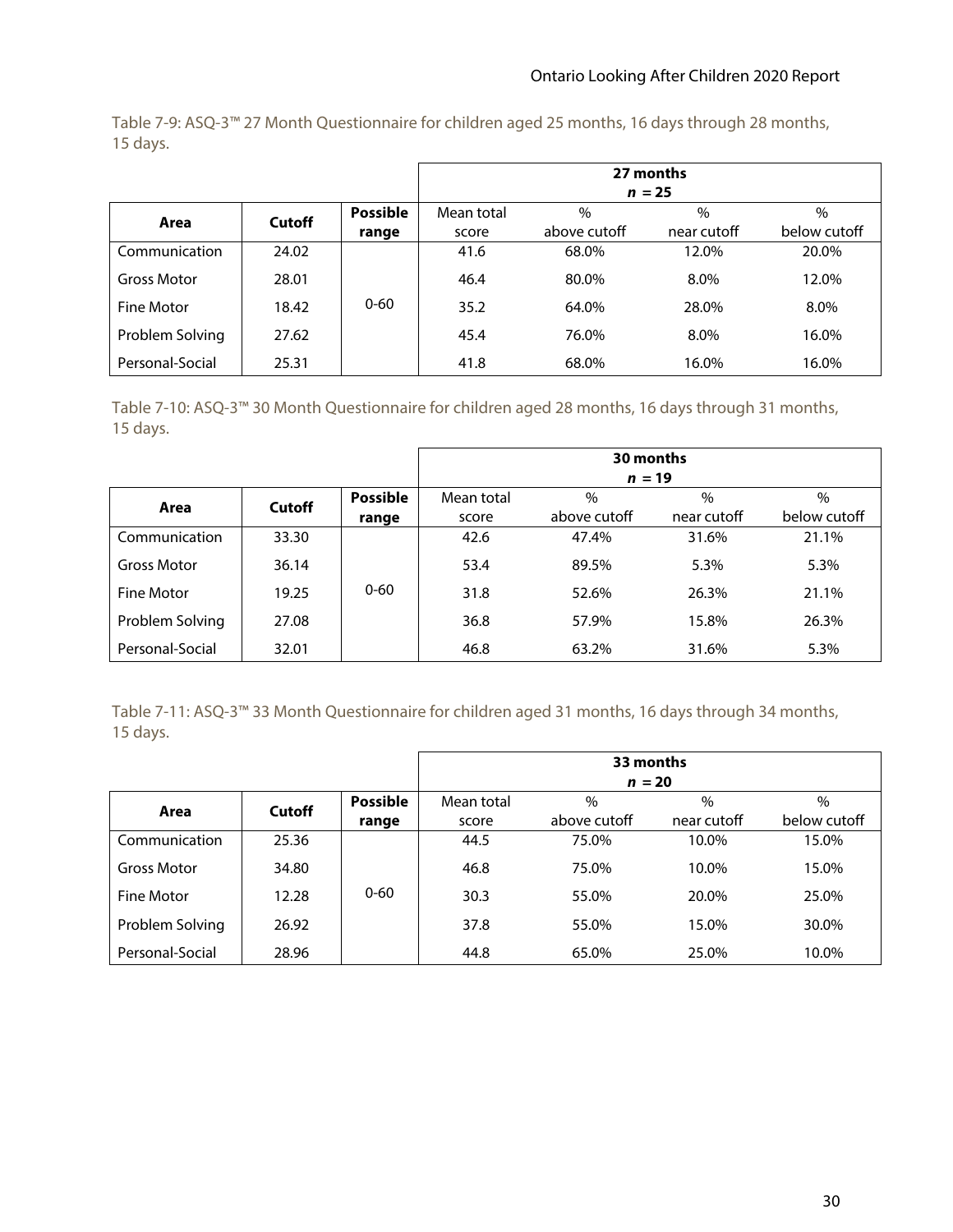Table 7-12: ASQ-3™ 36 Month Questionnaire for children aged 34 months, 16 days through 38 months, 30 days.

|                    |        |                 | 36 months  |              |             |               |  |  |
|--------------------|--------|-----------------|------------|--------------|-------------|---------------|--|--|
|                    |        |                 | $n = 59$   |              |             |               |  |  |
| Area               | Cutoff | <b>Possible</b> | Mean total | $\%$         | $\%$        | $\frac{0}{0}$ |  |  |
|                    |        | range           | score      | above cutoff | near cutoff | below cutoff  |  |  |
| Communication      | 30.99  |                 | 40.0       | 62.7%        | 5.1%        | 32.2%         |  |  |
| <b>Gross Motor</b> | 36.99  |                 | 51.6       | 81.4%        | 6.8%        | 11.9%         |  |  |
| <b>Fine Motor</b>  | 18.07  | $0 - 60$        | 34.1       | 55.9%        | 20.3%       | 23.7%         |  |  |
| Problem Solving    | 30.29  |                 | 40.6       | 54.2%        | 16.9%       | 28.8%         |  |  |
| Personal-Social    | 35.33  |                 | 47.9       | 74.6%        | 5.1%        | 20.3%         |  |  |

Table 7-13: ASQ-3™ 42 Month Questionnaire for children aged 39 months, 0 days through 44 months, 30 days.

|                    |        |                 | 42 months  |               |             |               |  |  |
|--------------------|--------|-----------------|------------|---------------|-------------|---------------|--|--|
|                    |        |                 | $n = 31$   |               |             |               |  |  |
| Area               | Cutoff | <b>Possible</b> | Mean total | $\frac{0}{0}$ | $\%$        | $\frac{0}{0}$ |  |  |
|                    |        | range           | score      | above cutoff  | near cutoff | below cutoff  |  |  |
| Communication      | 27.06  |                 | 37.6       | 61.3%         | $3.2\%$     | 35.5%         |  |  |
| <b>Gross Motor</b> | 36.27  |                 | 45.2       | 67.7%         | 6.5%        | 25.8%         |  |  |
| Fine Motor         | 19.82  | $0 - 60$        | 37.1       | 64.5%         | 16.1%       | 19.4%         |  |  |
| Problem Solving    | 28.11  |                 | 39.4       | 67.7%         | 3.2%        | 29.0%         |  |  |
| Personal-Social    | 31.12  |                 | 43.2       | 64.5%         | 16.1%       | 19.4          |  |  |

Table 7-14: ASQ-3™ 48 Month Questionnaire for children aged 45 months, 0 days through 50 months, 30 days.

|                    |        |                 | 48 months<br>$n = 45$ |               |             |               |  |  |
|--------------------|--------|-----------------|-----------------------|---------------|-------------|---------------|--|--|
|                    |        | <b>Possible</b> | Mean total            | $\frac{0}{0}$ | $\%$        | $\frac{0}{0}$ |  |  |
| Area               | Cutoff | range           | score                 | above cutoff  | near cutoff | below cutoff  |  |  |
| Communication      | 30.72  |                 | 35.8                  | 51.1%         | $6.7\%$     | 42.2%         |  |  |
| <b>Gross Motor</b> | 32.78  |                 | 43.7                  | 64.4%         | 4.4%        | 31.1%         |  |  |
| <b>Fine Motor</b>  | 15.81  | $0 - 60$        | 33.0                  | 55.6%         | 17.8%       | 26.7%         |  |  |
| Problem Solving    | 31.30  |                 | 41.6                  | 64.4%         | 6.7%        | 28.9%         |  |  |
| Personal-Social    | 26.60  |                 | 40.9                  | 66.7%         | 8.9%        | 24.4%         |  |  |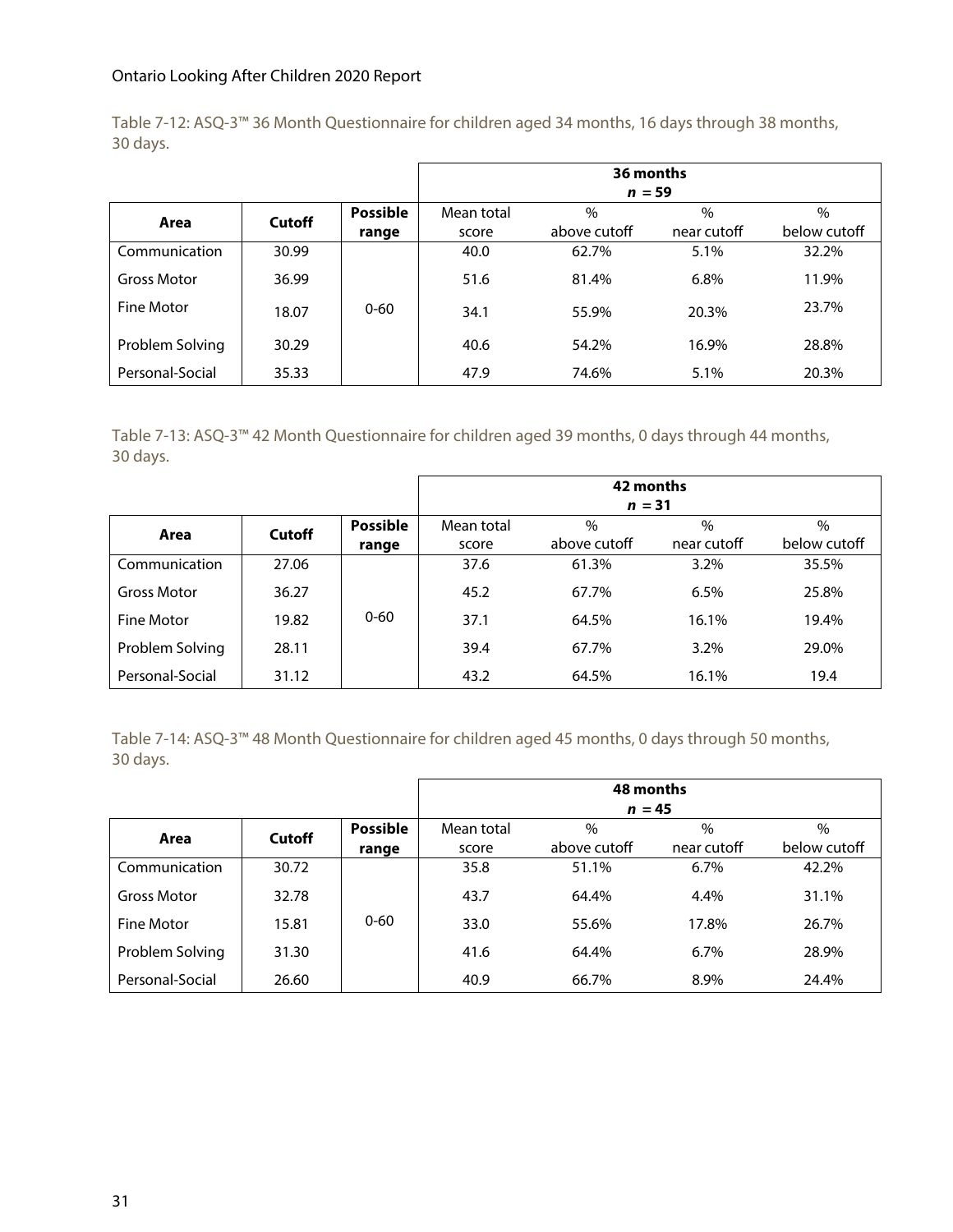Table 7-15: ASQ-3™ 54 Month Questionnaire for children aged 51 months, 0 days through 56 months, 30 days.

|                    |        |                 | 54 months<br>$n = 42$ |              |             |              |  |  |
|--------------------|--------|-----------------|-----------------------|--------------|-------------|--------------|--|--|
|                    |        | <b>Possible</b> |                       | $\%$         | $\%$        | $\%$         |  |  |
| Area               | Cutoff | range           | score                 | above cutoff | near cutoff | below cutoff |  |  |
| Communication      | 31.85  |                 | 39.0                  | 52.4%        | 11.9%       | 35.7%        |  |  |
| <b>Gross Motor</b> | 35.18  |                 | 47.7                  | 73.8%        | 7.1%        | 19.0%        |  |  |
| Fine Motor         | 17.32  | $0 - 60$        | 32.4                  | 47.6%        | 21.4%       | 31.0%        |  |  |
| Problem Solving    | 28.12  |                 | 44.9                  | 81.0%        | 0%          | 19.0%        |  |  |
| Personal-Social    | 32.33  |                 | 39.2                  | 54.8%        | 16.7%       | 28.6%        |  |  |

Table 7-16: ASQ-3™ 60 Month Questionnaire for children aged 57 months, 0 days through 66 months, 30 days.

|                    |        |                 | 60 months  |              |             |              |  |  |
|--------------------|--------|-----------------|------------|--------------|-------------|--------------|--|--|
|                    |        |                 | $n = 77$   |              |             |              |  |  |
| Area               | Cutoff | <b>Possible</b> | Mean total | $\%$         | $\%$        | $\%$         |  |  |
|                    |        | range           | score      | above cutoff | near cutoff | below cutoff |  |  |
| Communication      | 33.19  |                 | 38.2       | 54.5%        | 9.1%        | 36.4%        |  |  |
| <b>Gross Motor</b> | 31.28  |                 | 43.5       | 61.0%        | 11.7%       | 27.3%        |  |  |
| Fine Motor         | 26.54  | $0 - 60$        | 40.1       | 67.5%        | 7.8%        | 24.7%        |  |  |
| Problem Solving    | 29.99  |                 | 45.6       | 74.0%        | 9.1%        | 16.9%        |  |  |
| Personal-Social    | 39.07  |                 | 43.8       | 72.7%        | 11.7%       | 15.6%        |  |  |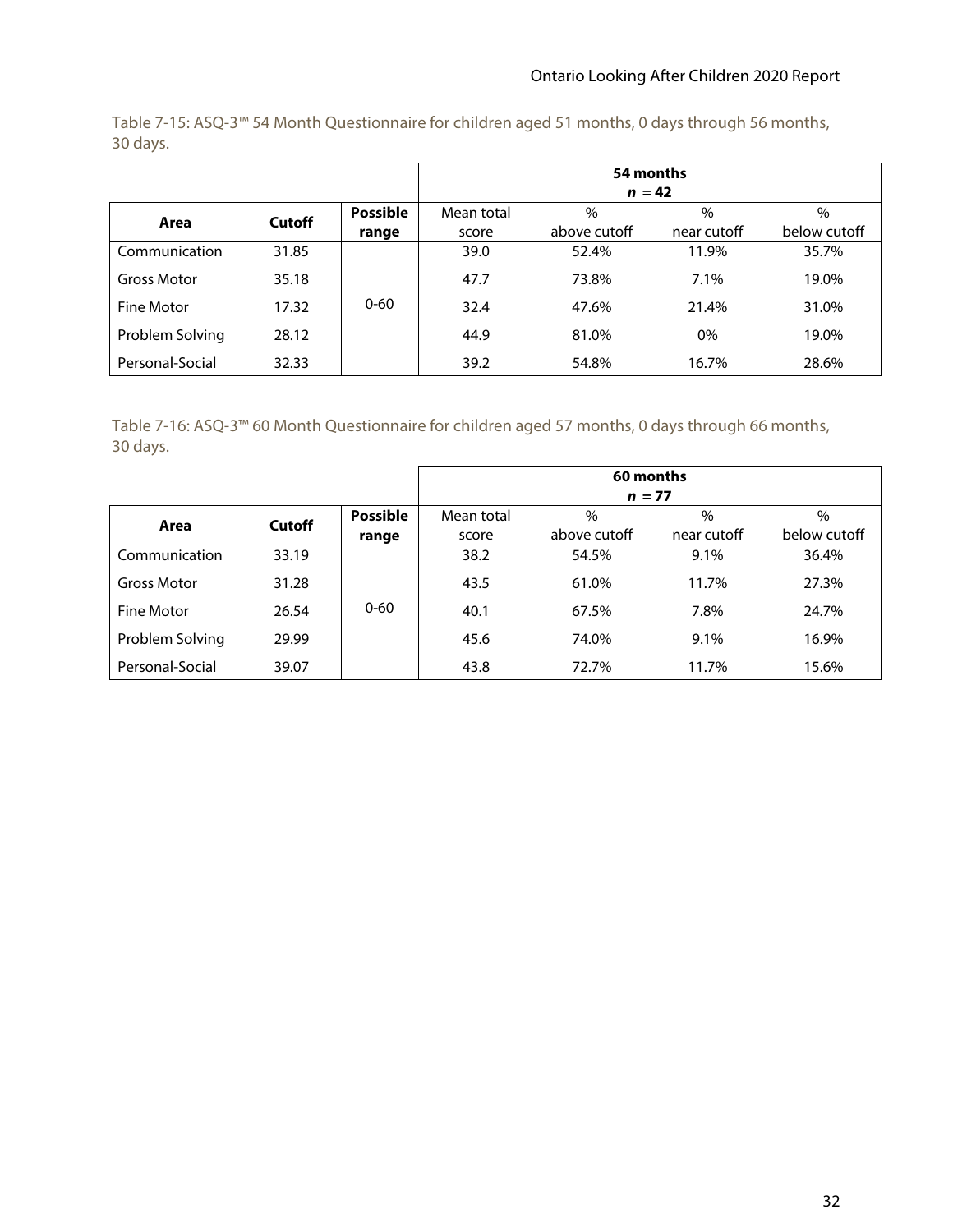| Area               |                | 0-11 mos. | 12-23 mos. | 24.35 mos. | 3-5 yrs. |
|--------------------|----------------|-----------|------------|------------|----------|
|                    | $n =$          | 92        | 160        | 130        | 192      |
| Communication      | % above cutoff | 82.6%     | 51.9%      | 60.8%      | 49.5%    |
|                    | % near cutoff  | 10.9%     | 25.0%      | 10.8%      | 7.8%     |
|                    | % below cutoff | 6.5%      | 23.1%      | 28.5%      | 42.7%    |
|                    | $n =$          | 92        | 160        | 130        | 192      |
| <b>Gross Motor</b> | % above cutoff | 53.3%     | 60.6%      | 76.2%      | 63.5%    |
|                    | % near cutoff  | 19.6%     | 12.5%      | 8.5%       | 8.3%     |
|                    | % below cutoff | 27.2%     | 26.9%      | 15.4%      | 28.1%    |
|                    | $n =$          | 92        | 160        | 130        | 192      |
|                    | % above cutoff | 72.8%     | 61.3%      | 60.8%      | 52.6%    |
| <b>Fine Motor</b>  | % near cutoff  | 19.6%     | 18.1%      | 20.0%      | 17.7%    |
|                    | % below cutoff | 7.6%      | 20.6%      | 19.2%      | 29.7%    |
|                    | $n =$          | 92        | 160        | 130        | 192      |
| Problem            | % above cutoff | 78.3%     | 60.6%      | 60.8%      | 64.6%    |
| Solving            | % near cutoff  | 16.3%     | 16.3%      | 16.2%      | 7.8%     |
|                    | % below cutoff | 5.4%      | 23.1%      | 23.1%      | 27.6%    |
|                    | $n =$          | 92        | 160        | 130        | 192      |
| Personal-Social    | % above cutoff | 72.8%     | 63.1%      | 66.9%      | 60.9%    |
|                    | % near cutoff  | 14.1%     | 17.5%      | 16.2%      | 14.1%    |
|                    | % below cutoff | 13.0%     | 19.4%      | 16.9%      | 25.0%    |

| Table 7-17: ASQ-3™ Questionnaire summaries by area (for children aged 0-5 years, OnLAC age groups). |  |  |  |  |  |  |  |
|-----------------------------------------------------------------------------------------------------|--|--|--|--|--|--|--|
|-----------------------------------------------------------------------------------------------------|--|--|--|--|--|--|--|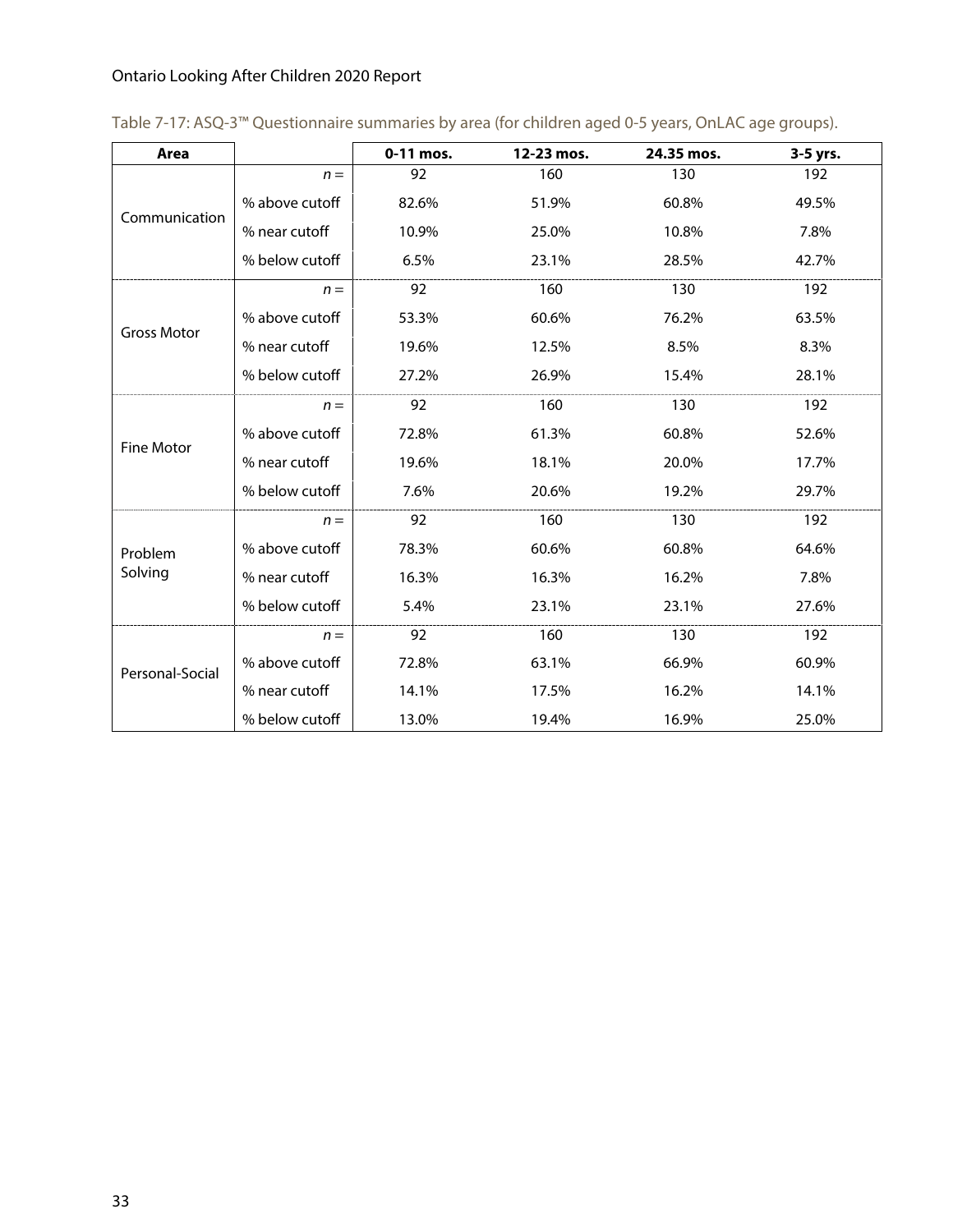### **Emotional Health and Social Development**

This section illustrates the well-being of young people by selected placement settings for each age group, and/or overall for each age group.

#### *Ages & Stages Questionnaires®: Social‐Emotional (ASQ:SE)*

The ASQ:SE are caregiver-completed/reported, age-appropriate questionnaires focused on the social and emotional development of babies and young children. When a child's score is below the cutoff, social and emotional development appear to be on schedule. When a child's score is above the cutoff, setting/time factors, development factors, health factors, and family/cultural factors must be considered, and referral for a mental health evaluation may be appropriate.

| <b>ASQ:SE Questionnaire</b>                     | Cutoff | <b>Possible</b><br>range | $n =$ | <b>Mean</b><br>total score | <b>Median</b><br>total score | % below<br>cutoff |
|-------------------------------------------------|--------|--------------------------|-------|----------------------------|------------------------------|-------------------|
| 6 months<br>(infants aged 3 to 8 months)        | 45     | $0 - 285$                | 1     | 0.0                        | 0.0                          | 100%              |
| 12 months<br>(children aged 9 to 14 months)     | 48     | $0 - 330$                | 186   | 12.9                       | 10.0                         | 97.8%             |
| 18 months<br>(children aged 15 to 20<br>months) | 50     | $0 - 390$                | 56    | 19.6                       | 15.0                         | 94.6%             |
| 24 months<br>(children aged 21 to 26<br>months) | 50     | $0 - 390$                | 105   | 28.5                       | 15.0                         | 80.0%             |
| 30 months<br>(children aged 27 to 32<br>months) | 57     | $0 - 435$                | 49    | 41.9                       | 35.0                         | 77.6%             |
| 36 months<br>(children aged 33 to 41<br>months) | 59     | $0 - 465$                | 92    | 49.0                       | 40.0                         | 69.6%             |
| 48 months<br>(children aged 42 to 53<br>months) | 70     | $0 - 495$                | 86    | 66.5                       | 45.0                         | 66.3%             |
| 60 months<br>(children ages 54 to 65<br>months) | 70     | $0 - 495$                | 96    | 67.3                       | 55.0                         | 61.5%             |

Table 8-1: ASQ:SE Questionnaire summaries (for children aged 3 to 65 months).

Table 8-2: Percentage of children below the ASQ:SE age-appropriate cutoff (social and emotional development appear to be on schedule) by OnLAC age group (for children aged 0-5 years).

|                | $0-11$ mos. | 12-23 mos. | 24.35 mos. | $3-5$ yrs. |
|----------------|-------------|------------|------------|------------|
| $n =$          | 104         | 191        | 137        | 239        |
| % below cutoff | 97.1%       | 92.1%      | 78.8%      | 64.0%      |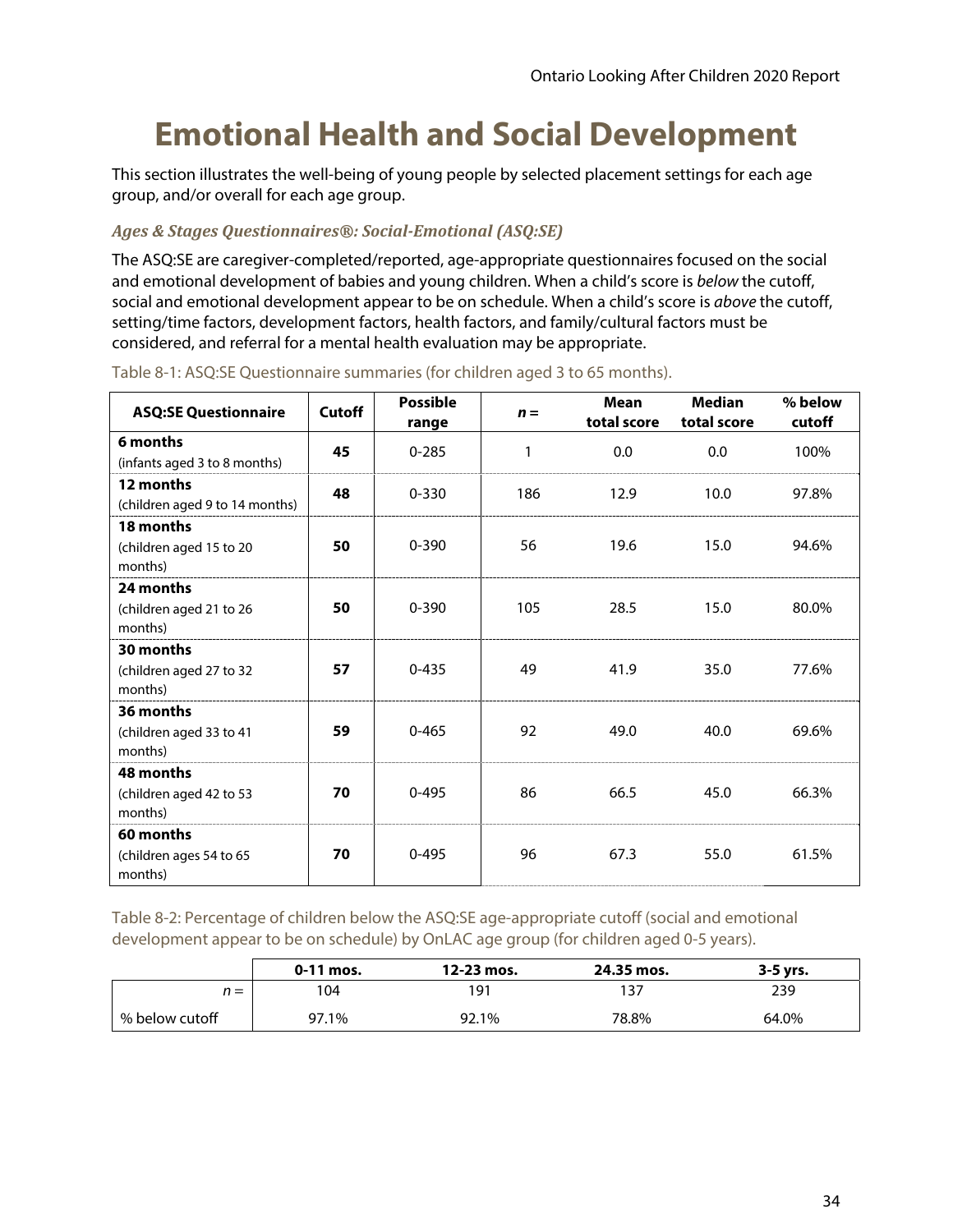| Table 8-3: Youth-reported positive mental health score by selected placement type and overall (for |  |
|----------------------------------------------------------------------------------------------------|--|
| young people aged 10-17 years).                                                                    |  |

|                    |                |       | $10 - 15$ | $16-17$  |
|--------------------|----------------|-------|-----------|----------|
|                    |                | $n =$ | 118       | 39       |
| Kinship in care    | Mean score     |       | 56.0      | 54.2     |
|                    | Median score   |       | 57.0      | 57.0     |
|                    |                | $n =$ | 653       | 261      |
| Foster home        | Mean score     |       | 54.6      | 52.8     |
|                    | Median score   |       | 57.0      | 56.0     |
|                    |                | $n =$ | 121       | 88       |
| Group home         | Mean score     |       | 49.5      | 47.7     |
|                    | Median score   |       | 53.0      | 51.0     |
|                    |                | $n =$ | 29        | 6        |
| Customary care     | Mean score     |       | 54.6      | 62.2     |
|                    | Median score   |       | 56.0      | 62.0     |
|                    |                | $n =$ | 7         | 46       |
| Independent living | Mean score     |       | 46.7      | 48.4     |
|                    | Median score   |       | 46.0      | 53.5     |
|                    |                | $n =$ | 990       | 473      |
|                    | Mean           |       | 53.7      | 51.3     |
| <b>Overall</b>     | Median         |       | 56.0      | 55.0     |
|                    | Possible range |       |           | $0 - 70$ |

Table 8-4: Youth-reported Kessler-6 distress scale score by current place of residence and overall (for young adults aged 18+ years).

|                    |                | $18 +$   |
|--------------------|----------------|----------|
|                    | $n =$          | 4        |
| With relatives     | Mean score     | 11.5     |
|                    | Median score   | 12.0     |
|                    | $n =$          | 9        |
| Independent living | Mean score     | 5.7      |
|                    | Median score   | 6.0      |
|                    | $n =$          | 2        |
| Other              | Mean score     | 13.0     |
|                    | Median score   | 13.0     |
|                    | $n =$          | 17       |
|                    | Mean           | 8.4      |
| <b>Overall</b>     | Median         | 7.0      |
|                    | Possible range | $0 - 24$ |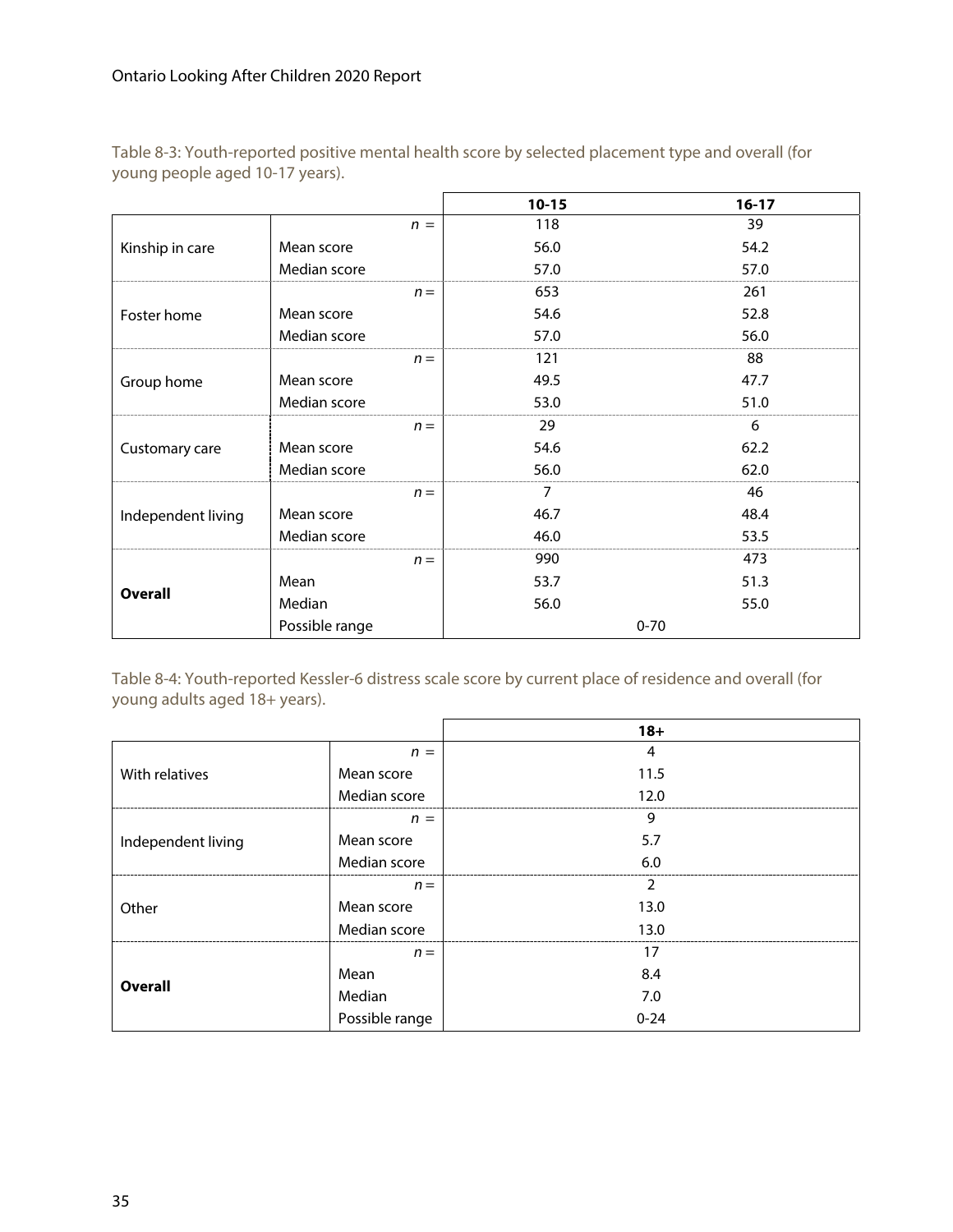|                    |                |       | $13 - 15$ | $16-17$  |
|--------------------|----------------|-------|-----------|----------|
|                    |                | $n =$ | 76        | 42       |
| Kinship in care    | Mean score     |       | 7.9       | 8.9      |
|                    | Median score   |       | 8.0       | 9.0      |
|                    |                | $n =$ | 442       | 283      |
| Foster home        | Mean score     |       | 7.5       | 8.1      |
|                    | Median score   |       | 7.0       | 8.0      |
|                    |                | $n =$ | 94        | 90       |
| Group home         | Mean score     |       | 6.3       | 6.6      |
|                    | Median score   |       | 6.0       | 6.0      |
|                    |                | $n =$ | 15        | 7        |
| Customary care     | Mean score     |       | 7.3       | 9.4      |
|                    | Median score   |       | 6.0       | 10.0     |
|                    |                | $n =$ | 7         | 51       |
| Independent living | Mean score     |       | 8.3       | 8.2      |
|                    | Median score   |       | 9.0       | 8.0      |
|                    |                | $n =$ | 664       | 511      |
|                    | Mean           |       | 7.3       | 8.0      |
| <b>Overall</b>     | Median         |       | 7.0       | 8.0      |
|                    | Possible range |       |           | $0 - 12$ |

Table 8-5: Youth-reported coping strategies score by selected placement type and overall (for young people aged 13-17 years).

Table 8-6: Youth-reported hope score by selected placement type and overall (for young people aged 13-17 years).

|                    |                |       | $13 - 15$ | $16-17$  |
|--------------------|----------------|-------|-----------|----------|
|                    |                | $n =$ | 74        | 41       |
| Kinship in care    | Mean score     |       | 13.2      | 14.5     |
|                    | Median score   |       | 14.0      | 16.0     |
|                    |                | $n =$ | 420       | 280      |
| Foster home        | Mean score     |       | 12.9      | 13.4     |
|                    | Median score   |       | 13.0      | 14.0     |
|                    |                | $n =$ | 92        | 90       |
| Group home         | Mean score     |       | 11.8      | 10.6     |
|                    | Median score   |       | 12.0      | 10.0     |
|                    |                | $n =$ | 12        | 7        |
| Customary care     | Mean score     |       | 11.3      | 16.3     |
|                    | Median score   |       | 10.0      | 18.0     |
|                    |                | $n =$ | 7         | 52       |
| Independent living | Mean score     |       | 10.6      | 12.9     |
|                    | Median score   |       | 8.0       | 13.0     |
|                    |                | $n =$ | 656       | 507      |
|                    | Mean           |       | 12.5      | 12.9     |
| Overall            | Median         |       | 13.0      | 14.0     |
|                    | Possible range |       |           | $0 - 18$ |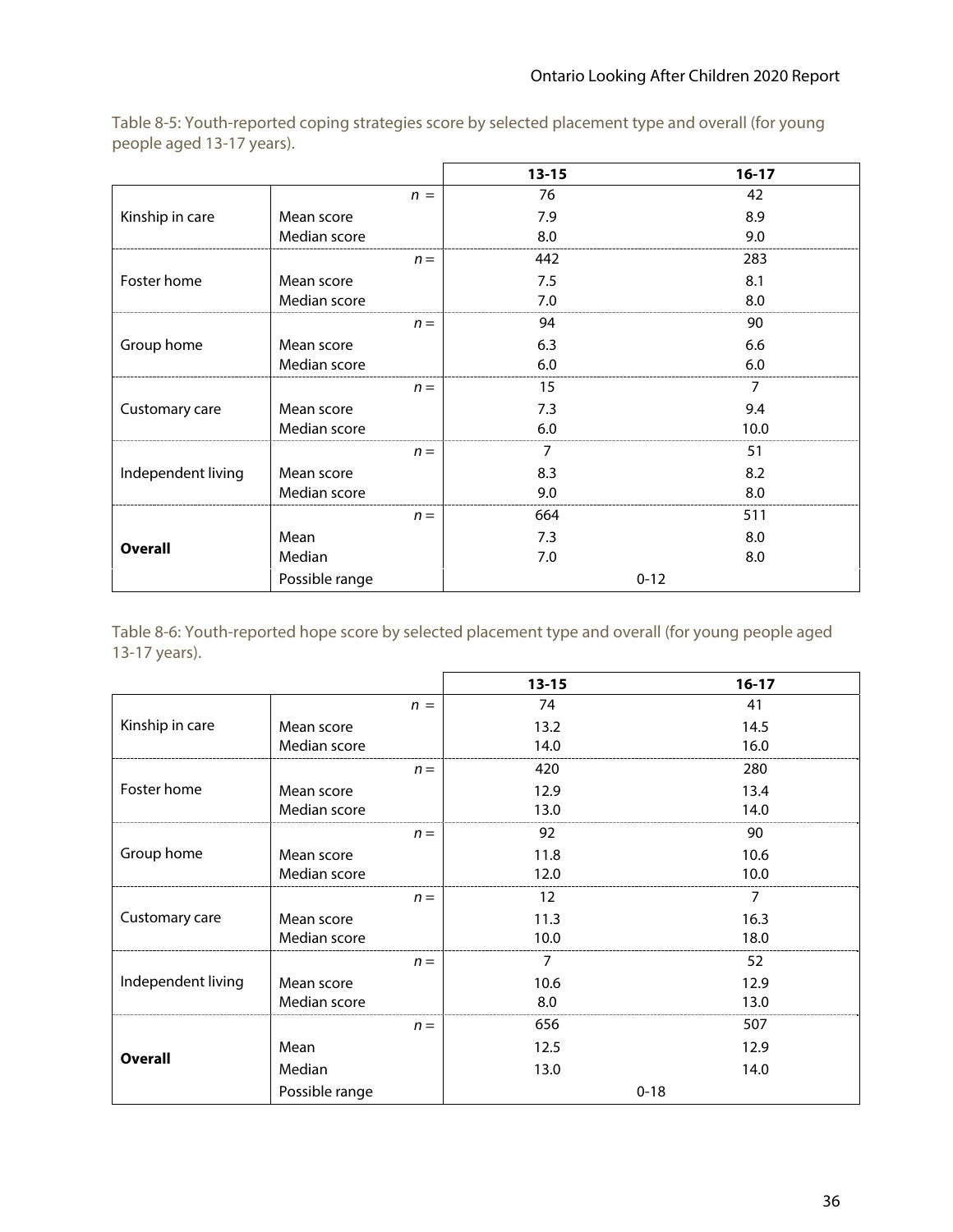Table 8-7: Caregiver-reported mean Strengths and Difficulties Questionnaire (SDQ) scores by selected placement type and overall (for young people aged 6-17 years).

|                 |                           | $6-9$   | $10 - 15$ | $16-17$        |
|-----------------|---------------------------|---------|-----------|----------------|
|                 | $n =$                     | 49      | 136       | 46             |
|                 | Prosocial                 | 8.3     | 8.5       | 8.0            |
|                 | $n =$                     | 48      | 136       | 46             |
|                 | <b>Emotional Symptoms</b> | 1.9     | 2.7       | 2.9            |
| Kinship in care | Hyperactivity             | 5.8     | 4.4       | 3.8            |
|                 | <b>Conduct Problems</b>   | 2.4     | 1.8       | 1.7            |
|                 | Peer Problems             | 1.9     | 2.0       | 3.2            |
|                 | <b>Total Difficulties</b> | 11.9    | 10.9      | 11.6           |
|                 | $n =$                     | 356     | 815       | 332            |
|                 | Prosocial                 | 7.5     | 7.5       | 7.7            |
|                 | $n =$                     | 357     | 816       | 331            |
| Foster home     | <b>Emotional Symptoms</b> | 2.6     | 2.9       | 3.1            |
|                 | Hyperactivity             | 6.0     | 5.1       | 4.5            |
|                 | <b>Conduct Problems</b>   | 2.9     | 2.6       | 2.3            |
|                 | Peer Problems             | 2.4     | 2.8       | 3.0            |
|                 | <b>Total Difficulties</b> | 13.8    | 13.4      | 12.9           |
|                 | $n =$                     | 26      | 187       | 122            |
|                 | Prosocial                 | 5.6     | 6.2       | 6.5            |
|                 | $n =$                     | 25      | 187       | 122            |
|                 | <b>Emotional Symptoms</b> | 2.1     | 3.2       | 3.4            |
| Group home      | Hyperactivity             | 6.5     | 6.2       | 4.7            |
|                 | <b>Conduct Problems</b>   | 2.5     | 3.4       | 2.2            |
|                 | Peer Problems             | 3.4     | 3.9       | 3.0            |
|                 | <b>Total Difficulties</b> | 14.5    | 16.7      | 13.4           |
|                 | $n =$                     | 40      | 37        | 7              |
|                 | Prosocial                 | 8.6     | 8.6       | 8.1            |
|                 | $n =$                     | 40      | 37        | $\overline{7}$ |
|                 | <b>Emotional Symptoms</b> | 2.1     | 2.9       | 2.4            |
| Customary care  | Hyperactivity             | 3.6     | 4.3       | 4.6            |
|                 | <b>Conduct Problems</b>   | 1.6     | 1.6       | 2.0            |
|                 | Peer Problems             | 1.6     | 2.4       | 2.5            |
|                 | <b>Total Difficulties</b> | 8.8     | 11.1      | 11.5           |
|                 | $n =$                     | 492     | 1199      | 528            |
|                 | Prosocial                 | $7.6\,$ | 7.4       | $7.5\,$        |
|                 | Possible range            |         | $0 - 10$  |                |
|                 | $n =$                     | 491     | 1200      | 527            |
|                 | <b>Emotional Symptoms</b> | 2.5     | 2.9       | 3.1            |
| <b>Overall</b>  | Hyperactivity             | 5.8     | 5.2       | 4.5            |
|                 | <b>Conduct Problems</b>   | 2.7     | 2.6       | 2.2            |
|                 | Peer Problems             | 2.3     | 2.9       | 3.0            |
|                 | <b>Total Difficulties</b> | 13.4    | 13.6      | 12.8           |
|                 | Possible range            |         | $0 - 40$  |                |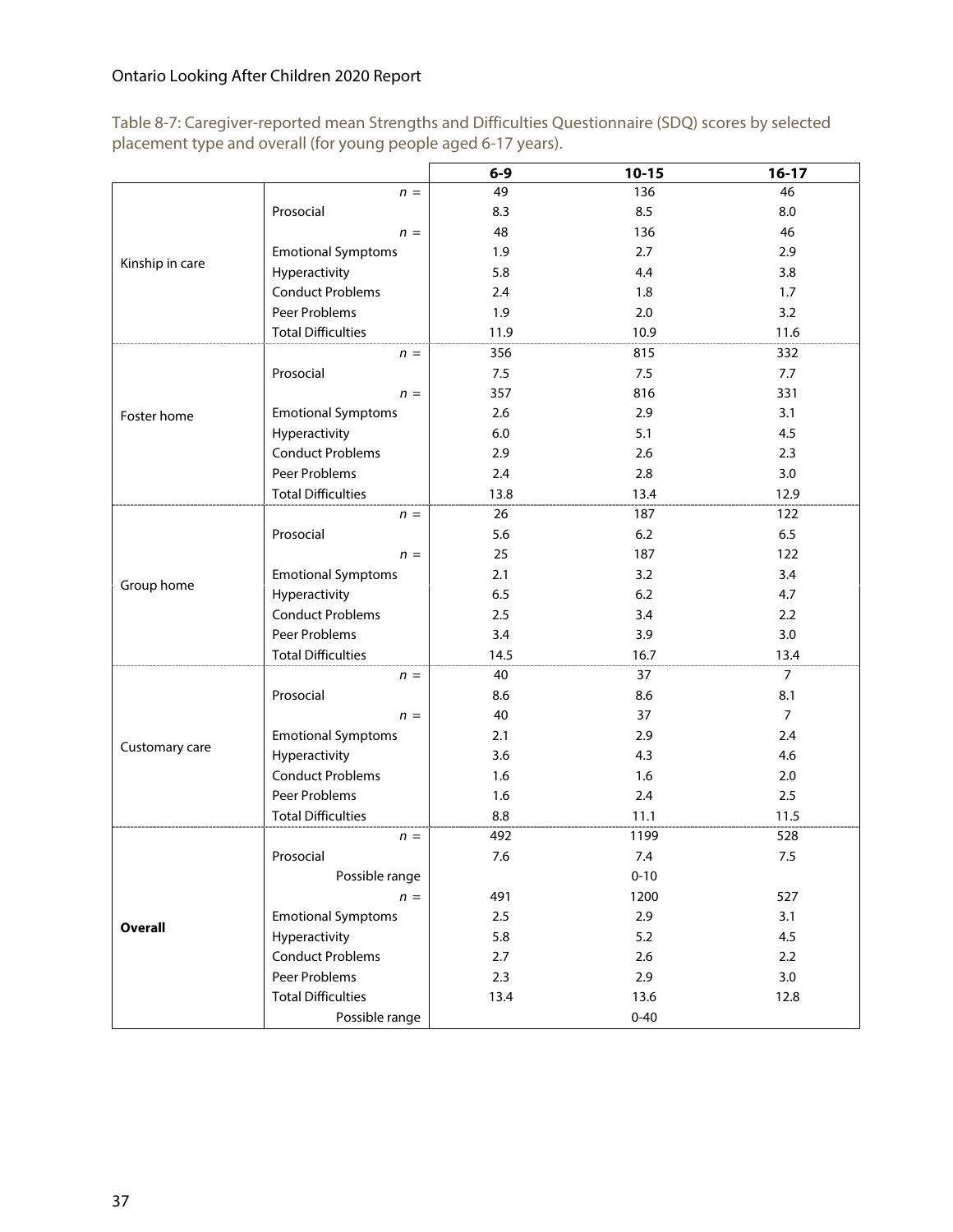# **Transition to Adulthood: Casey Life Skills**

Casey Life Skills is a broad tool (youth-reported) that helps young people to assess skills, abilities, and supports they possess, that can help them to transition to adulthood in a healthy and positive way. The tool covers eight areas: permanency, daily living, self care, relationships and communication, housing and money management, work and study life, career and education planning, and looking forward.

Table 9-1: Average Casey Life Skills Permanency scores by selected placement type or place of residence and overall (for young people aged 16+ years).

|                    |                |       | $16-17$ | $18 +$  |
|--------------------|----------------|-------|---------|---------|
| Kinship in care    |                | $n =$ | 42      |         |
|                    | Average score  |       | 4.7     |         |
| Foster home        |                | $n =$ | 284     |         |
|                    | Average score  |       | 4.6     |         |
| Group home         |                | $n =$ | 89      |         |
|                    | Average score  |       | 4.3     |         |
| Customary care     |                | $n =$ |         |         |
|                    | Average score  |       | 4.6     |         |
| Independent living |                | $n =$ | 50      | 9       |
|                    | Average score  |       | 4.5     | 4.7     |
| <b>Overall</b>     |                | $n =$ | 510     | 17      |
|                    | Average score  |       | 4.5     | 4.6     |
|                    | Possible range |       |         | $1 - 5$ |

Table 9-2: Average Casey Life Skills Daily Living scores by selected placement type or place of residence and overall (for young people aged 16+ years).

|                    |                | $16-17$      | $18 +$  |  |
|--------------------|----------------|--------------|---------|--|
|                    | $n =$          | 42           |         |  |
| Kinship in care    | Average score  | 4.5          |         |  |
|                    |                | 384<br>$n =$ |         |  |
| Foster home        | Average score  | 4.4          |         |  |
|                    |                | 89<br>$n =$  |         |  |
| Group home         | Average score  | 4.1          |         |  |
|                    |                | $n =$        |         |  |
| Customary care     | Average score  | 4.2          |         |  |
|                    |                | 50<br>$n =$  | 9       |  |
| Independent living | Average score  | 4.5          | 4.7     |  |
|                    |                | 510<br>$n =$ | 17      |  |
| <b>Overall</b>     | Average score  | 4.3          | 4.7     |  |
|                    | Possible range |              | $1 - 5$ |  |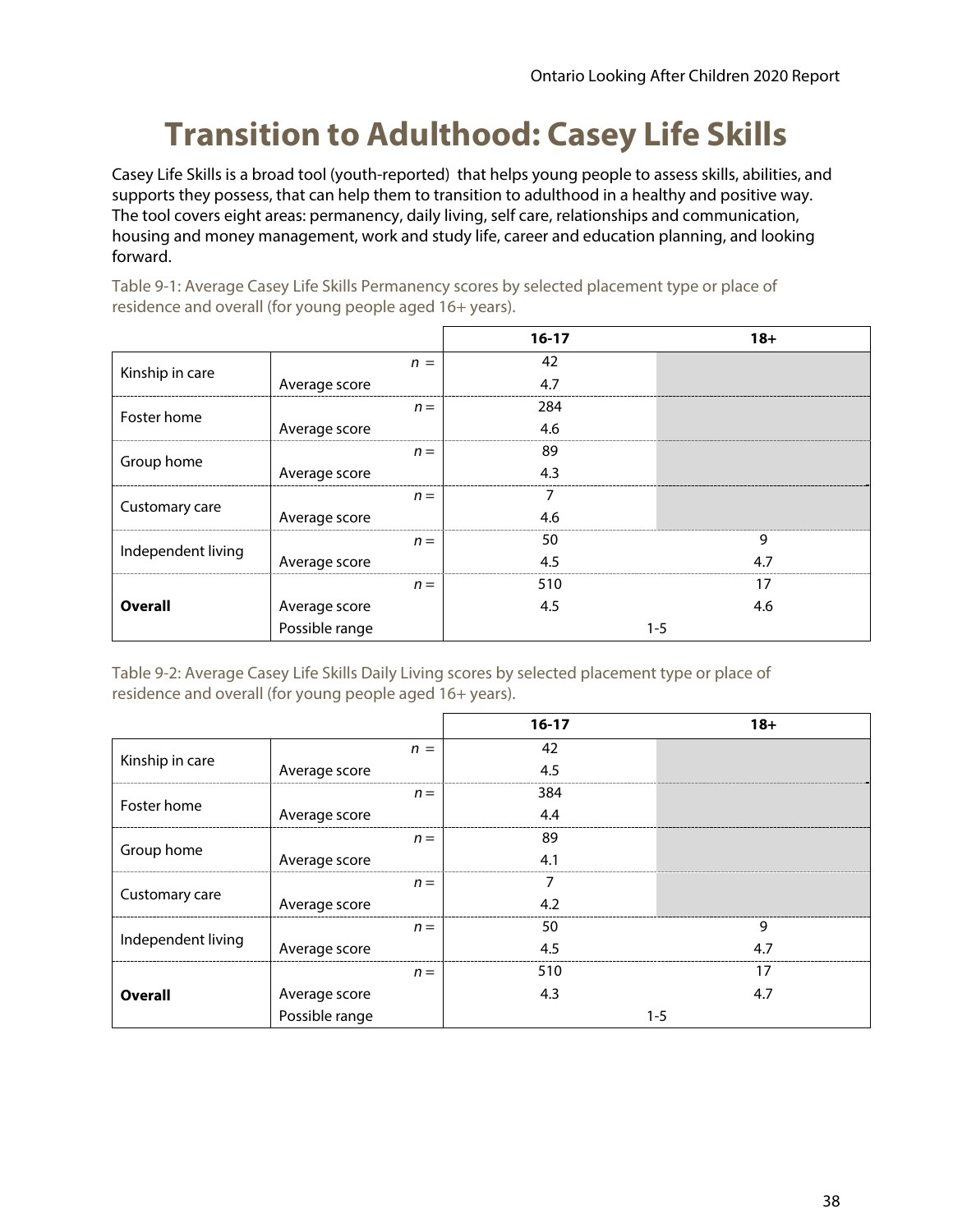Table 9-3: Average Casey Life Skills Self Care scores by selected placement type or place of residence and overall (for young people aged 16+ years).

|                    |                |       | $16-17$ | $18+$   |
|--------------------|----------------|-------|---------|---------|
| Kinship in care    |                | $n =$ | 42      |         |
|                    | Average score  |       | 4.4     |         |
| Foster home        |                | $n =$ | 284     |         |
|                    | Average score  |       | 4.2     |         |
| Group home         |                | $n =$ | 89      |         |
|                    | Average score  |       | 4.0     |         |
| Customary care     |                | $n =$ |         |         |
|                    | Average score  |       | 4.3     |         |
| Independent living |                | $n =$ | 50      | 9       |
|                    | Average score  |       | 4.5     | 4.4     |
|                    |                | $n =$ | 510     | 17      |
| <b>Overall</b>     | Average score  |       | 4.2     | 4.5     |
|                    | Possible range |       |         | $1 - 5$ |

Table 9-4: Average Casey Life Skills Relationships and Communication scores by selected placement type or place of residence and overall (for young people aged 16+ years).

|                    |                | $16-17$ | $18 +$  |
|--------------------|----------------|---------|---------|
| Kinship in care    | $n =$          | 42      |         |
|                    | Average score  | 4.7     |         |
| Foster home        | $n =$          | 284     |         |
|                    | Average score  | 4.5     |         |
| Group home         | $n =$          | 89      |         |
|                    | Average score  | 4.2     |         |
| Customary care     | $n =$          |         |         |
|                    | Average score  | 4.6     |         |
| Independent living | $n =$          | 50      | 9       |
|                    | Average score  | 4.5     | 4.5     |
|                    | $n =$          | 510     | 17      |
| <b>Overall</b>     | Average score  | 4.4     | 4.6     |
|                    | Possible range |         | $1 - 5$ |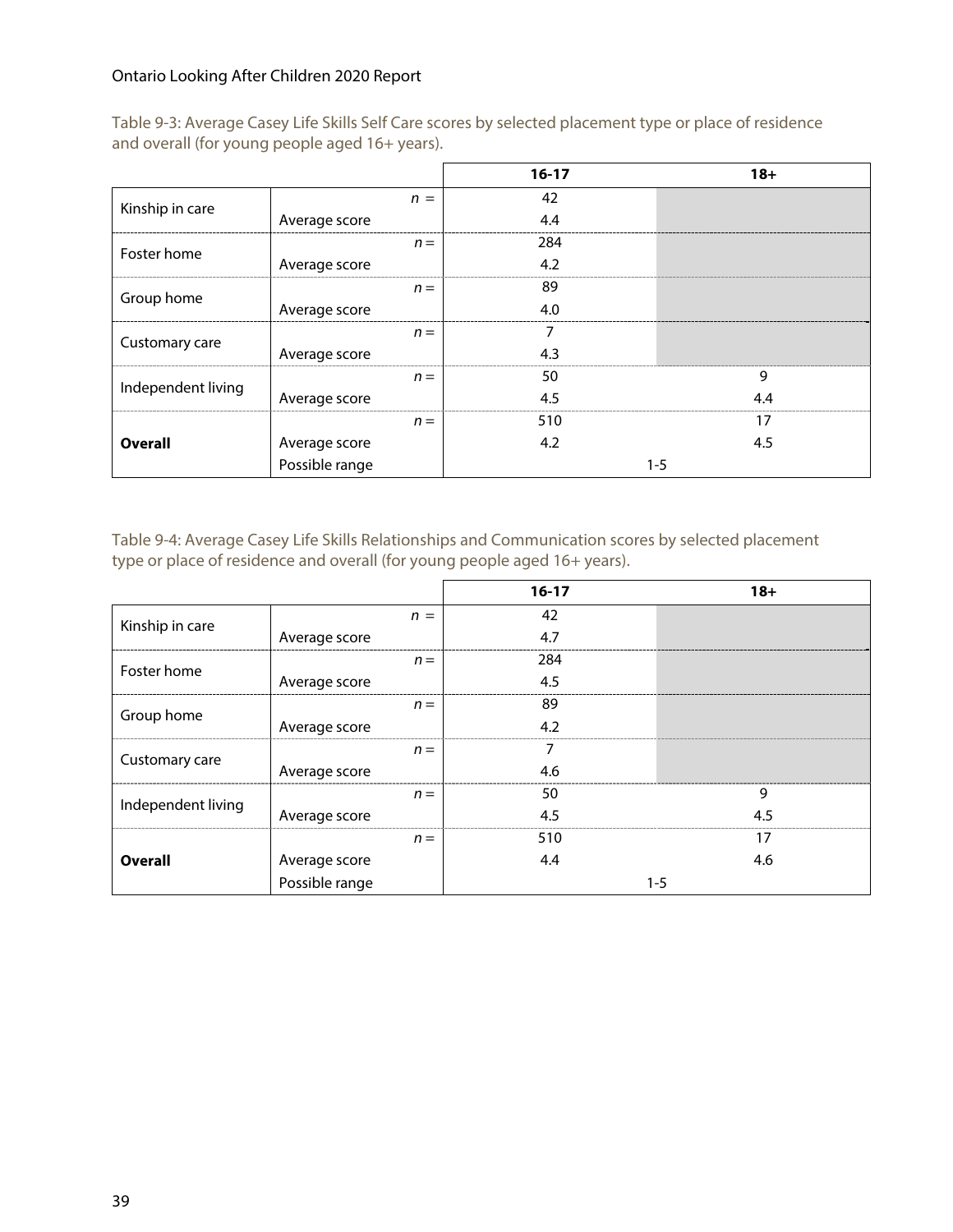|                    |                |       | $16-17$ | $18 +$  |
|--------------------|----------------|-------|---------|---------|
| Kinship in care    |                | $n =$ | 42      |         |
|                    | Average score  |       | 3.6     |         |
| Foster home        |                | $n =$ | 284     |         |
|                    | Average score  |       | 3.4     |         |
| Group home         |                | $n =$ | 89      |         |
|                    | Average score  |       | 3.0     |         |
| Customary care     |                | $n =$ |         |         |
|                    | Average score  |       | 2.8     |         |
| Independent living |                | $n =$ | 50      | 9       |
|                    | Average score  |       | 3.9     | 4.1     |
|                    |                | $n =$ | 510     | 17      |
| <b>Overall</b>     | Average score  |       | 3.4     | 4.3     |
|                    | Possible range |       |         | $1 - 5$ |

Table 9-5: Average Casey Life Skills Housing and Money Management scores by selected placement type or place of residence and overall (for young people aged 16+ years).

Table 9-6: Average Casey Life Skills Work and Study Life scores by selected placement type or place of residence and overall (for young people aged 16+ years).

|                    |                | $16-17$ | $18+$   |
|--------------------|----------------|---------|---------|
| Kinship in care    | $n =$          | 42      |         |
|                    | Average score  | 4.1     |         |
| Foster home        | $n =$          | 284     |         |
|                    | Average score  | 4.0     |         |
| Group home         | $n =$          | 89      |         |
|                    | Average score  | 3.5     |         |
| Customary care     | $n =$          |         |         |
|                    | Average score  | 3.5     |         |
| Independent living | $n =$          | 50      | 9       |
|                    | Average score  | 4.2     | 4.2     |
|                    | $n =$          | 510     | 17      |
| <b>Overall</b>     | Average score  | 3.9     | 4.3     |
|                    | Possible range |         | $1 - 5$ |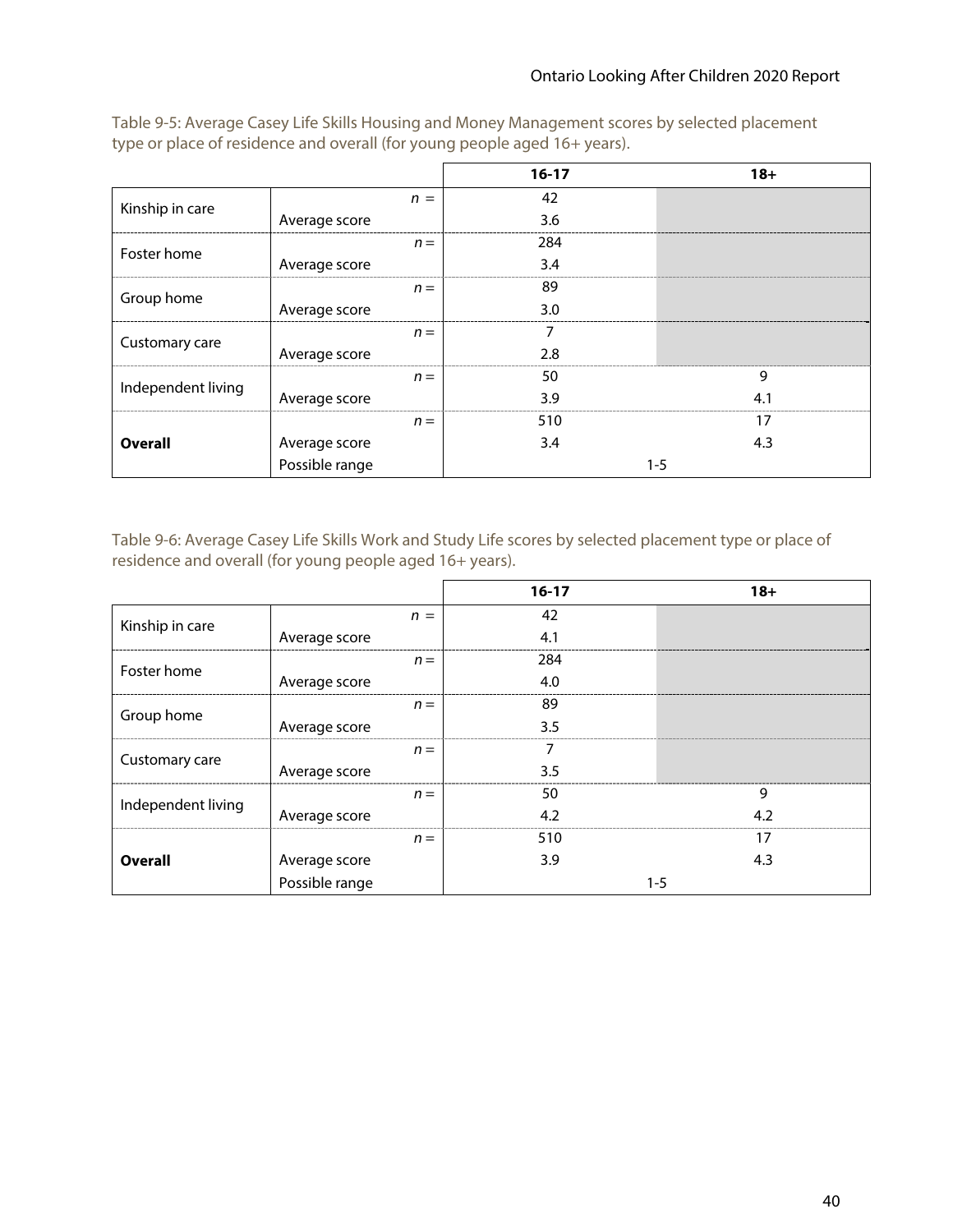Table 9-7: Average Casey Life Skills Career and Education Planning scores by selected placement type or place of residence and overall (for young people aged 16+ years).

|                    |                |       | $16-17$ | $18 +$  |
|--------------------|----------------|-------|---------|---------|
| Kinship in care    |                | $n =$ | 42      |         |
|                    | Average score  |       | 3.8     |         |
| Foster home        |                | $n =$ | 284     |         |
|                    | Average score  |       | 3.7     |         |
| Group home         |                | $n =$ | 89      |         |
|                    | Average score  |       | 3.3     |         |
| Customary care     |                | $n =$ |         |         |
|                    | Average score  |       | 3.2     |         |
| Independent living |                | $n =$ | 50      | 9       |
|                    | Average score  |       | 3.9     | 4.0     |
| <b>Overall</b>     |                | $n =$ | 510     | 17      |
|                    | Average score  |       | 3.7     | 4.1     |
|                    | Possible range |       |         | $1 - 5$ |

Table 9-8: Average Casey Life Skills Looking Forward scores by selected placement type or place of residence and overall (for young people aged 16+ years).

|                    |                |       | $16 - 17$ | $18+$   |
|--------------------|----------------|-------|-----------|---------|
| Kinship in care    |                | $n =$ | 42        |         |
|                    | Average score  |       | 4.2       |         |
| Foster home        |                | $n =$ | 284       |         |
|                    | Average score  |       | 4.2       |         |
|                    |                | $n =$ | 89        |         |
| Group home         | Average score  |       | 3.7       |         |
| Customary care     |                | $n =$ |           |         |
|                    | Average score  |       | 4.4       |         |
| Independent living |                | $n =$ | 50        | 9       |
|                    | Average score  |       | 4.3       | 4.5     |
| <b>Overall</b>     |                | $n =$ | 510       | 17      |
|                    | Average score  |       | 4.1       | 4.6     |
|                    | Possible range |       |           | $1 - 5$ |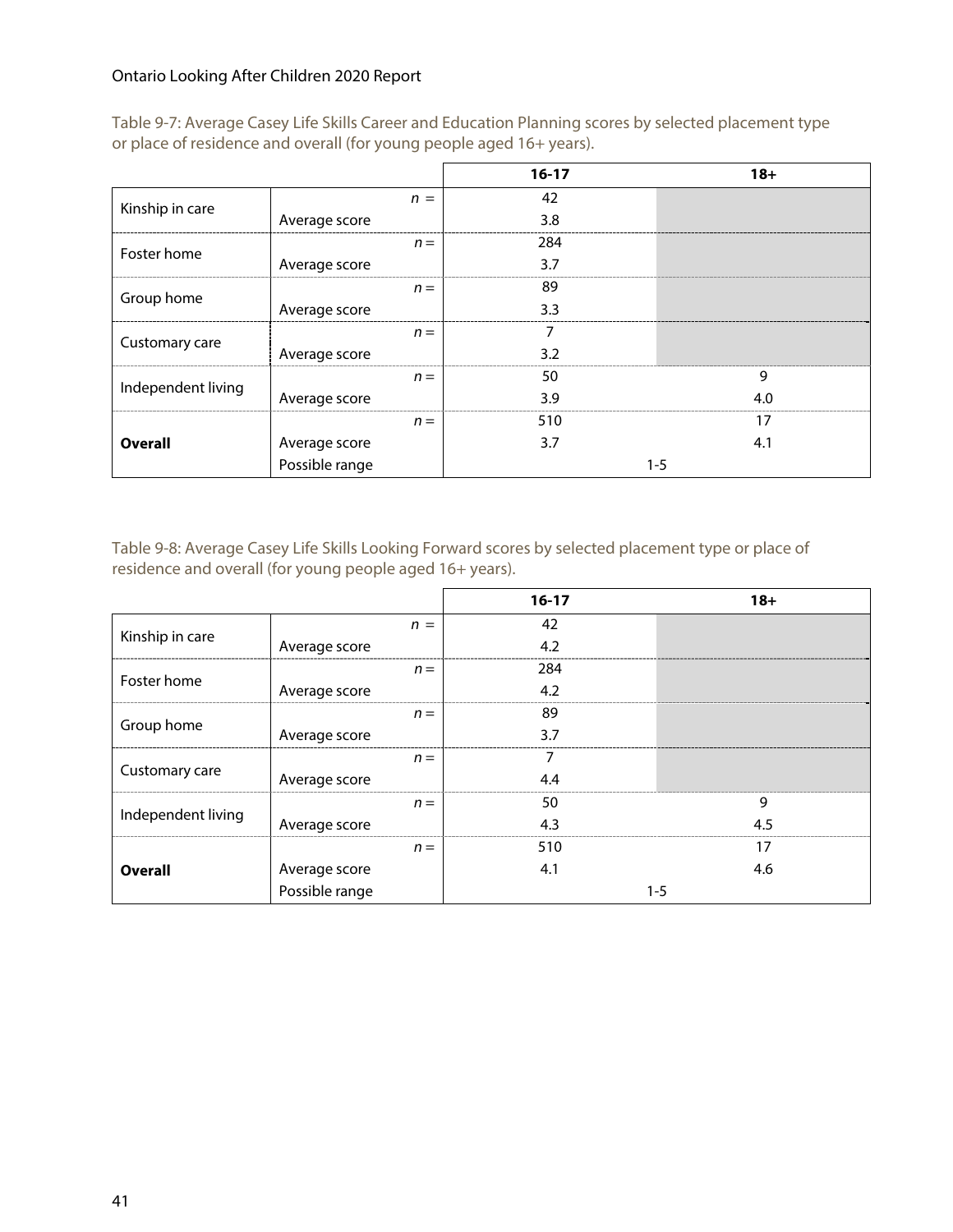|                    |                | $16-17$ | $18+$   |
|--------------------|----------------|---------|---------|
| Kinship in care    | $n =$          | 42      |         |
|                    | Average score  | 4.3     |         |
| Foster home        | $n =$          | 284     |         |
|                    | Average score  | 4.1     |         |
| Group home         | $n =$          | 89      |         |
|                    | Average score  | 3.8     |         |
| Customary care     | $n =$          |         |         |
|                    | Average score  | 3.9     |         |
| Independent living | $n =$          | 50      | 9       |
|                    | Average score  | 4.3     | 4.4     |
| <b>Overall</b>     | $n =$          | 510     | 17      |
|                    | Average score  | 4.1     | 4.5     |
|                    | Possible range |         | $1 - 5$ |

Table 9-9: Average Casey Life Skills Total scores by selected placement type or place of residence and overall (for young people aged 16+ years).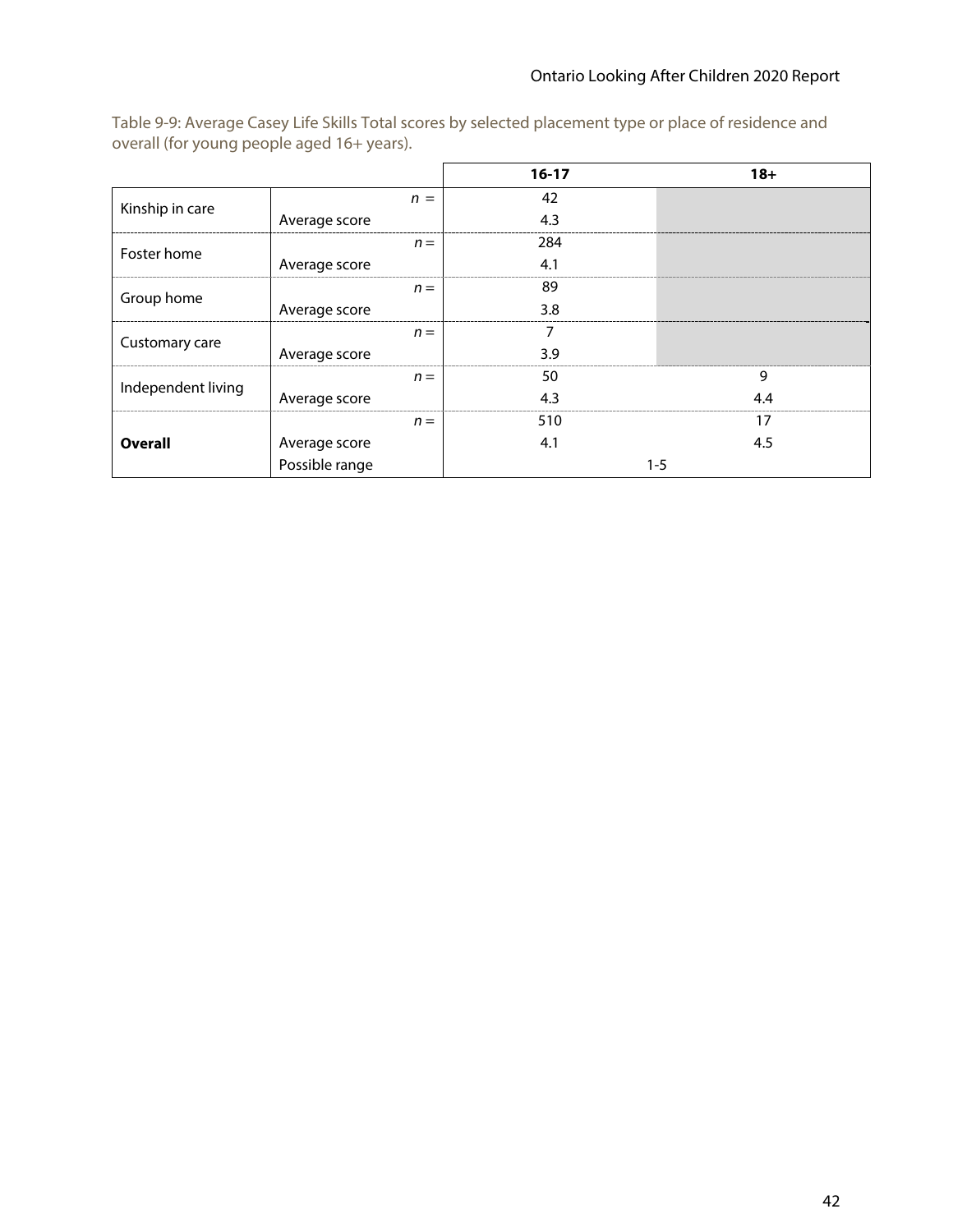### **Time to Complete the AAR**

This section illustrates the time taken to complete the AAR conversation.

Table 10-1: Total mean and median time (in hours) to complete the AAR by selected placement setting and overall.

|                    |             | $0 - 5$     | $6-9$       | $10 - 15$    | $16+$          |
|--------------------|-------------|-------------|-------------|--------------|----------------|
| Kinship in care    | $n =$       | 77          | 51          | 136          | 45             |
|                    | Mean time   | 2.3         | 2.2         | 2.3          | 1.9            |
|                    | Median time | $2.0\,$     | $2.0\,$     | 2.0          | 1.6            |
|                    | $n =$       | 617         | 357         | 815          | 329            |
| Foster home        | Mean time   | 2.0         | 1.9         | 2.2          | 2.2            |
|                    | Median time | 2.0         | 2.0         | 2.0          | 2.0            |
|                    | $n =$       | 8           | 29          | 187          | 120            |
| Group home         | Mean time   | 2.0         | 2.2         | 2.4          | 2.2            |
|                    | Median time | 1.8         | 2.0         | 2.0          | 2.0            |
| Customary care     | $n =$       | 66          | 39          | 37           | $\overline{7}$ |
|                    | Mean time   | 2.2         | 2.0         | 1.9          | 2.0            |
|                    | Median time | 2.0         | 1.9         | 1.5          | 2.0            |
| Independent living | $n =$       |             |             | 10           | 84             |
|                    | Mean time   |             |             | 1.8          | 1.8            |
|                    | Median time |             |             | 1.3          | 1.5            |
| <b>Overall</b>     | $n =$       | 800         | 494         | 1270         | 644            |
|                    | Mean time   | 2.1         | 2.0         | 2.2          | 2.1            |
|                    | Median time | 2.0         | 2.0         | 2.0          | 2.0            |
|                    | Range       | $0.3 - 9.5$ | $0.1 - 8.0$ | $0.1 - 30.0$ | $0.3 - 6.0$    |